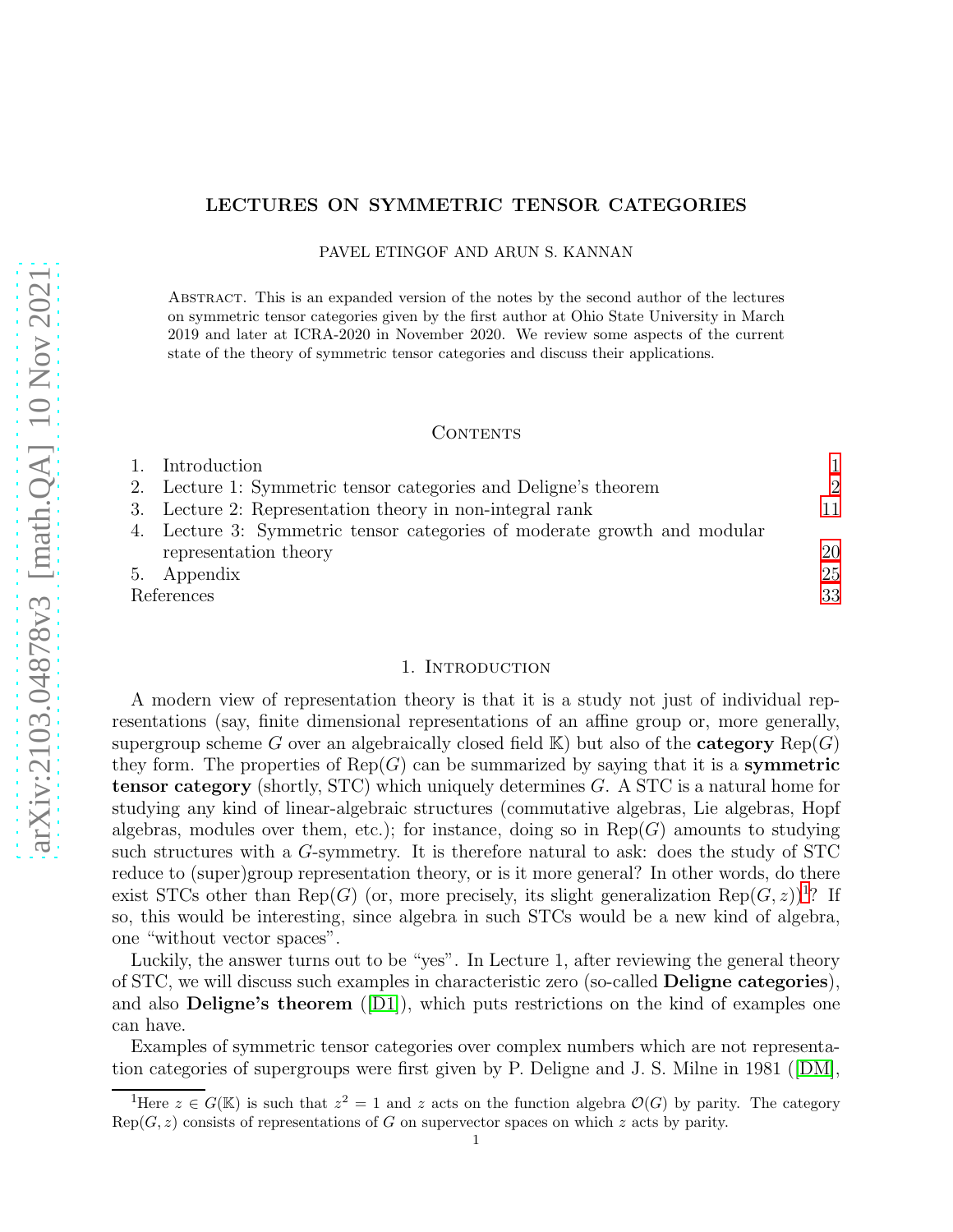Examples 1.26, 1.27). These very interesting categories are interpolations of representation categories of classical groups  $GL_n$ ,  $O_n$ ,  $Sp_n$  to arbitrary complex values of n. P. Deligne later generalized them to symmetric groups  $S_n$  ([\[D2\]](#page-33-0)) and also to characteristic  $p$  ([\[D3\]](#page-33-1), see also [\[H1\]](#page-33-2), 3.3), where, somewhat unexpectedly, one needs to interpolate n to p-adic integer values rather than elements of the ground field. These categories are now known under the umbrella name "Deligne categories". In Lecture 2 we will review the structure of Deligne categories Rep  $GL_t$  interpolating the classical representation categories Rep  $GL_n(\mathbb{C})$  and discuss their alternative construction using ultrafilters. This construction allows one to generalize these categories to characteristic p.

Deligne categories discussed in Lecture 2 violate an obvious necessary condition for a STC to have any realization by finite dimensional vector spaces (and in particular to be of the form Rep( $G, z$ ): for each object X the length of the *n*-th tensor power  $X^{\otimes n}$  of X grows at most exponentially with  $n$ . We call this property **moderate growth**. So it is natural to ask if there exist STCs of moderate growth other than  $\text{Rep}(G, z)$ . In characteristic zero, the negative answer is given by Deligne's theorem, discussed in Lecture 1. Namely Deligne's theorem says that a STC of moderate growth can always be realized in supervector spaces. However, in characteristic  $p$  the situation is much more interesting. Namely, Deligne's theorem is known to fail in any characteristic  $p > 0$ . The simplest exotic symmetric tensor category of moderate growth (i.e., not of the form  $\text{Rep}(G)$ ) for  $p > 3$  is the semisimplification of the category of representations of  $\mathbb{Z}/p$ , called the **Verlinde category** Ver<sub>p</sub>, which was first considered in [\[GK,](#page-33-3) [GM\]](#page-33-4). For example, for  $p = 5$ , this category has an object X such that  $X^{\otimes 2} = \mathbb{1} \oplus X$ , so X cannot be realized by a vector space (as its dimension would have to equal  $\frac{1\pm\sqrt{5}}{2}$  $\frac{2}{2}$ ). In Lecture 3 we will discuss the notion of semisimplification, the Verlinde category, Ostrik's generalization of Deligne's theorem for fusion categories in characteristic  $p$  ([\[O\]](#page-33-5)) and recent further extension to semisimple (and, more generally, Frobenius exact) symmetric tensor categories([\[CEO\]](#page-32-3)). We will also discuss the Verlinde categories for prime powers,  $Ver_{p^n}$ , constructed in [\[BE,](#page-32-4) [BEO\]](#page-32-5) and a conjectural generalization of Deligne's theorem to general symmetric tensor categories of moderate growth in characteristic  $p$  which involves  $Ver_{n^n}$ . In the Appendix we discuss some applications of these techniques to modular representation theory which have not been considered previously, and study dimensions in ribbon categories in positive characteristic.

Acknowledgements. P.E. is grateful to K. Coulembier, Dave Benson, Victor Ostrik for useful discussions. P. E.'s work was partially supported by the NSF grant DMS - 1916120. These lecture notes are based upon work supported by The National Science Foundation Graduate Research Fellowship Program under Grant No. 1842490 awarded to the second author.

### <span id="page-1-0"></span>2. Lecture 1: Symmetric tensor categories and Deligne's theorem

The original goal of representation theory (going back to the works of Frobenius, Schur, Weyl, Brauer and others) was constructing and understanding representations of various groups and Lie algebras. In modern representation theory, however, the perspective has shifted to look at collections of representations and the morphisms between them simultaneously, rather than focus on individual representations. Hence, the fundamental object of study is the category of representations of a group. In order to generalize, the most important structures and properties of this category are identified to define something known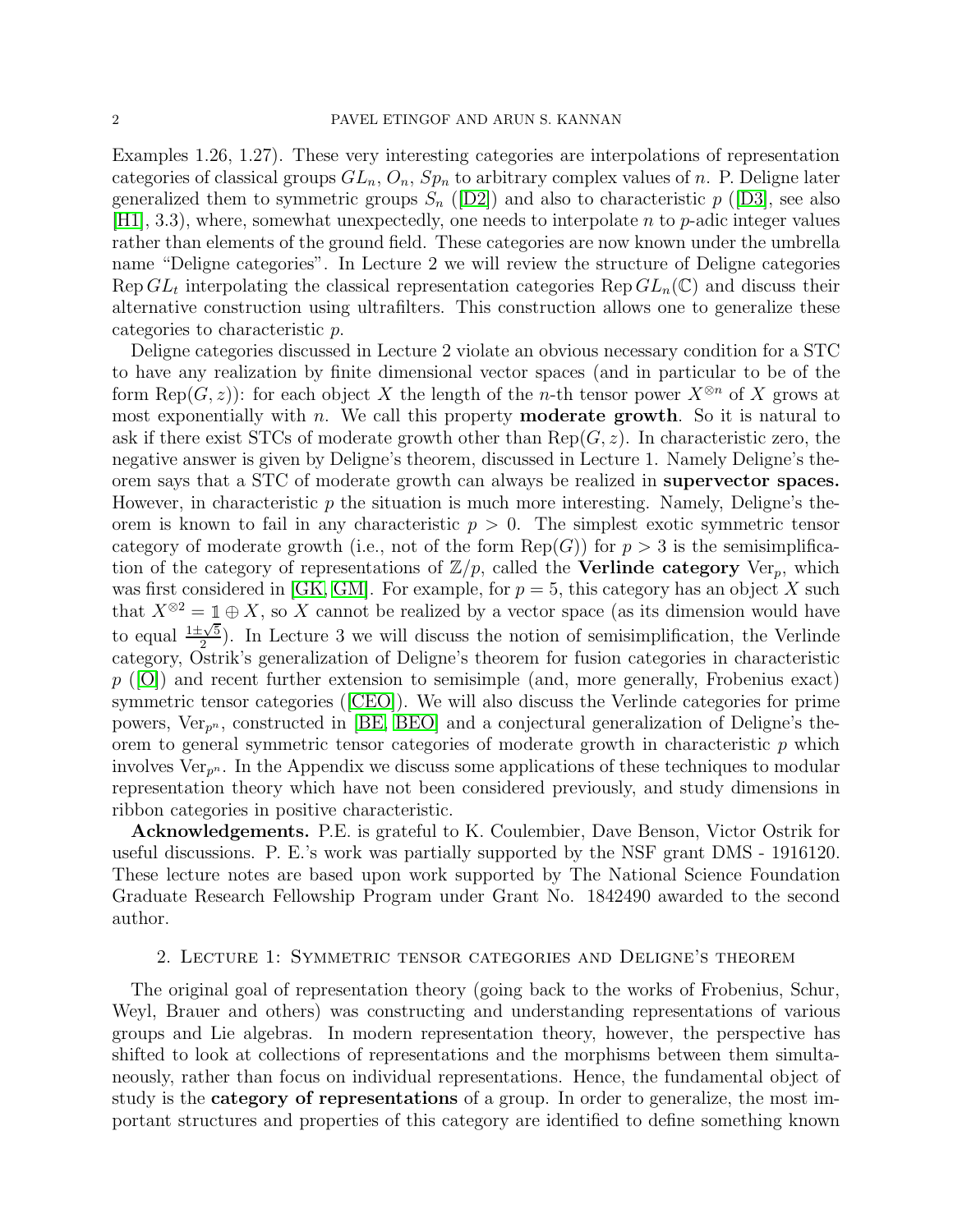as a symmetric tensor category. In the next subsection, we will build up to the definition of a symmetric tensor category by isolating these key structures and properties, using the category of representations of a group as the prototypical example. For more details on tensor categories, in particular symmetric ones, we refer the reader to [\[EGNO\]](#page-33-6).

2.1. Symmetric tensor categories. Let G be a group and  $K$  be an algebraically closed field of any characteristic. Let  $\text{Rep}_{\mathbb{K}}(G)$  be the category of finite dimensional representations of G over K. The morphisms between two G-modules  $V, W$  are the usual G-module homomorphisms:  $\text{Hom}_{\text{Rep}_{\mathbb{K}}(G)}(V, W) = \{ \phi : V \to W : \phi \circ g = g \circ \phi \ \forall g \in G \}.$  It is natural to ask: what structures and properties does this category have?

2.1.1. *Additive structure.* Some things we notice immediately are:

- Rep<sub>K</sub> $(G)$  is K-linear, meaning that the Hom-sets are K-vector spaces and the composition of morphisms is bilinear.
- Rep<sub>K</sub> $(G)$  is an **abelian category**. While the technical definition is rather long, the gist is that this category has finite direct sums, kernels, cokernels, and images of morphisms. One interpretation comes via the Freyd-Mitchell theorem, which states states that any abelian category can be realized (albeit non-uniquely) as a full subcategory of the category of modules over some ring  $R$ ; in our case,  $R$  can be taken to be the group algebra of  $G$  over  $\mathbb{K}$ .
- Rep<sub>K</sub> $(G)$  is artinian (or locally finite), which means that objects have finite length (i.e. a finite Jordan-Holder or composition series) and Hom spaces are finite dimensional over K.

These encapsulate the additive structure of the category  $\text{Rep}_{\mathbb{K}}(G)$ .

Often one needs to consider additive categories which are not artinian or even abelian, but only **Karoubian**, which means that they have images of idempotents and finite direct sums. An object  $X \neq 0$  of such a category is **indecomposable** if it is not a direct sum of two nonzero objects. The Krull-Schmidt theorem guarantees that in a Karoubian category with finite dimensional Hom spaces, any object has a unique (up to an isomorphism) decomposition into a direct sum of indecomposables.

**Remark 2.1.** An object X of an abelian category C is **simple** if it has no subobjects other than 0 and X. The category  $\mathcal C$  is called **semisimple** if every indecomposable object is simple (i.e., every object is semisimple, that is, isomorphic to a direct sum of simple objects). If such  $\mathcal C$  is linear over an algebraically closed field  $\mathbb K$  and has finite dimensional Hom spaces then for indecomposable objects  $X, Y$ ,  $\text{Hom}(X, Y) = 0$  if  $X \not\cong Y$ , and  $\text{Hom}(X, X) = \mathbb{K}$ , a property often called "Schur's lemma".

In  $\text{Rep}_{\mathbb{K}}(G)$ , simple objects are irreducible representations and indecomposable objects are indecomposable representations. So if G is a finite group and char( $K$ ) does not divide  $|G|$  then  $\text{Rep}_{\mathbb{K}}(G)$  is semisimple. In this case, "Schur's lemma" is the classical Schur lemma in representation theory.

2.1.2. *Monoidal structure.* The category  $\text{Rep}_\mathbb{K}(G)$  also has a **monoidal structure**, which encodes the tensor product of representations.

**Definition 2.2** (Monoidal Structure). Let C be a category. A monoidal structure on C is a triple  $(\otimes, a, \mathbb{1})$ , where  $\otimes$  is a bifunctor  $\otimes : \mathcal{C} \times \mathcal{C} \to \mathcal{C}$  called the tensor product, a is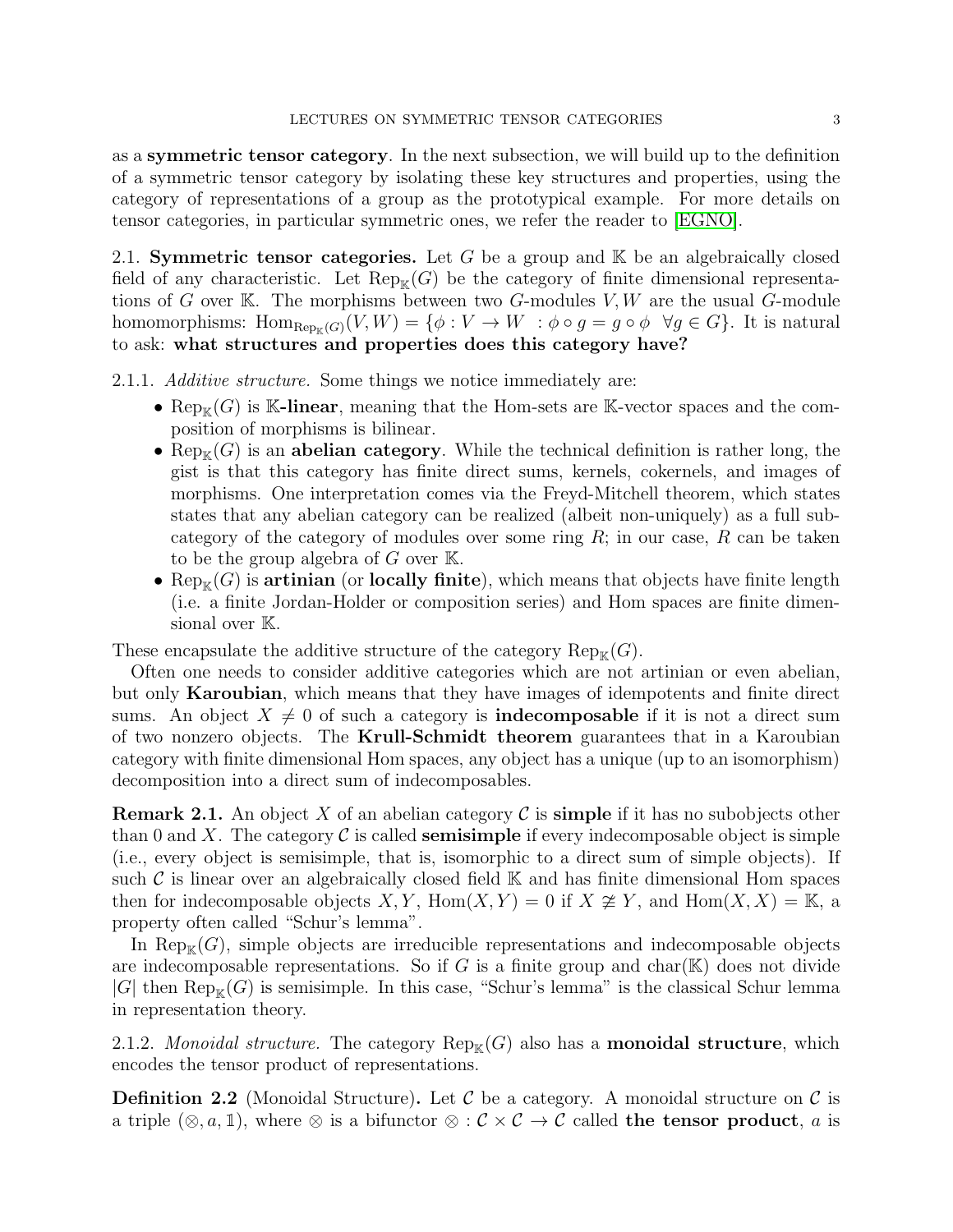a natural isomorphism of functors  $a: (-\otimes -)\otimes - \to -\otimes (-\otimes -)$  from  $\mathcal{C}\times\mathcal{C}\times\mathcal{C}$  to  $\mathcal{C}$ called the associativity constraint or associativity isomorphism, and  $\mathbbm{1}$  is an object of  $\mathcal C$  called the **unit object**, which satisfy the following axioms.

(1) The pentagon axiom. For all  $W, X, Y, Z \in \mathcal{C}$ , the following diagram commutes:



(2) The unit axiom. There is an isomorphism  $\iota : \mathbb{1} \otimes \mathbb{1} \to \mathbb{1}$ , and the functors  $R_1 : X \mapsto X \otimes \mathbb{1}$  and  $L_1 : X \mapsto \mathbb{1} \otimes X$  are autoequivalences of  $C$ .

**Remark 2.3.** Given  $(\otimes, a)$  satisfying the associativity axiom, the object 1 and isomorphism  $\iota$ , if they exist, are uniquely determined up to a unique isomorphism, so the unit object is a property and not a structure.

A category endowed with a monoidal structure is called a monoidal category. This categorifies the notion of a monoid, in the sense that the set of isomorphism classes of an (essentially small) monoidal category is a monoid under  $\otimes$  with unit 1; namely, the existence of a implies the associativity of multiplication (i.e., that we can ignore parentheses in a product). On the other hand, the pentagon axiom for ⊗ is a higher coherence property that we don't see for usual monoids. It insures that we can ignore parentheses even at the level of objects themselves, not just their isomorphism classes: any two ways to pass from one parenthesization of a tensor product  $X_1 \otimes ... \otimes X_n$  to another give the same isomorphism (this is called the Mac Lane coherence theorem).

In our example of  $\text{Rep}_{\mathbb{K}}(G)$ , the ⊗ is the usual tensor product of representations with the usual associativity isomorphism, and  $\mathbbm{1}$  is given by the one-dimensional trivial representation of G.

<span id="page-3-0"></span>2.1.3. *Symmetric structure.* We also observe that  $\text{Rep}_{\mathbb{K}}(G)$  has a certain symmetry structure. Namely, for any two objects  $V, W \in \text{Rep}_{\mathbb{K}}(G)$ , we have an isomorphism  $V \otimes W \cong W \otimes V$  given by the usual swap, and it commutes with morphisms of representations. Hence, categorically speaking, we have a functorial isomorphism  $c_{V,W}: V \otimes W \to W \otimes V$ . This motivates the following definitions.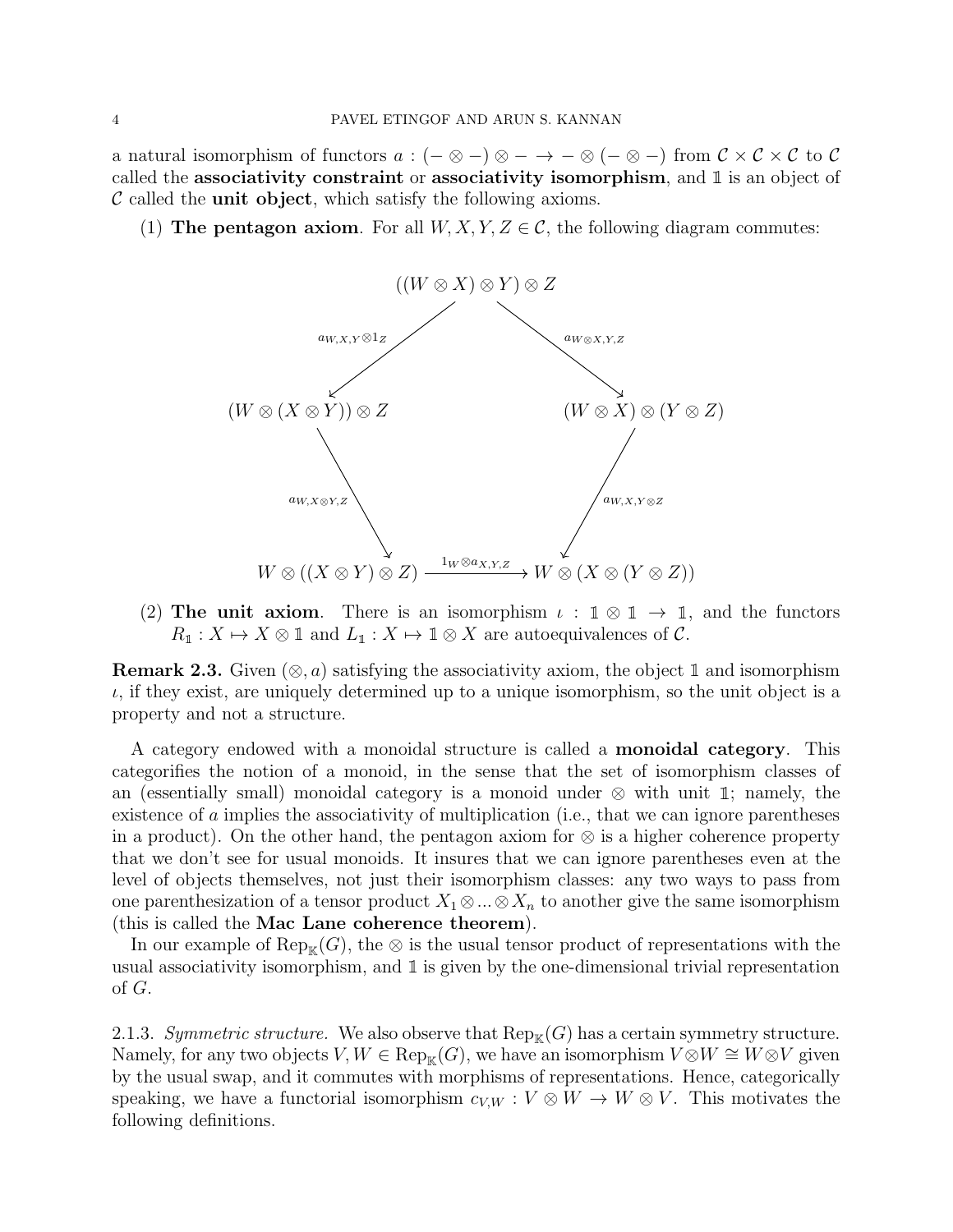Definition 2.4 (Braided Monoidal Category). A braided monoidal category is a monoidal category C endowed with a natural isomorphism of functors  $c : (-\otimes -) \to (-\otimes^{\text{op}}-)$  from  $\mathcal{C} \times \mathcal{C}$ to C called a **braiding** (where op denotes the opposite tensor product, i.e.,  $X \otimes^{\text{op}} Y = Y \otimes X$ ) such that the following hexagon diagrams commute for any objects  $X, Y, Z \in \mathcal{C}$ :



In a braided monoidal category, for any object  $X$  we have a natural action of the braid group  $B_n$  on  $X^{\otimes n}$  given by  $b_i \mapsto c_{i,i+1}$ , where  $b_i$  are the standard generators of  $B_n$ . This explains the terminology.

The notion of a braided monoidal category categorifies the notion of a commutative monoid, formed by isomorphism classes of objects of such a category; for this reason the braiding is also known as the commutativity constraint.

It is clear that the category  $\text{Rep}_{\mathbb{K}}(G)$  is a braided monoidal category, with braiding given by the swap  $V \otimes W \to W \otimes V$ . However, in the categorical world (unlike the usual world of sets) there is an even stronger version of commutativity, still enjoyed by this category.

Definition 2.5 (Symmetric Monoidal Category). A braided monoidal category with braiding c is a symmetric monoidal category if for all objects  $X, Y \in \mathcal{C}$ ,

$$
c_{Y,X}\circ c_{X,Y}=1_{X\otimes Y}.
$$

In this case, we call the braiding symmetric.

If X is an object in a symmetric monoidal category, the above action of the braid group  $B_n$  on  $X^{\otimes n}$  factors through the symmetric group  $S_n$ , as we have  $b_i^2 = 1$ . This explains the terminology.

We see that  $\text{Rep}_{\mathbb{K}}(G)$  is a symmetric monoidal category.

2.1.4. *Rigid categories*. The category  $\text{Rep}_{\mathbb{K}}(G)$  also has **dual objects**, namely if V is a G-module, then the dual space  $V^*$  is a G-module with action  $(gf)(v) = f(g^{-1}v)$  for all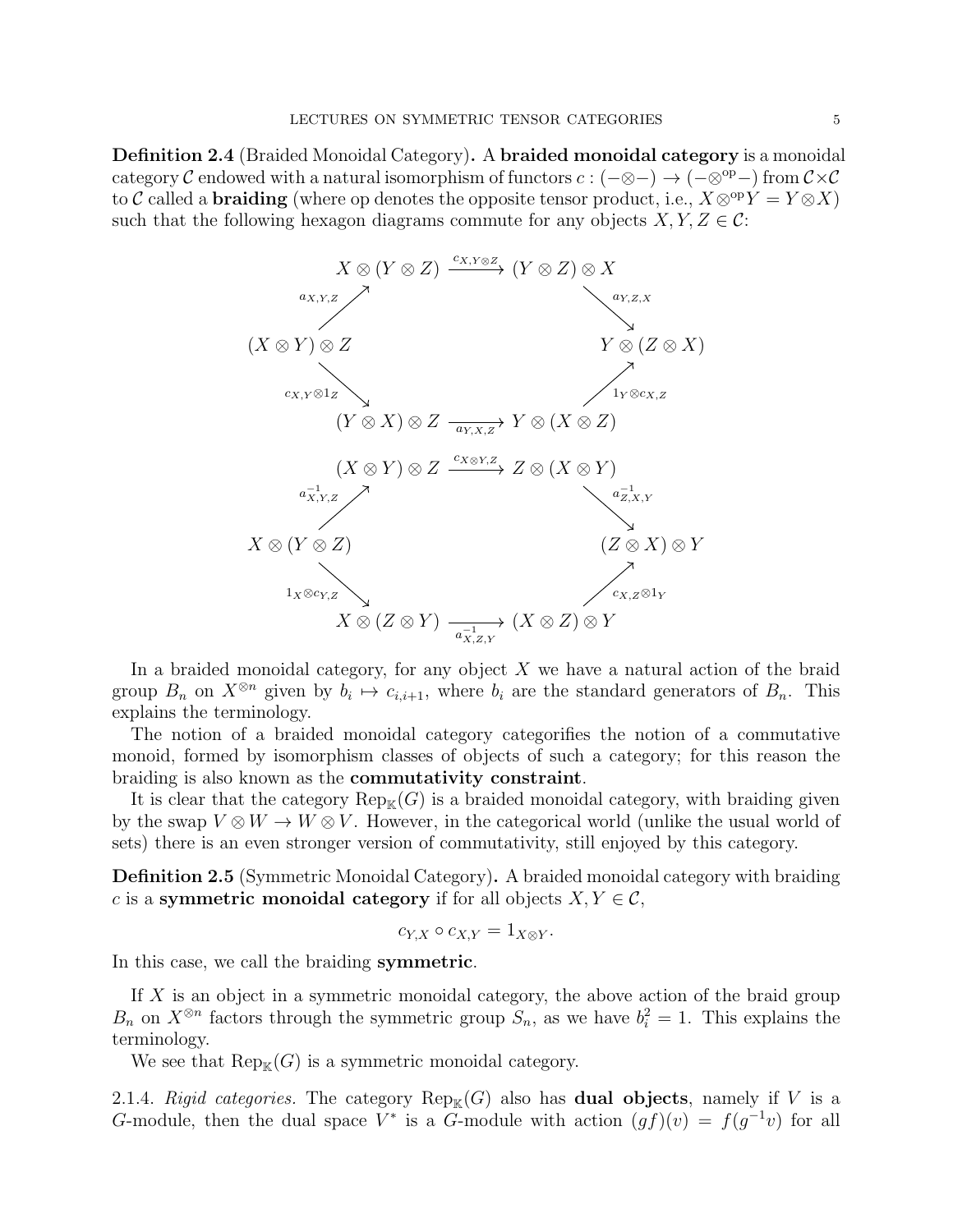$g \in G, v \in V, f \in V^*$ . This means that the symmetric monoidal category  $\text{Rep}_{\mathbb{K}}(G)$  satisfies the property called rigidity.

**Definition 2.6** (Rigidity). Let  $(C, \otimes, a, 1, c)$  be a symmetric monoidal category, and let  $X \in \mathcal{C}$  be an object. An object  $X^* \in \mathcal{C}$  is called the **dual** of X if there exist morphisms  $ev_X: X^* \otimes X \to \mathbb{1}$  and  $coev_X: \mathbb{1} \to X \otimes X^*$ , called the evaluation and coevaluation morphisms, such that the following two compositions are the identity morphisms:

$$
X \xrightarrow{coev_X \otimes 1_X} (X \otimes X^*) \otimes X \xrightarrow{a_{X,X^*,X}} X \otimes (X^* \otimes X) \xrightarrow{1_X \otimes ev_X} X
$$
  

$$
X^* \xrightarrow{1_{X^*} \otimes coev_X} X^* \otimes (X \otimes X^*) \xrightarrow{a_{X^*,X,X^*}^{-1}} (X^* \otimes X) \otimes X^* \xrightarrow{ev_X \otimes 1_{X^*}} X^*
$$

where the unit isomorphisms like that between X and  $X \otimes \mathbb{1}$  are suppressed. An object that admits a dual is called **rigid**. The category  $\mathcal C$  is called rigid if all its objects are rigid.

**Remark 2.7.** The dual object  $X^*$  equipped with the evaluation and coevaluation morphisms, if exists, is unique up to a unique isomorphism, which shows that rigidity of X (and thus of C) is a property and not a structure. Thus we have a contravariant functor  $X \mapsto X^*$ . Also, we have a functorial isomorphism  $X \cong X^{**}$  induced by the symmetric braiding c (i.e., X has a natural structure of a dual object to  $X^*$ ).

Remark 2.8. The notions of a rigid object and a rigid category can be defined for arbitrary (not necessarily braided) monoidal categories, in which case one should distinguish between left dual  $X^*$  and right dual  $^*X$ , which are not always isomorphic, and consequently one does not have  $X \cong X^{**}$  in general. However, since these lectures are about symmetric categories, we will not discuss this here and refer the reader to [\[EGNO\]](#page-33-6), Subsection 2.10.

2.1.5. *Symmetric tensor categories*. We note two final properties of  $\text{Rep}_\mathbb{K}(G)$ , namely

• the distributivity property: ⊗ of morphisms is bilinear, and

• End<sub>Rep<sub>K(G)</sub>(1) = K (i.e. 1 is indecomposable or, equivalently, simple).</sub>

The properties we have thus far observed are the basis for the definition of a symmetric tensor category:

**Definition [2](#page-5-0).9** (Symmetric Tensor Category). A K-linear artinian<sup>2</sup> rigid symmetric monoidal category  $(C, \otimes, a, \mathbb{1}, c)$  such that  $\otimes$  is bilinear on morphisms<sup>[3](#page-5-1)</sup> and  $\text{End}_{\mathcal{C}}(\mathbb{1}) = \mathbb{K}$  is called a symmetric tensor category over  $\mathbb{K}^4$  $\mathbb{K}^4$ 

We thus have

**Proposition 2.10.** Rep<sub>K</sub> $(G)$  *is a symmetric tensor category over* K.

In particular, the simplest example of a symmetric tensor category is obtained when  $G = \{1\}$ . In this case  $\text{Rep}_{\mathbb{K}}(G) = \text{Vec}_{\mathbb{K}}$ , the **category of finite dimensional vector** spaces over  $K$ .

 ${}^{2}$ Recall that a K-linear category is artinian if it is abelian with objects of finite length and finite dimensional Hom spaces.

<span id="page-5-1"></span><span id="page-5-0"></span> ${}^{3}\text{In}$  such a category the tensor product is biexact, see [\[EGNO\]](#page-33-6), Subsection 4.2.

<span id="page-5-2"></span><sup>&</sup>lt;sup>4</sup>The requirement that  $\text{End}_{\mathcal{C}}(\mathbb{1}) = \mathbb{K}$  is not very restrictive. Without this assumption,  $\mathcal{C}$  will just be a direct sum of finitely many symmetric tensor categories over K.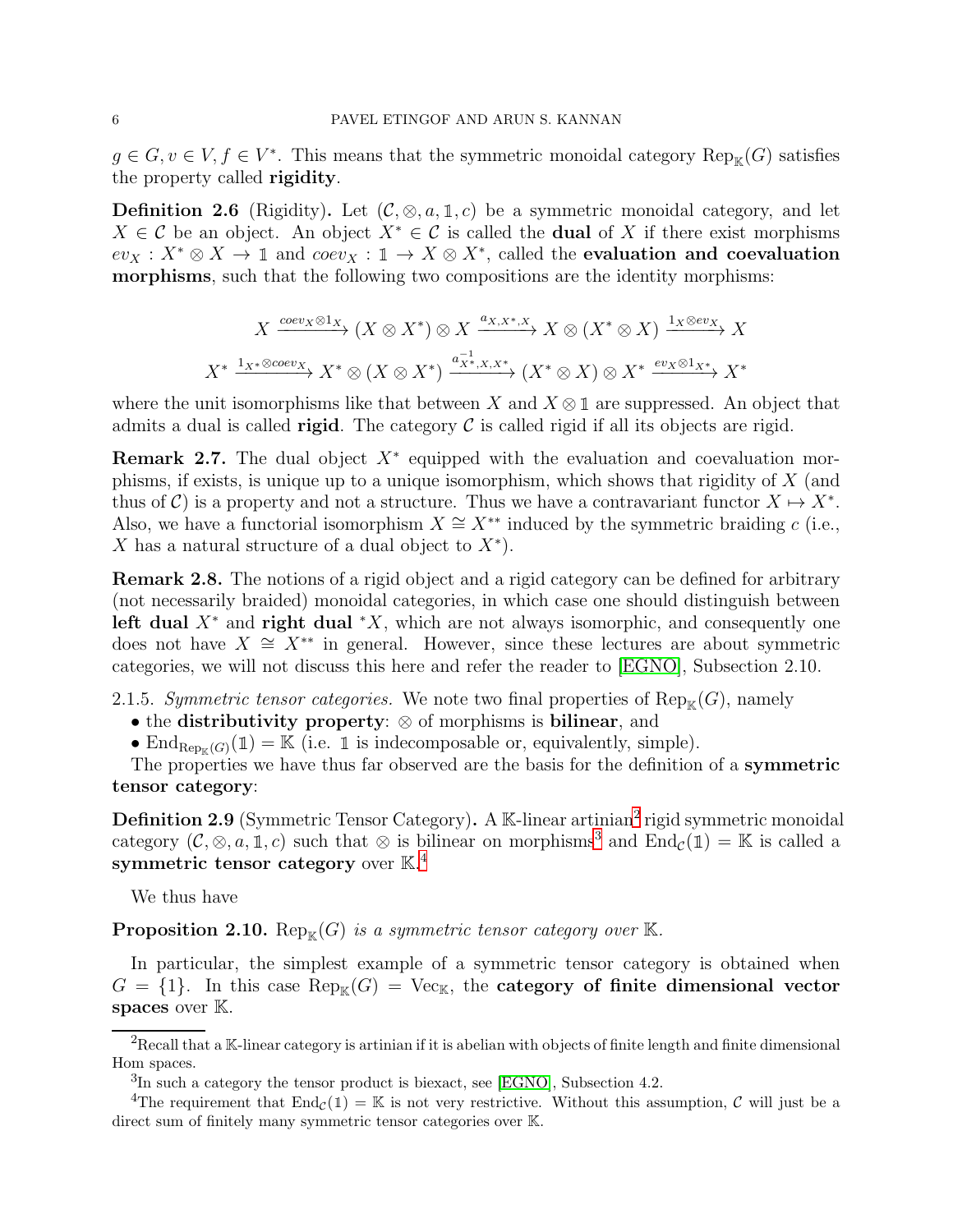2.1.6. *Monoidal functors and equivalences.* Monoids form a category where morphisms are homomorphisms of monoids, i.e., maps that preserve the multiplication and the unit. Similarly, we can define monoidal functors, which are functors between monoidal categories that preserve the monoidal structure and the unit object. More precisely, we have

**Definition 2.11** (Monoidal Functor). 1. If  $(C, \otimes, a, \mathbb{1})$  and  $(C', \otimes', a', \mathbb{1}')$  are two monoidal categories, a monoidal functor from C to C' is a pair  $(F, J)$ , where  $F : C \to C'$  is a functor and  $J: F(-) \otimes' F(-) \to F(- \otimes -)$  is a functorial isomorphism called the **tensor structure** such that  $F(\mathbb{1}) \cong \mathbb{1}'$  and the following hexagon diagram commutes for any objects  $X, Y, Z \in \mathcal{C}$ :

$$
(F(X) \otimes' F(Y)) \otimes' F(Z) \xrightarrow{a'_{F(X),F(Y),F(Z)}} F(X) \otimes' (F(Y) \otimes' F(Z))
$$
  
\n
$$
\downarrow J_{X,Y} \otimes' 1_{F(Z)} \qquad \qquad \downarrow I_{F(X)} \otimes' J_{Y,Z}
$$
  
\n
$$
F(X \otimes Y) \otimes' F(Z) \qquad \qquad F(X) \otimes' F(Y \otimes Z)
$$
  
\n
$$
\downarrow J_{X \otimes Y,Z} \qquad \qquad J_{X,Y \otimes Z}
$$
  
\n
$$
F((X \otimes Y) \otimes Z) \xrightarrow{F(a_{X,Y,Z})} F(X \otimes (Y \otimes Z))
$$

2. If  $\mathcal{C}, \mathcal{C}'$  are braided with braidings  $c, c'$  then a monoidal functor  $F : \mathcal{C} \to \mathcal{C}'$  is called **braided** if it preserves the braiding, i.e., if for any  $X, Y \in \mathcal{C}$  one has

$$
F(c_{X,Y}) \circ J_{X,Y} = J_{Y,X} \circ c'_{F(X),F(Y)}.
$$

If moreover the braidings  $c, c'$  are symmetric, a braided monoidal functor  $\mathcal{C} \to \mathcal{C}'$  is called symmetric.

3. If  $\mathcal{C}, \mathcal{C}'$  are symmetric tensor categories then a **symmetric tensor functor**  $F : \mathcal{C} \to \mathcal{C}'$ is an exact symmetric monoidal functor.<sup>[5](#page-6-0)</sup>

Remark 2.12. A symmetric monoidal functor automatically preserves duals, i.e., we have a canonical isomorphism  $F(X)^* \cong F(X^*).$ 

A symmetric tensor functor which is an equivalence of categories will be called a symmetric tensor equivalence. One can now formulate one of our main problems.

Problem. Classify symmetric tensor categories up to symmetric tensor equivalence, perhaps under some additional assumptions.

2.1.7. *Symmetric pseudotensor categories.* Often one has to consider categories with the same structures and properties as symmetric tensor categories, except they are only Karoubian with finite dimensional Hom spaces rather than artinian. Such categories are called symmetric pseudotensor categories. They are a lot more common than symmetric tensor categories since any additive category can be made Karoubian by the process of Karoubian completion. Examples of symmetric pseudotensor categories which are not tensor include categories of tilting modules for reductive groups in characteristic  $p$ , Deligne categories Rep  $GL_t$  for integer t, and many others. Some of these examples will be discussed below.

<span id="page-6-0"></span> ${}^{5}$ Such a functor is automatically faithful, see [\[EGNO\]](#page-33-6), Remark 4.3.10.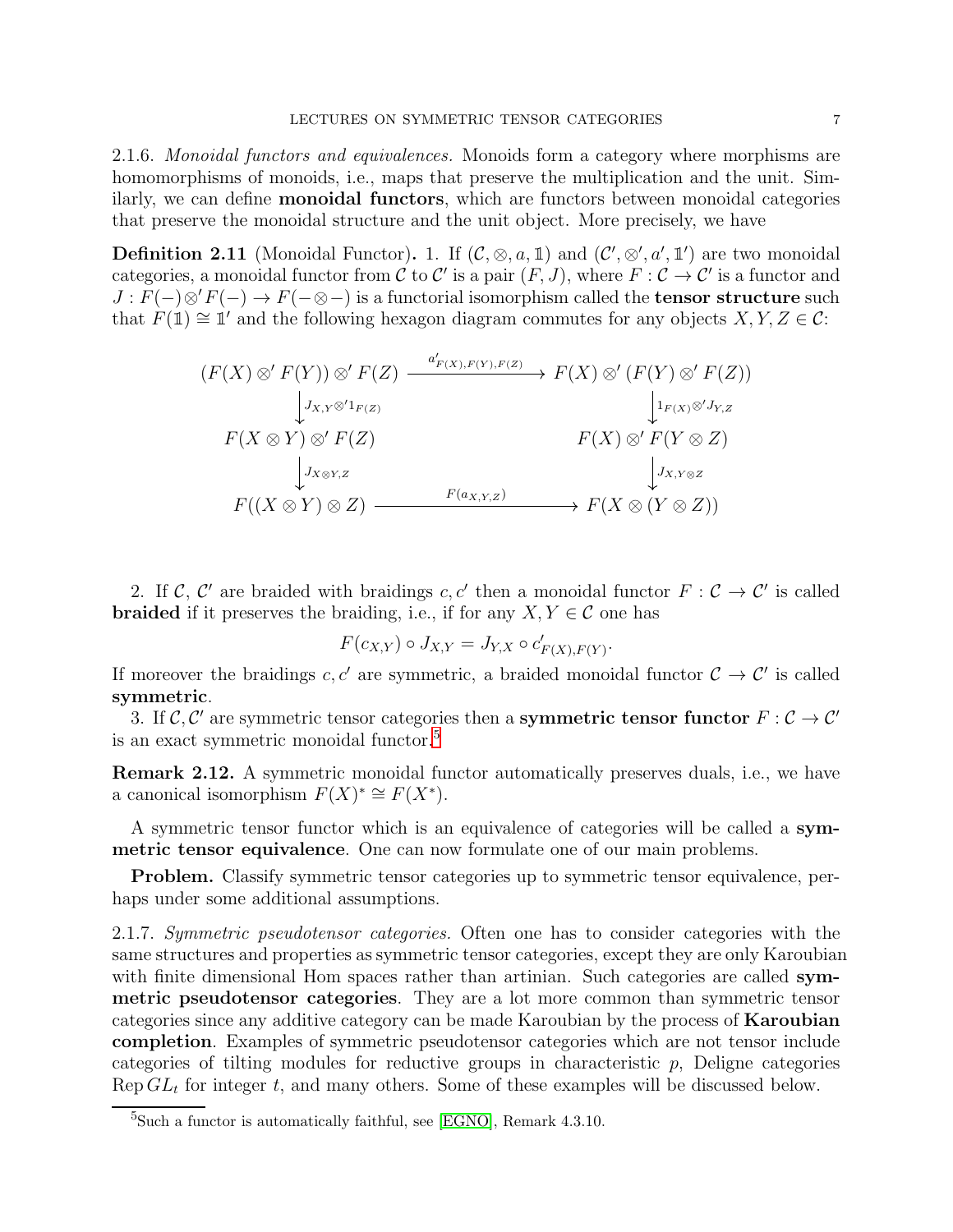2.2. Representations of Affine Group Schemes and Proalgebraic Completions. Given that the definition of a symmetric tensor category is cooked up from the prototypical example  $\text{Rep}_{\mathbb{K}}(G)$ , we may ask ourselves if all symmetric tensor categories are of this form. The answer is "no"; for instance, we can generalize and take  $G$  to be an **affine algebraic** group or, even more generally, an affine group scheme over K.

More concretely, this means that we have a commutative Hopf algebra  $H = \mathcal{O}(G)$ , which is the algebra of regular functions on  $G$ ; then  $G$  is recovered by  $G = \text{Spec } H$ . We can interpret this as a functor  $G(-)$  from commutative K-algebras to groups, where  $G(R)$  =  $Hom_{K-Alg}(H, R)$ , a group whose elements are points of G over R. Finally, representations of G are just finite-dimensional comodules of H.

An affine algebraic group arises when the associated Hopf algebra is finitely generated and contains no nonzero nilpotent elements; the latter condition is guaranteed when  $char(\mathbb{K}) = 0$  $(EGNO],$  Corollary 5.10.5).

Let us explain why this generalizes the previous setting of an abstract group. If we have a group G, we can define the (reduced) affine group scheme  $\widehat{G}_{\mathbb{K}}$  over K called the **pro**algebraic completion of G such that  $\text{Rep}(\widehat{G}_{\mathbb{K}}) \cong \text{Rep}_{\mathbb{K}}(G)$ . Explicitly,  $\mathcal{O}(\widehat{G}_{\mathbb{K}})$  is spanned by **matrix coefficients** of finite-dimensional representations of  $G$ . Namely, if  $V$  is a finitedimensional representation of  $G$ , then a matrix coefficient is a function on  $G$  of the form  $\psi(g) = \langle f, gv \rangle$ , where  $v \in V, f \in V^*$ . Then the algebra spanned by all matrix coefficients is a Hopf algebra and coincides with the algebra of regular functions on  $\widehat{G}_{\mathbb K}.$ 

Notice that this also includes the case of the category  $\text{Rep}(\mathfrak{g})$  of finite dimensional representations of a Lie algebra  $\alpha$  over K, as we can construct an affine group scheme in a similar way, such that its representation category is equivalent to that of g. Namely, the corresponding Hopf algebra H is the subalgebra of  $U(\mathfrak{g})^*$  spanned by matrix coefficients  $a \mapsto \langle f, av \rangle$  where  $a \in U(\mathfrak{g})$ .

For more detail on such completions, see [\[EGNO\]](#page-33-6), Example 5.4.4.

<span id="page-7-0"></span>2.3. The Category of Supervector Spaces. It turns out that the representation categories of affine group schemes still do not exhaust all symmetric tensor categories; the simplest counterexample is the category of finite dimensional supervector spaces.

Suppose that the characteristic of K is not 2. A supervector space is a  $\mathbb{Z}/2$ -graded vector space  $V = V_0 \oplus V_1$ . Elements of  $V_0$  are called **even** and elements of  $V_1$  are called **odd**. We can then define the category sVec<sub>K</sub> of **finite dimensional supervector spaces** over  $K$  as the symmetric tensor category Rep<sub>K</sub>( $\mathbb{Z}/2$ ) except that the braiding  $c_{X,Y}: X \otimes Y \to Y \otimes X$ is given not by the usual swap but rather by the formula

$$
c_{X,Y}(x\otimes y)=(-1)^{|x||y|}(y\otimes x),
$$

where x and y are homogeneous (i.e. purely even or purely odd) and  $\lvert \cdot \rvert$  denotes the parity of homogeneous elements. This is known as the **Koszul sign rule**. Examples where supervector spaces arise are ubiquitous and include cohomology, differential forms, Lie superalgebras, etc.

2.4. **Trace and dimension.** To show that the category of supervector spaces is really new, we will use the notion of the dimension of a rigid object  $X$  of a symmetric monoidal category. This is a special case of the notion of the trace of an endomorphism of X, which will also be important later.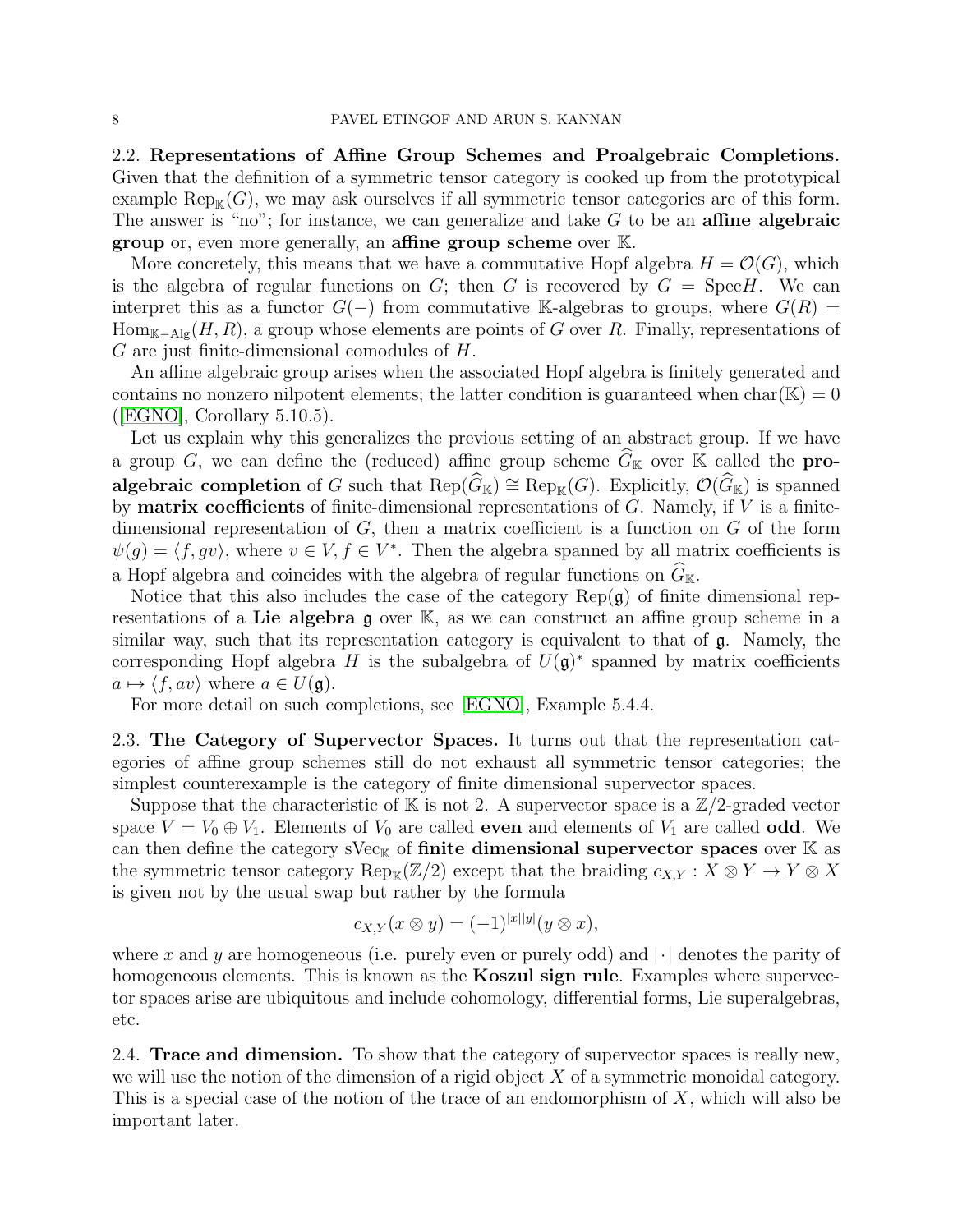**Definition 2.13.** Let X be a rigid object in a symmetric monoidal category  $\mathcal{C}$ , and suppose that  $b: X \to X$  is a morphism. Define the **trace** of b, denoted  $\text{Tr}(b)$ , as the following composition:

$$
\mathbb{1} \xrightarrow{coev_X} X \otimes X^* \xrightarrow{b \otimes 1_{X^*}} X \otimes X^* \xrightarrow{c_{X,X^*}} X^* \otimes X \xrightarrow{ev_X} \mathbb{1}.
$$

Define the **dimension** of X by the formula  $dim(X) = Tr(1_X)$ .

If  $\text{End}_{\mathcal{C}}(\mathbb{1}) = \mathbb{K}$  (as happens, e.g., in symmetric pseudotensor categories over  $\mathbb{K}$ ) then the trace and hence the dimension are elements of K, and they generalize the notions of the trace of a linear operator and the dimension of a vector space. Indeed, in the case  $\mathcal{C} = \text{Vec}_{K}$ , if we fix a basis  $\{x_i\}$  of X and denote the dual basis by  $\{x_i^*\}$ , then the maps compose to give

$$
1 \mapsto \sum_{i=1}^{\dim_K X} x_i \otimes x_i^* \mapsto \sum_{i=1}^{\dim_K X} bx_i \otimes x_i^* \mapsto \sum_{i=1}^{\dim_K X} x_i^* \otimes bx_i \mapsto \sum_{i=1}^{\dim_K X} (x_i^*, bx_i) = \mathrm{Tr}_X(b),
$$

the usual trace of the linear endomorphism b. On the other hand, if  $X = X_0 \oplus X_1$  is an object in  $sVec_{K}$ , a similar argument shows that  $Tr(b)$  is the **supertrace**:

$$
\mathrm{Tr}(b) = \mathrm{tr}_{X_0}(b) - \mathrm{tr}_{X_1}(b).
$$

In particular, we have

 $\dim X = \dim_{\mathbb{K}} X_0 - \dim_{\mathbb{K}} X_1$ 

where the LHS is the dimension in  $\text{sVec}_{K}$  and the RHS takes the usual vector space dimensions in Vec<sub>K</sub> and is then projected from Z to K. <sup>[6](#page-8-0)</sup> In particular, if  $X_0 = 0$  and  $X_1$  is 1-dimensional then we have  $X \otimes X \cong \mathbb{1}$  but  $\dim(X) = -1$ . On the other hand, in Rep(G) for an affine group scheme G, if  $X \otimes X \cong \mathbb{1}$  then X is a 1-dimensional representation, so dim  $X = 1$ . This shows that sVec<sub>K</sub> is a genuinely new example (as char(K)  $\neq 2$ , so  $1 \neq -1$  in K).

2.5. Affine Supergroup Schemes. The situations of affine group schemes and supervector spaces have a common generalization known as **affine supergroup schemes**. Here, we take a supercommutative Hopf superalgebra  $H = H_0 \oplus H_1$ , which is just a commutative Hopf algebra in sVec<sub>K</sub>. Then, as before, an affine supergroup scheme G arises as  $G = \text{Spec} H$ , and may be viewed as a functor from the category of supercommutative algebras to the category of groups. The category  $\text{Rep}(G)$  again consists of finite-dimensional H-comodules.

We can slightly generalize even more. If  $G$  is an affine supergroup scheme, suppose that  $z \in G(\mathbb{K})$  is an element of order 2 that acts on  $\mathcal{O}(G) = H = H_0 \oplus H_1$  by parity (i.e. conjugation by z acts as  $(-1)^i$  on  $H_i$ ). Then we can define Rep( $G, z$ ) to be the category of representations of G on superspaces on which z acts by parity.

**Definition 2.14.** A symmetric tensor category  $\mathcal{C}$  is called **Tannakian** if it is equivalent to Rep(G) where G is an affine group scheme, and **super-Tannakian** if it is equivalent to  $Rep(G, z)$ , where G is an affine supergroup scheme.

Remark 2.15. The notion of a super-Tannakian category subsumes all the previous examples. Namely, for an affine group scheme G we have  $\text{Rep}(G) = \text{Rep}(G, 1)$ . More generally, if G is an affine supergroup scheme then define a new supergroup scheme  $\mathbb{Z}/2 \ltimes G$ , where the generator z of  $\mathbb{Z}/2$  acts by parity. Then  $\text{Rep}(G) = \text{Rep}(\mathbb{Z}/2 \ltimes G, z)$ . For example,  $sVec_{K} = Rep(\mathbb{Z}/2, z).$ 

<span id="page-8-0"></span> ${}^{6}$ Note that in homological algebra this is precisely the Euler characteristic.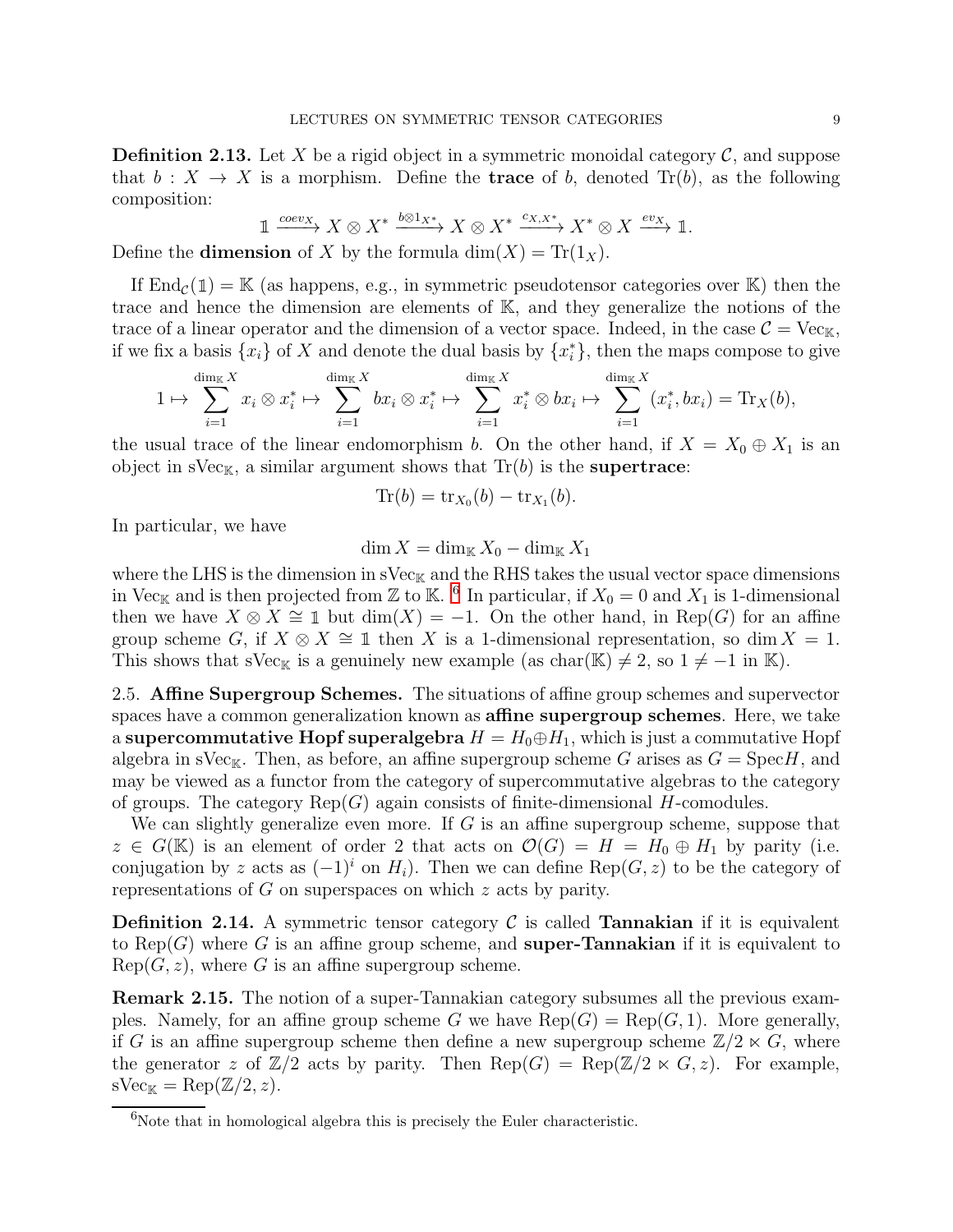For more details on these notions and constructions, see [\[EGNO\]](#page-33-6), Subsection 9.11.

2.6. Moderate Growth of Symmetric Tensor Categories and Deligne Categories. Super-Tannakian categories comprise a large class of symmetric tensor categories, but again, it does not contain all of them, up to equivalence. To identify new symmetric tensor categories which are not of this type, we introduce a notion of size.

If  $X \in \mathcal{C}$  is an object in an artinian category  $\mathcal{C}$ , recall that the **length** of X is the number of composition factors in its Jordan-Hölder series. Now let  $\ell_n(X)$  denote the length of  $X^{\otimes n}$ . If  $\mathcal{C} = \text{Rep}(G, z)$ , where G is an affine supergroup scheme, then  $\ell_n(X)$  grows at most exponentionally in n, since  $\ell_n(X) \leq (\dim_{\mathbb{K}} X)^n$  just by comparing dimensions. In general, if  $\ell_n(X)$  of all objects X in a symmetric tensor category C grow subexponentially, we shall say  $\mathcal C$  has moderate growth.

<span id="page-9-1"></span>**Remark 2.16.** Recall the Schur-Weyl duality: if char( $\mathbb{K}$ ) = 0 then for any vector space V over K and  $d \geq 0$ ,

$$
V^{\otimes d} = \oplus_{\lambda:|\lambda|=d} \pi_{\lambda} \otimes S^{\lambda} V,
$$

as  $S_d \times GL(V)$ -modules, where  $\pi_{\lambda}$  is the irreducible representation of  $S_d$  corresponding to a partition  $\lambda$ , and  $S^{\lambda}$  is the corresponding Schur functor. It is easy to see that if C is of moderate growth then for every  $X \in \mathcal{C}$  there is a partition  $\lambda$  such that the corresponding Schur functor  $S^{\lambda}X$  vanishes (indeed, otherwise the Schur-Weyl duality implies that dim<sub>K</sub> End( $X^{\otimes n}$ ) ≥ n!, see Subsection [3.2](#page-13-0) below). The converse is also true([\[D1\]](#page-32-1)), i.e., this property gives another characterization of symmetric tensor categories of moderate growth.

It turns out that there exist symmetric tensor categories of faster than moderate growth (which are therefore not super-Tannakian). These include the Deligne categories, which are defined as certain interpolation categories of representation categories of various classical groups. For instance, we can interpolate  $\text{Rep } GL_n(\mathbb{C})$  to a category  $\text{Rep } GL_t$ , where  $n \in \mathbb{N}$ and  $t \in \mathbb{C}$  (and these categories will be discussed below). However, in characteristic 0, we have a remarkable theorem of Deligne (2002) which tells us that for moderate growth there are no further examples:

<span id="page-9-0"></span>Theorem 2.17. *(*[\[D1\]](#page-32-1)*) Every symmetric tensor category of moderate growth over an algebraically closed field of characteristic* 0 *is super-Tannakian.*

<span id="page-9-2"></span>Remark 2.18. Theorem [2.17](#page-9-0) implies that dimensions of objects in a symmetric tensor category of moderate growth over a field of characteristic zero are integers. This can also be seen directly using Remark [2.16,](#page-9-1) as  $\dim S^{\lambda}X = P_{\lambda}(\dim X)$ , where  $P_{\lambda}$  is a polynomial with integer roots given by the Weyl dimension formula for representations of  $GL_n(\mathbb{C})$ . However, we will see that this property fails for categories of non-moderate growth (e.g., Deligne categories).

**Remark 2.19.** As we will see later, Theorem [2.17](#page-9-0) is not true in characteristic  $p > 0$ .

2.7. **Tannakian formalism.** It turns out that the super-Tannakian category Rep( $G, z$ ) completely determines the pair  $(G, z)$  up to an isomorphism. This can be done via the Tannakian formalism, discussed in [\[DM\]](#page-32-2) (see also [\[EGNO\]](#page-33-6), Subsection 5.4).

Let us start with the case of Tannakian categories,  $C = \text{Rep}(G)$ , where G is an affine group scheme over K. Then we have the **forgetful functor**  $F : C \to \text{SVec}_K$ , which turns out to be the unique symmetric tensor functor up to a (non-unique) isomorphism (see [\[DM\]](#page-32-2)), and G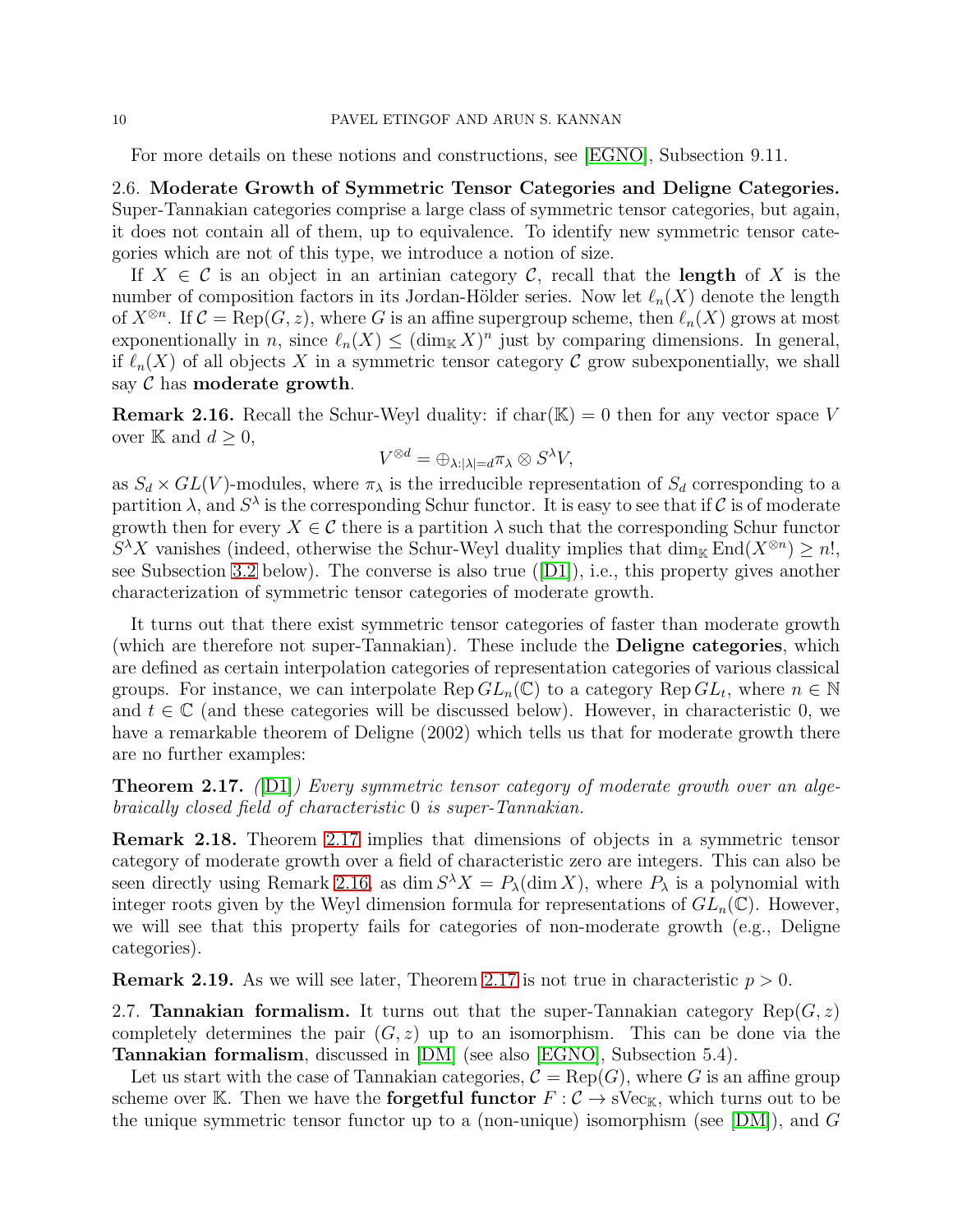can be reconstructed as the group scheme of tensor automorphisms of  $F, G = \text{Aut}_{\infty}(F)$ . This means that for any commutative K-algebra  $R$ ,  $G(R)$  is the group of compatible collections g of R-linear automorphisms  $g_X$  of  $F(X) \otimes_{\mathbb{K}} R$  which preserve the tensor structure of F.

<span id="page-10-1"></span>**Example 2.20.** Let X be a path-connected Hausdorff topological space, and  $\text{LocSys}(X)$ be the category of locally constant sheaves of finite dimensional  $\mathbb{K}\text{-vector spaces on }X$  (also called local systems). Then  $\text{LocSys}(X)$  is a symmetric tensor category over K in a natural way. Moreover, this category is Tannakian: given  $x \in X$ , it is well known that we have a symmetric tensor equivalence  $\mathbf{F}_x : \text{LocSys}(X) \to \text{Rep}_{\mathbb{K}}(\pi_1(X, x))$  of  $\text{LocSys}(X)$  with the category of representations of the fundamental group  $\pi_1(X, x)$ , which takes the fiber of the local system at x viewed as a representation of  $\pi_1(X, x)$ . Composing this equivalence with the forgetful functor, we obtain a symmetric tensor functor  $F_x : \text{LocSys}(X) \to \text{Vec}_{\mathbb{K}}$  which also takes the fiber of the local system at  $x$ , but now viewed just as a vector space. These functors for different x are isomorphic as stated above, but not canonically: an isomorphism  $h_{\gamma}: F_x \to F_y$  is defined by a homotopy class of paths  $\gamma: [0,1] \to X$  with  $\gamma(0) = x$  and  $\gamma(1) = y$ , namely it is the holonomy along  $\gamma$ .

The group  $\pi_1(X, x)$  is not an affine group scheme, so it cannot be recovered from  $F_x$ . But we can recover the proalgebraic completion  $\pi_1(X, x)_{\mathbb{K}}$ . Namely,  $\pi_1(X, x)_{\mathbb{K}} = \underline{\text{Aut}}_{\otimes}(F_x)$ . We see, however, that since there is no canonical choice of the point  $x$ , there is no canonical choice of  $F_x$ , so the group  $\pi_1(X, x)_{\mathbb{K}}$  is determined by the category  $\text{LocSys}(X)$  not functorially but only up to (inner) automorphisms.

Motivated by Example [2.20,](#page-10-1) a symmetric tensor functor  $F : C \to \text{Vec}_{K}$  is called a fiber functor.

We have the same story in the more general super-case. Namely, given a super-Tannakian category  $\mathcal{C} \cong \text{Rep}(G, z)$  we have a unique (up to a non-unique isomorphism) symmetric tensor functor  $F: \mathcal{C} \to \mathrm{sVec}_{\mathbb{K}}$  called a **superfiber functor** (namely, the forgetful functor on  $\text{Rep}(G, z)$ . Moreover, the following theorem holds.

**Theorem 2.21.** *(Super-Tannakain reconstruction theorem,* [\[D1\]](#page-32-1)*)* We have  $G \cong \underline{\text{Aut}}_{\infty}(F)$  *as supergroup schemes.*<sup>[7](#page-10-2)</sup> *Moreover,*  $z \in G(\mathbb{K})$  *is just the parity automorphism.* 

Remark 2.22. One may ask how to recognize Tannakian categories among symmetric tensor categories of moderate growth over a field of characteristic zero (which by Deligne's theorem is the same as super-Tannakian). It turns out that these are exactly those of them in which  $\dim X = 0$  implies  $X = 0$ . Indeed, in this case all dimensions have to be non-negative integers (see Remark [2.18\)](#page-9-2), and if dim  $X = n$  then  $\wedge^{n+1} X = 0$  (as dim  $\wedge^k X = \begin{pmatrix} \dim X \\ k \end{pmatrix}$  $\binom{n X}{k}$ ). But then the category is Tannakian by the "baby Deligne theorem" proved in [\[D4\]](#page-33-7).

## 3. Lecture 2: Representation theory in non-integral rank

<span id="page-10-0"></span>3.1. Deligne Categories. Let us now turn to Deligne categories, which are categories of non-moderate growth. Let us assume the base field is  $\mathbb{K} = \mathbb{C}$  (though any algebraically closed field of characteristic 0 would do).

<span id="page-10-2"></span>This has the same meaning as in the Tannakian case, except we now need to take R to be a supercommutative K-superalgebra.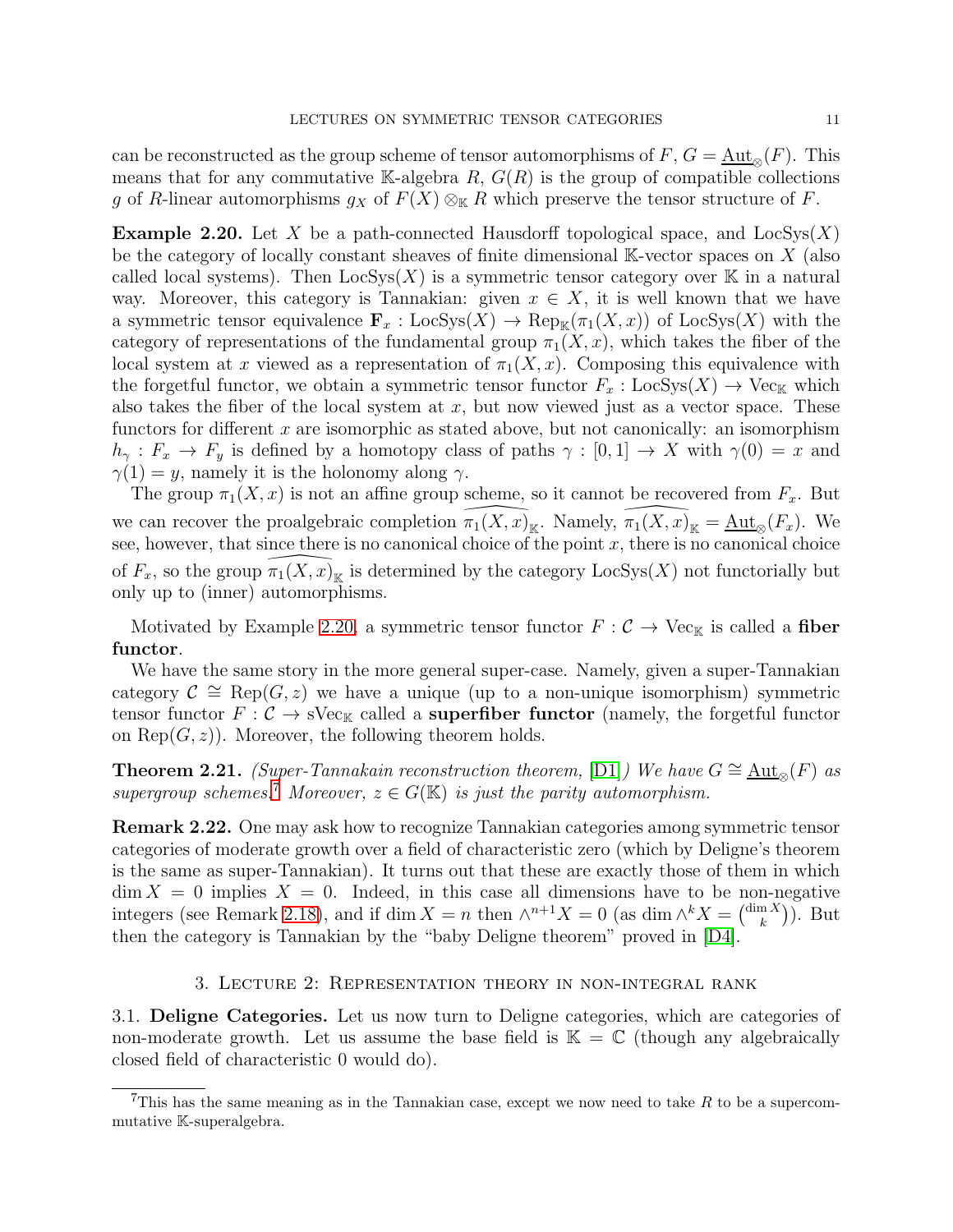The prototypical example is  $\text{Rep } GL_t$   $(t \in \mathbb{C})$ , which is an interpolation of  $\text{Rep } GL_n(\mathbb{C})$ , and more details can be found in [\[DM\]](#page-32-2), Examples 1.26, 1.27, [\[CW\]](#page-32-6), and [\[EGNO\]](#page-33-6), Subsection 9.12. The construction can be suitably modified for other classical groups like the orthogonal group and the symplectic group.

In order to construct this category, we want to define  $\text{Rep }GL_n(\mathbb{C})$  without mention of  $GL_n(\mathbb{C})$  or matrices (after all, how does one make sense of a  $t \times t$  matrix for complex t?).

It is known that  $\text{Rep } GL_n(\mathbb{C})$  is a semisimple category (e.g., this follows from the Schur-Weyl duality). In particular, if V denotes the vector representation of  $GL_n(\mathbb{C})$ , then any representation of  $GL_n(\mathbb{C})$  appears as a direct summand of  $[r, s] \coloneqq V^{\otimes r} \otimes V^{*\otimes s}$  for sufficiently large r, s. Hence, we can define  $\tilde{\mathcal{C}}$  to be the full subcategory with objects of the form  $[r, s]$ , and then let  $\mathcal{C} = \text{Rep } GL_n(\mathbb{C})$  be the Karoubian completion of  $\tilde{\mathcal{C}}$ ; as already mentioned, this means that we add direct summands and finite direct sums.

Unfortunately, V itself is still defined using matrices, and therefore so are the Hom spaces in C. We'd like to abstract that away, as already suggested by the notation  $[r, s]$ . To that end, we need to redefine the Hom spaces. To begin, we have

$$
\text{Hom}([r, s], [p, q]) = \text{Hom}_{GL_n(\mathbb{C})}(V^{\otimes r} \otimes V^{*\otimes s}, V^{\otimes p} \otimes V^{*\otimes q})
$$
\n
$$
= \text{Hom}_{GL_n(\mathbb{C})}(V^{\otimes r} \otimes V^{\otimes q}, V^{\otimes p} \otimes V^{\otimes s})
$$
\n
$$
= \begin{cases} 0 & r + q \neq s + p \\ \mathbb{C}[S_d]/I & n = r + q = s + p. \end{cases}
$$

where  $S_d$  is the symmetric group on  $\{1, 2, \ldots, d\}$  and I is some ideal which is 0 if  $d \leq \dim V$ . The second equality is an application of adjunction properties of duals and the third equality is a consequence of the Schur-Weyl duality.

**Proposition 3.1.** *If* dim  $V \gg 0$ *, then the composition map* 

Hom(
$$
[r_1, s_1], [r_2, s_2]
$$
)  $\times$  Hom( $[r_2, s_2], [r_3, s_3]$ )  $\rightarrow$  Hom( $[r_1, s_1], [r_3, s_3]$ )

*is a polynomial in*  $n = \dim V$ .

*Proof.* (sketch) First of all, observe that for large n, these Hom spaces are independent of n. Namely, a basis for morphisms is given by walled Brauer diagrams. In more detail, a basis element of Hom $([r, s], [p, q])$  can be depicted as follows (see the diagram below). We have two rows of arrows, with  $p$  up-arrows and  $q$  down-arrows in the top row, and  $r$  uparrows and s down-arrows in the bottom row. Up arrows and down arrows are separated by a wall. A basis element is then a perfect matching connecting disjoint pairs of arrows such that connecting arrows between arrows in different rows do not cross the wall (i.e., the direction of arrows is preserved).

As an example, a basis element of  $Hom([4, 4], [3, 3])$  looks like this: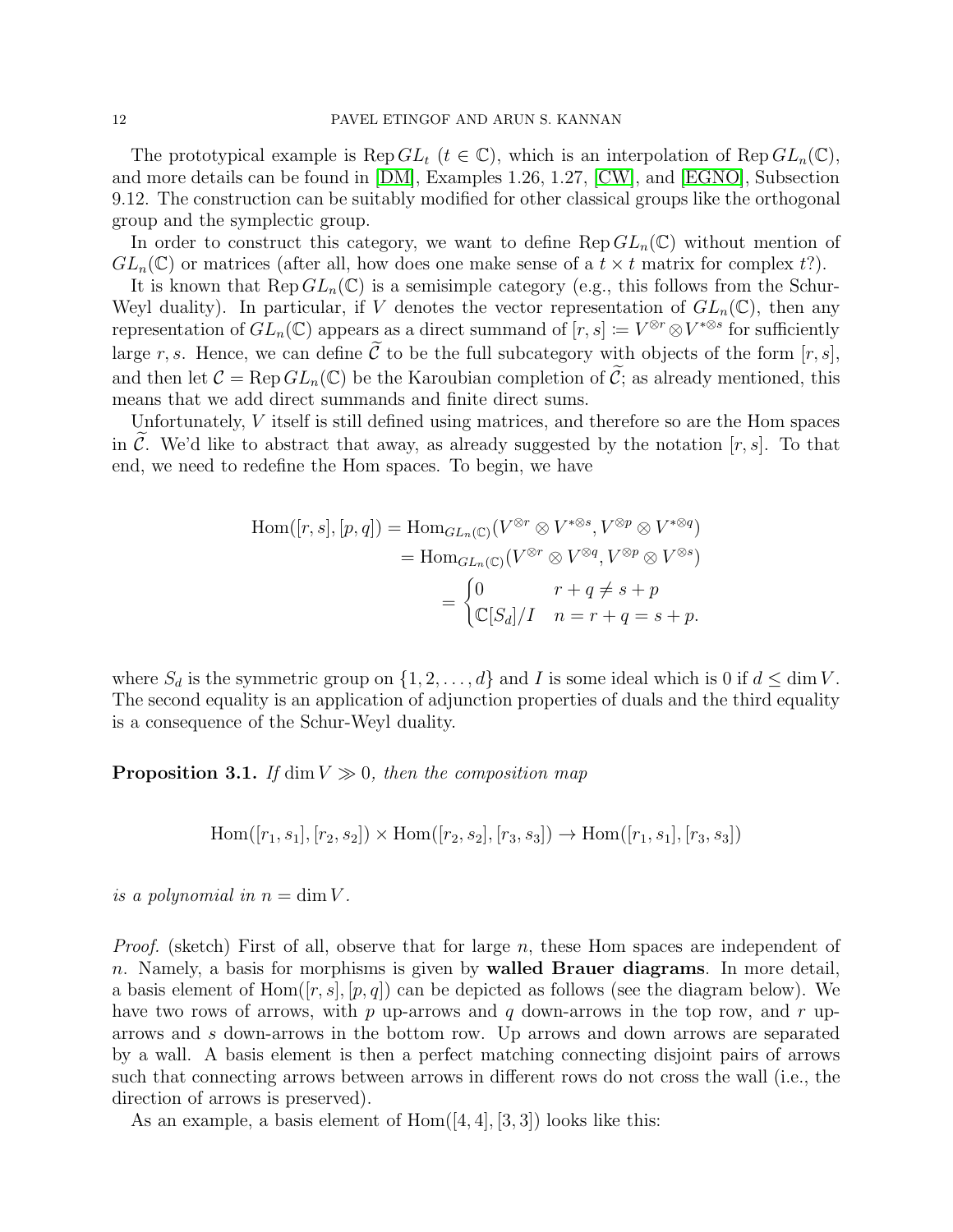

Now, let's consider the composition of morphisms. Composition is given by stacking two diagrams and contracting any loops that arise, while introducing a factor of n for each loop contracted. Thus the structure constants of composition are polynomial (even monomial!) functions of n, as claimed.  $\square$ 

So now we can interpolate to define the category  $\text{Rep } GL_t$  as the category whose objects are  $[r, s]$  for  $r, s \in \mathbb{Z}_{\geq 0}$  and the morphisms and their composition are as above, but the parameter  $n$  is replaced by  $t$ . This is a symmetric monoidal category, with tensor product given just by placing walled Brauer diagrams next to each other (so  $[p, q] \otimes [r, s] = [p + r, q + s]$ ), and the symmetry is given by swapping the diagrams. Moreover, this category is rigid, with  $[r, s]^* = [s, r]$ , and its unit object is  $[0, 0]$ .

The endomorphism rings in the category Rep  $GL_t$ , namely=  $W_{r,s}(t) := \text{End}([r,s])$ , are called **walled Brauer algebras**; we see that as a vector space,  $W_{r,s}(t)$  is isomorphic to  $\mathbb{C}[S_{r+s}]$  but it has a different multiplication depending on t.

<span id="page-12-0"></span>**Proposition 3.2.** *(CDDM)*, *Theorem 6.3)* If  $t \notin \mathbb{Z}$  then the algebras  $W_{r,s}(t)$  are semisimple.

We omit the proof but consider an example. In the case  $r = s = 1$ , a basis of  $W_{1,1}(t)$ consists of two diagrams:



The diagram on the left is the identity element, and the diagram on the right, which we will call a, satisfies the relation  $a^2 = ta$ . Hence,  $W_{1,1}(t) = \mathbb{C}[a]/(a^2 - ta)$ , which is semisimple if and only if  $t \neq 0$ .

We then define the category  $\text{Rep } GL_t$  for  $t \in \mathbb{C}$  to be the Karoubian completion of  $\text{Rep } GL_t$ . Proposition [3.2](#page-12-0) implies

**Corollary 3.3.** If  $t \notin \mathbb{Z}$  then the category  $\text{Rep } GL_t$  is a semisimple symmetric tensor cate*gory.*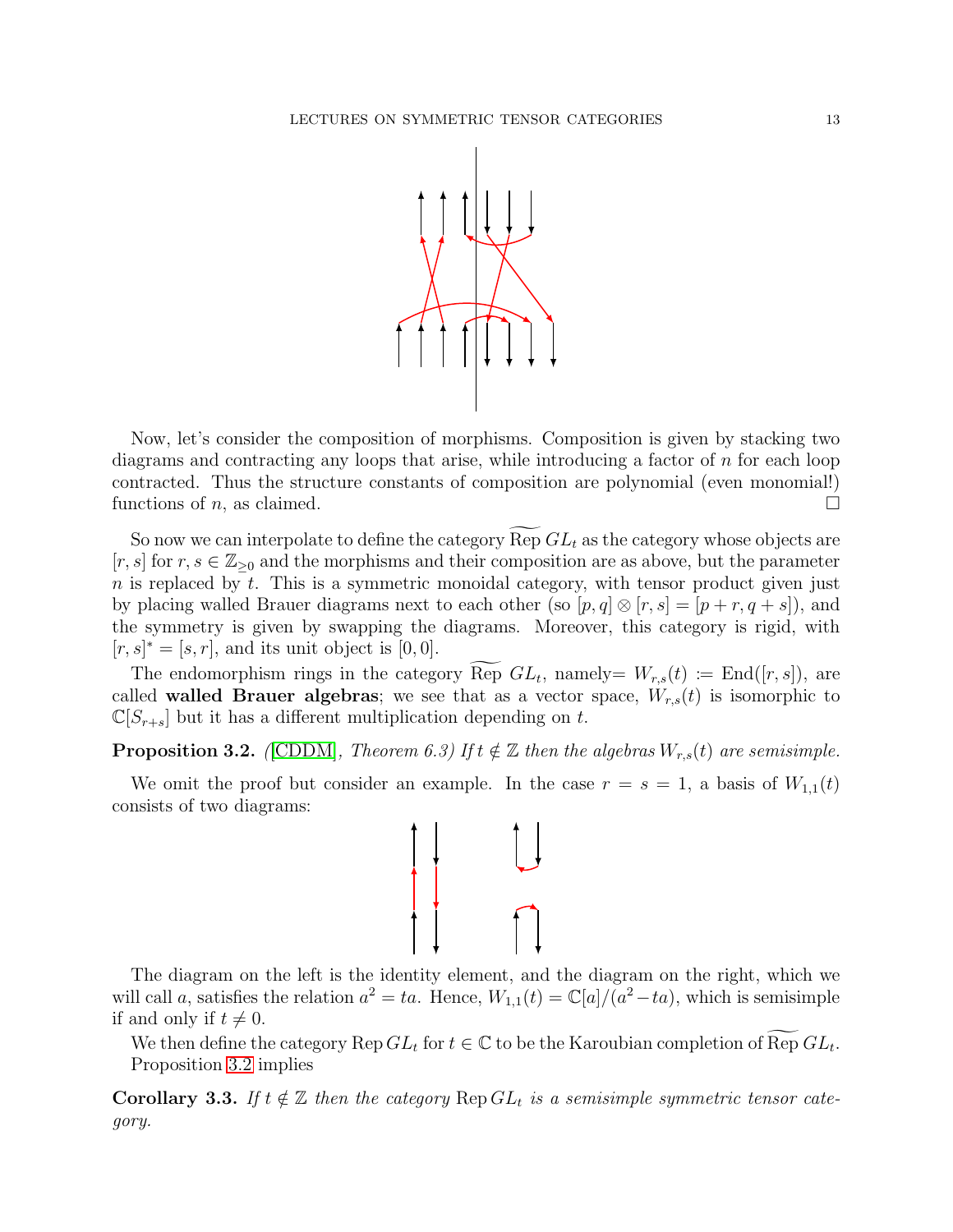<span id="page-13-0"></span>3.2. Properties of Rep  $GL_t$  for  $t \notin \mathbb{Z}$ . We can now show that Rep  $GL_t$  does not have moderate growth, and therefore is not super-Tannakian. If  $X = \bigoplus_i m_i X_i$  is the direct sum of simple objects, then its length  $\ell(X)$  equals  $\sum_i m_i$ . It follows that  $\text{End } X = \bigoplus_i \text{Mat}_{m_i}$  is a direct sum of matrix rings, so dim End $X = \sum_i m_i^2$ . Therefore,  $\ell(X) \geq \sqrt{\dim \text{End}X}$ . In our particular case, if we take  $X = V^{\otimes d} = [1, 0]^{\otimes d}$ , then  $\text{End}X = \text{End}V^{\otimes d} = \mathbb{C}[S_d]$ , so

$$
\ell_d(V) = \ell(X) \ge \sqrt{\dim \operatorname{End} X} = \sqrt{d!},
$$

which grows faster than exponential.

Another way to show that this category is not super-Tannakian is to compute categorical dimensions. We have dim  $V = \text{tr}(1_V) = t \notin \mathbb{Z}$ , while in a super-Tannakian category dim V has to be an integer.

Since for  $t \notin \mathbb{Z}$ , the category  $\text{Rep } GL_t$  is semisimple, it is determined, as an abelian category, by describing its simple objects. The simple objects in Rep  $GL_t$  for  $t \notin \mathbb{Z}$  are  $V_{\lambda,\mu}$ indexed by pairs of partitions  $\lambda = (\lambda_1, \ldots, \lambda_r), \mu = (\mu_1, \ldots, \mu_s)$  (with no restrictions), which interpolates the irreducible representations of  $GL_n(\mathbb{C})$  whose highest weights are  $(\lambda_1, \ldots, \lambda_r, 0, \ldots, 0, -\mu_s, \cdots -\mu_1)$ , where there are  $n-r-s$  zeros (this makes sense for  $n \geq r + s$ ).

3.3. Tensor ideals, quotient categories, and negligible morphisms. We would now like to take a closer look at the case when  $t \in \mathbb{Z}$ . In this case the category Rep  $GL_t$  is not a symmetric tensor category but rather is only pseudotensor. To analyze this case, we will need the notion of a tensor ideal in a symmetric pseudotensor category (as well as that of the quotient by such an ideal), and the notion of a negligible morphism.

**Definition 3.4** (Tensor Ideal). Let  $\mathcal{C}$  be a symmetric pseudotensor category. A tensor ideal I in  $\mathcal C$  is a collection of subspaces

$$
I = \{I(X, Y) \subseteq \text{Hom}_{\mathcal{C}}(X, Y)\}_{X, Y \in \mathcal{C}}
$$

such that for all objects  $X, Y, Z, T \in \mathcal{C}$ ,

- (1)  $\forall \alpha \in I(X,Y), \beta \in \text{Hom}_{\mathcal{C}}(Y,Z), \gamma \in \text{Hom}_{\mathcal{C}}(Z,X)$ , we have  $\beta \circ \alpha \in I(X,Z)$  and  $\alpha \circ \gamma \in I(Z, Y)$ .
- (2)  $\forall \alpha \in I(X,Y), \beta \in \text{Hom}_{\mathcal{C}}(Z,T)$ , we have  $\alpha \otimes \beta \in I(X \otimes Z, Y \otimes T)$  and  $\beta \otimes \alpha \in I(Y \otimes Z)$  $I(Z \otimes X, T \otimes Y).$

Thus, the notion of a tensor ideal is, in a sense, a categorification of the notion of an ideal in a ring.

If  $I \subset \mathcal{C}$  is a tensor ideal, then one can define a symmetric pseudotensor category  $\mathcal{C}/I$ , which has the same objects as C but  $\text{Hom}_{\mathcal{C}/I}(X, Y) = \text{Hom}_{\mathcal{C}}(X, Y)/I(X, Y)$ . This category is called the **quotient of C** by I, and it categorifies the notion of the quotient of a ring by an ideal.

**Definition 3.5** (Negligible Morphism). A morphism  $f: X \to Y$  in a symmetric pseudotensor category C is said to be **negligible** if for all  $g: Y \to X$ ,  $Tr(f \circ g) = 0$ .

**Proposition 3.6.** *The collection*  $\mathcal{N}(\mathcal{C})$  *of negligible morphisms in*  $\mathcal{C}$  *forms a tensor ideal.* 

*Proof.* This follows by straightforward verification using the properties of the trace.  $\square$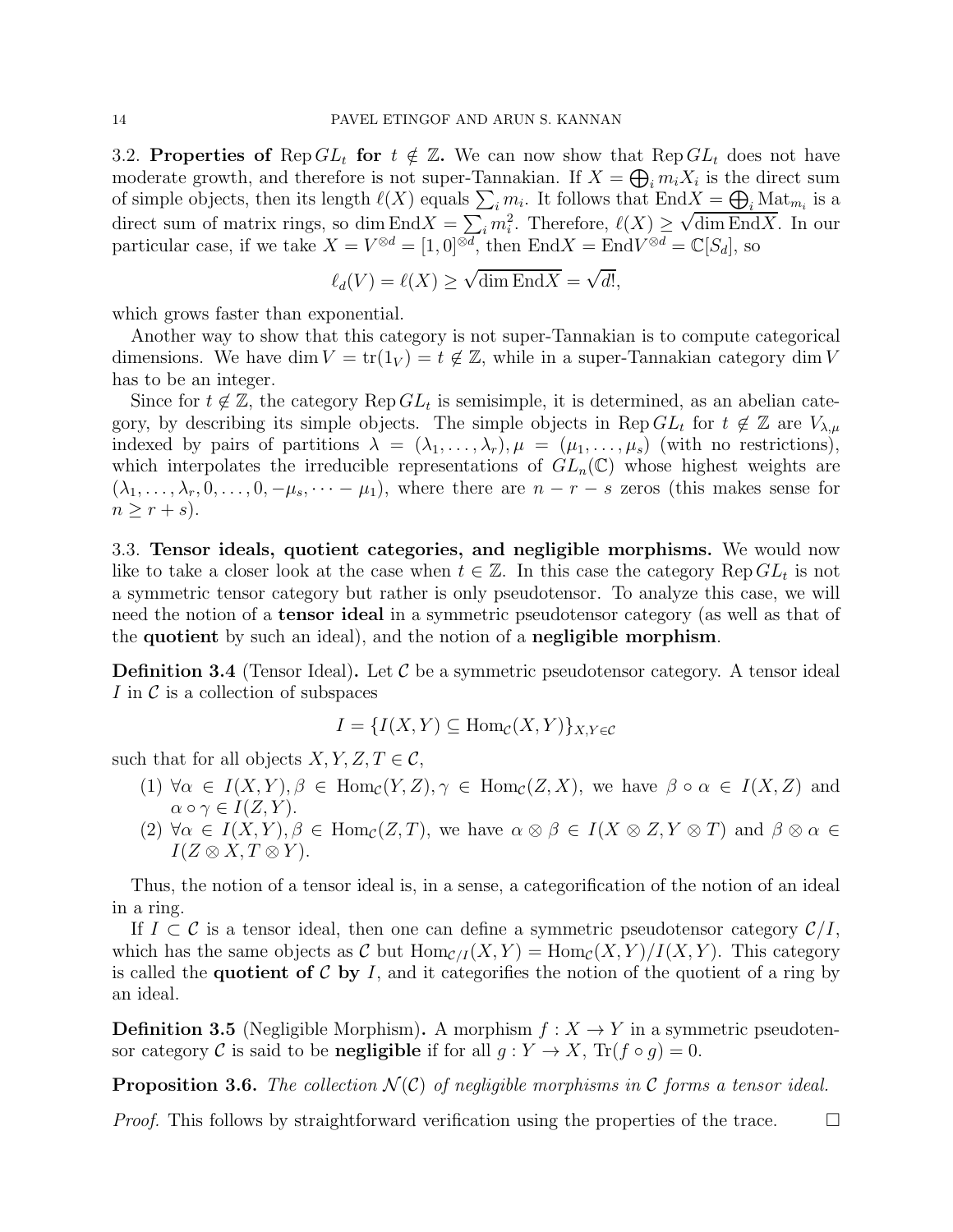3.4. Properties of  $\text{Rep } GL_t$  when  $t \in \mathbb{Z}$ . Now let us study the category  $\text{Rep } GL_t$  for  $t \in \mathbb{Z}$ . We will restrict to the case  $t \geq 0.8$  $t \geq 0.8$  In this case, we have the following result.

Let  $GL_{m|n}(\mathbb{C})$  be the **general linear supergroup** (see [\[EHS\]](#page-33-8) and references therein).

**Theorem 3.7.** *(*[\[C,](#page-32-8) [CW\]](#page-32-6)*)* Suppose  $t \in \mathbb{Z}_{\geq 0}$ . There exists an infinite chain of nontrivial *tensor ideals*  $I_0 \supset I_1 \supset I_2 \cdots$  *in* Rep  $GL_t$ , where  $I_0 = \mathcal{N}(\text{Rep } GL_t)$  *is the ideal of negligible morphisms. Moreover, we have an embedding*  $\text{Rep } GL_t/I_m \hookrightarrow \text{Rep } GL_{t+m|m}(\mathbb{C})$  *as a full pseudotensor subcategory, which is an equivalence*  $\text{Rep } GL_t/I_0 \cong \text{Rep } GL_t(\mathbb{C})$  when  $m = 0$ .

The upshot is that the Deligne categories  $\text{Rep } GL_t$  with integer t play a role in the representation theory of supergroups.

<span id="page-14-2"></span>3.5. The universal property and the abelian envelope of  $\text{Rep } GL_t$ . The category  $\text{Rep } GL_t$  has an important universal property which easily follows from the definition.

**Proposition 3.8.** For any  $t \in \mathbb{C}$ , additive symmetric monoidal functors  $F : \text{Rep } GL_t \to \mathcal{C}$ *to a Karoubian symmetric monoidal category* C *correspond to rigid objects in* C *of dimension t.* The correspondence is given by  $F \leftrightarrow F([1,0])$ .

Let us now discuss the abelian envelope of Rep  $GL_t$ . We have seen that for  $t \notin \mathbb{Z}$ , the categories Rep  $GL_t$  are symmetric tensor categories (i.e., abelian), while for  $t \in \mathbb{Z}$  they are only pseudotensor (i.e., Karoubian). We have also seen that in the latter case (when  $t \geq 0$ ) we can quotient Rep  $GL_t$  by a tensor ideal  $I_m$  and then embed the quotient into an (abelian) symmetric tensor category Rep  $GL_{t+m|m}(\mathbb{C})$ . This invites a natural question: can we embed Rep  $GL_t$  into an abelian symmetric tensor category **faithfully**, i.e. without quotienting out any morphisms? And if yes, does there exist the universal such embedding, i.e., the abelian envelope of Rep $GL_t?$   $^9$  $^9$ 

This was conjectured by Deligne in [\[D2\]](#page-33-0) and the answer turns out to be "yes". This is proved in [\[EHS\]](#page-33-8) by constructing the abelian envelope of  $GL_t$  as a suitable limit category, denoted Rep<sup>ab</sup>  $GL_t$ . More specifically, Rep<sup>ab</sup>  $GL_t$  is a certain limit of Rep $GL_{t+m|m}(\mathbb{C})$  as  $m \to \infty$ . This envelope satisfies a universal property similar to one of Proposition [3.8:](#page-14-2) faithful additive symmetric monoidal functors  $F : \text{Rep}^{ab} GL_t \to \mathcal{C}$ , where  $\mathcal{C}$  is a symmetric tensor category, correspond to objects  $V \in \mathcal{C}$  of dimension t such that the Schur functors  $S^{\lambda}V \neq 0$  for all partitions  $\lambda$ . Another general approach to constructing abelian envelopes which allows one to construct  $\text{Rep}^{ab} GL_t$  is developed in [\[Co1\]](#page-32-9).

3.6. Ultrafilters. Ultrafilters are a tool from model theory that in particular is very useful for working with various interpolation categories both in zero and positive characteristic. It was used to study such categories by Deligne in [\[D2\]](#page-33-0) and then [\[D3\]](#page-33-1), see also [\[H1\]](#page-33-2), 3.3. For a review of ultrafilters and how they can be used to study interpolation categories see [\[EKR,](#page-33-9) [K\]](#page-33-10) and references therein.

**Definition 3.9** (Ultrafilter). An utlrafilter on a non-empty set S is a collection  $\mathcal F$  of subsets of S satisfying the following axioms:

(1)  $\forall X \subset S$ , exactly one of  $X, X^c$  is in  $\mathcal{F}$ ;

<sup>&</sup>lt;sup>8</sup>It is easy to see that  $\text{Rep } GL_{-t}$  is equivalent to  $\text{Rep } GL_t$  with a modified symmetric structure, so the case  $t \in \mathbb{Z}_{\leq 0}$  is completely parallel.

<span id="page-14-1"></span><span id="page-14-0"></span><sup>&</sup>lt;sup>9</sup>Note that by the 2-categorical Yoneda lemma, such abelian envelope is unique if exists.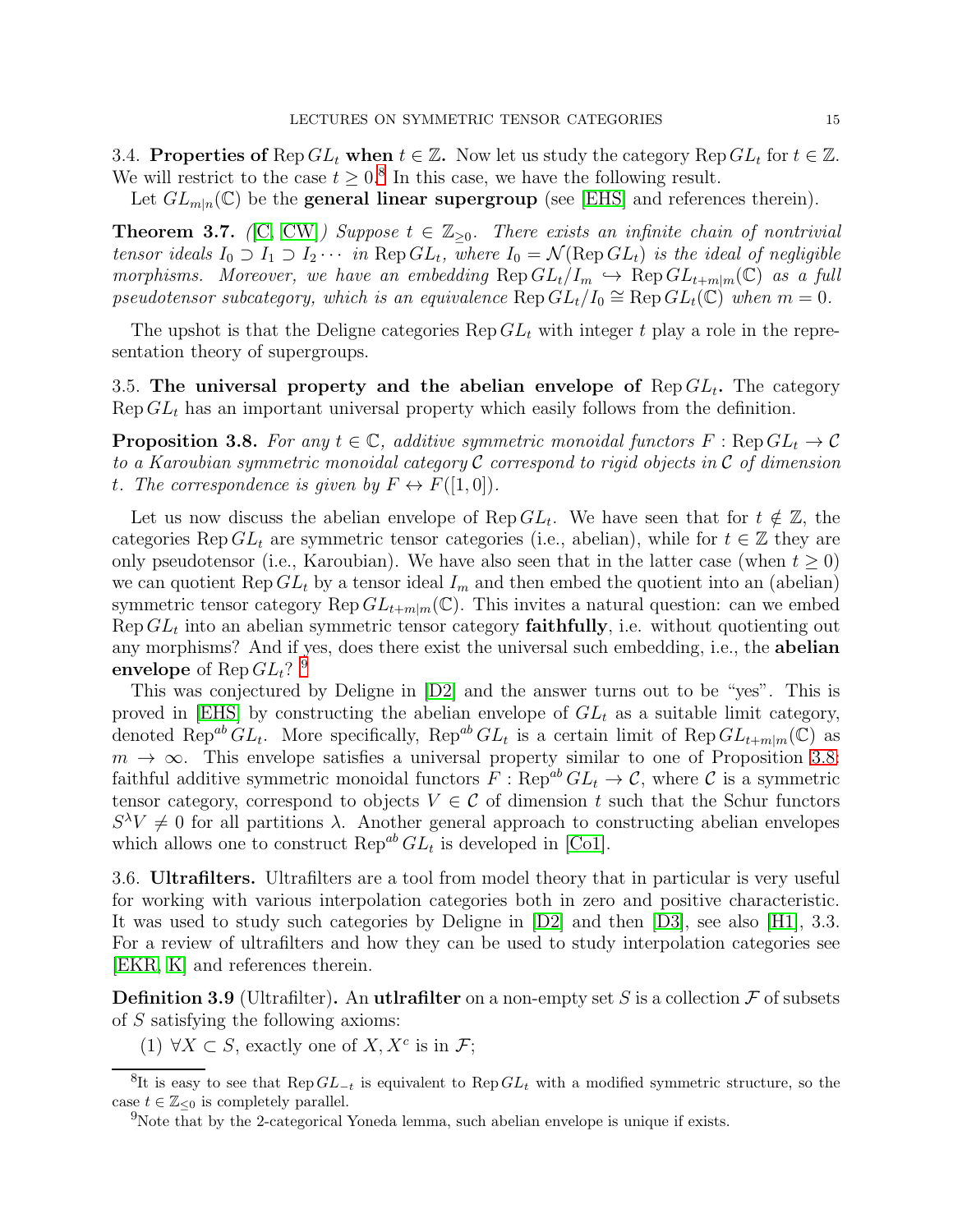(2) if  $X \in \mathcal{F}$  and  $X \subset Y$ , then  $Y \in \mathcal{F}$ ;

(3) if  $X, Y \in \mathcal{F}$ , then  $X \cap Y \in \mathcal{F}$ .

In particular,  $(1),(2)$  imply that  $S \in \mathcal{F}$ .

In other words, an ultrafilter  $\mathcal F$  on S is the same thing as a unital ring homomorphism  $\chi_{\mathcal{F}}: \text{Fun}(S, \mathbb{F}_2) \to \mathbb{F}_2$ , or, equivalently, a maximal (=prime) ideal in Fun( $S, \mathbb{F}_2$ ). Namely, denoting by  $1_X$  the indicator function for  $X \subset S$ , we have  $X \in \mathcal{F}$  iff  $\chi_{\mathcal{F}}(1_X) = 1$ . Indeed, axioms (1)-(3) take the following form in terms of  $\chi = \chi_{\mathcal{F}}$ :

- (1)  $\chi(a) + \chi(1-a) = 1;$
- (2) If  $\chi(a) = 1$  and  $ab = a$  then  $\chi(b) = 1$ ;
- (3) If  $\chi(a) = \chi(b) = 1$  then  $\chi(ab) = 1$ .

Clearly, any unital homomorphism satisfies these properties, and vice versa.[10](#page-15-0)

The intuitive way to understand this definition is that we designate subsets of S as consisting of almost everything if they lie in  $\mathcal F$  or almost nothing otherwise.

A simple example is a **principal ultrafilter**: if  $s \in S$ , we can define the ultrafilter  $\mathcal{F}_s = \{X \subseteq S | s \in X\}$ , with  $\chi_{\mathcal{F}_s}(a) = a(s)$ . These are boring, but clearly are the only possible ultrafilters for finite sets. In contrast, Zorn's lemma (i.e., axiom of choice) implies that any infinite set  $S$  admits a non-principal ultrafilter. Since its existence is proved non-constructively,<sup>[11](#page-15-1)</sup> there can be no explicit construction of such an ultrafilter. However, the mere existence of  $\mathcal F$  enables various powerful constructions using the so-called **ultraproduct** construction discussed below.

Given a non-principal ultrafilter  $\mathcal F$  on  $S$ , we say that a certain statement holds for **almost** all  $x \in S$  with respect to F if it holds for all  $x \in X$  where  $X \in \mathcal{F}$ . It is easy to see that complements of finite sets are all in F, so if the statement holds for almost all  $x \in S$  in the usual sense then it does so with respect to  $\mathcal{F}$ , but not vice versa, in general. In this section, when we say "for almost all  $x$ " we will always mean "for almost all  $x$  with respect to a fixed  $\mathcal{F}^{\prime\prime}$  .

**Definition 3.10** (Ultraproduct). Let F be a non-principal ultrafilter on  $\mathbb{N} = \{1, 2, \ldots\}$ , and let  $X_1, X_2, \ldots$  be a sequence of sets. The **ultraproduct** with respect to the ultrafilter F is denoted as  $\prod_{i\in\mathbb{N}} X_i$ . The elements of the ultraproduct are defined as equivalence classes of sequences  $\{x = (x_1, x_2, \dots)\}\$  with  $x_i \in X_i$  (similar to the usual product of the  $X_i$ ), with the caveat that x only needs to be defined for almost all (not necessarily all) i, and the equivalence relation is given by  $x \sim x'$  if  $x_i = x'_i$  for almost all *i*.

As an example, if X is a finite set, then  $\prod_{i\in\mathbb{N}} X = X$ , as we can take the equivalence class representatives to be  $s_x = (x, x, x, ...)$  for each  $x \in X$ . Indeed, if s is some element in the ultraproduct, then let  $I_x(s)$  denote the set of indices at which  $x \in X$  appears. Then, exactly

<span id="page-15-0"></span><sup>&</sup>lt;sup>10</sup>Indeed, let  $\chi(a) = \chi(b) = 1$ . Then by (3)  $\chi(ab) = 1$ . But all elements of Fun(S, F<sub>2</sub>) are idempotents. Thus  $ab(1-a-b) = ab$ . So by (2),  $\chi(1-a-b) = 1$ . Thus by (1),  $\chi(a+b) = 0$ . Replacing a by  $1-a$  and/or b with  $1-b$ , we thus get  $\chi(a+b) = \chi(a) + \chi(b)$  for all a, b. Similarly, from (3) we get in the same way that  $\chi(ab) = \chi(a)\chi(b)$  for all a, b, i.e.,  $\chi$  is a ring homomorphism which is unital by (1), as claimed.

<span id="page-15-1"></span><sup>&</sup>lt;sup>11</sup>Namely, let Fun<sub>0</sub> $(S, \mathbb{F}_2) \subset \text{Fun}(S, \mathbb{F}_2)$  be the ideal of functions with finite support, proper when S is infinite. Then non-principal ultrafilters on S correspond to maximal ideals in  $Fun(S, \mathbb{F}_2)$  containing  $Fun_0(S, \mathbb{F}_2)$  (and such ideals exist by Zorn's lemma).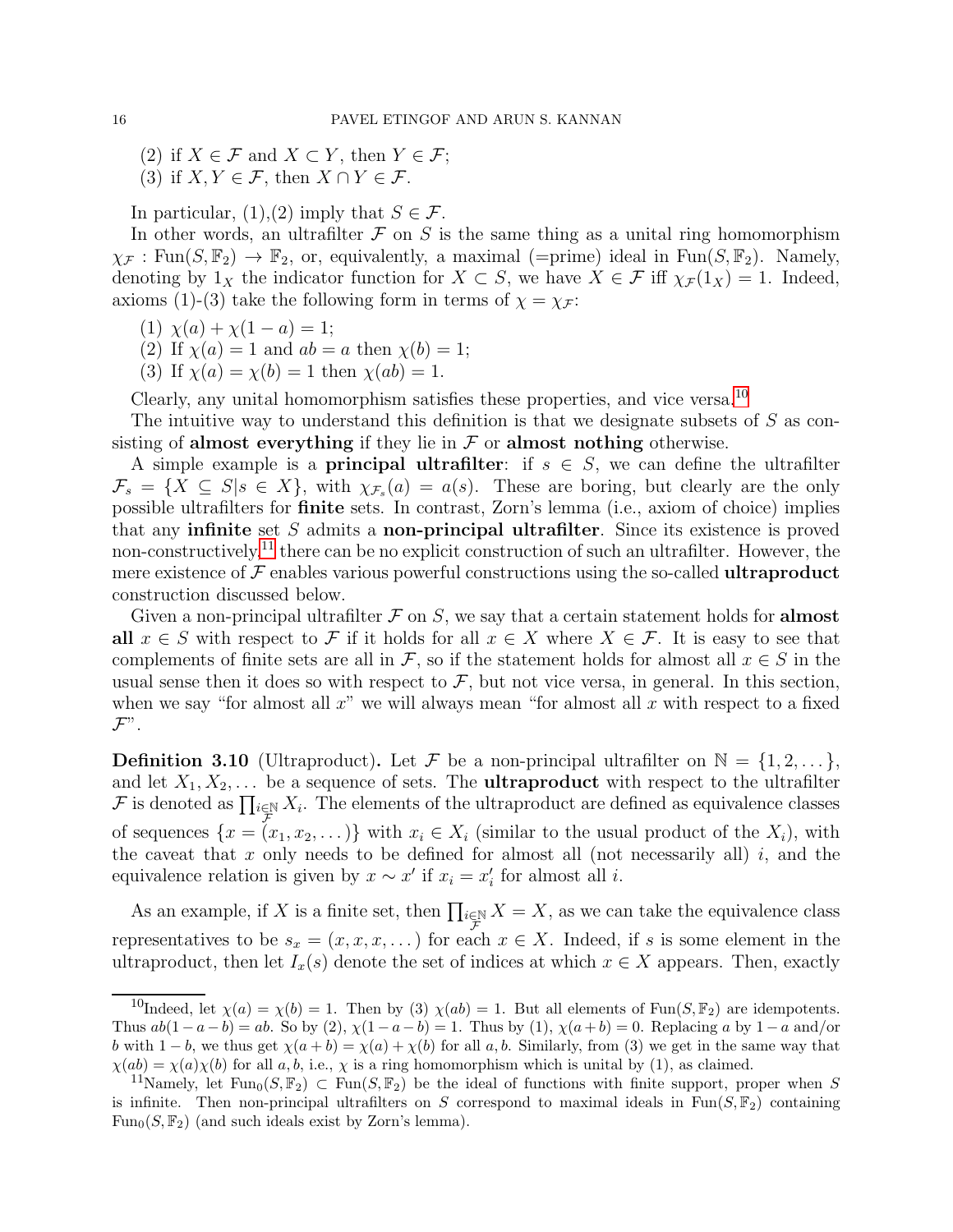one of the  $I_x(s)$ 's must be in F. This is not true, however, for an infinite set X; in this case the ultraproduct contains  $X$  but is much larger.

A very useful property of the ultraproduct is that if almost all  $X_i$  share a structure or property expressible in terms of first-order logic (informally, this means that it does not use the notion of **size**, in particular, **finiteness**), then it is inherited by  $\prod_{i\in\mathbb{N}} X_i$ . For instance, ultraproducts of groups/rings/fields are groups/rings/fields, respectively (with pointwise addition/multiplication).

For example, consider  $\prod_{i\in\mathbb{N}}\overline{\mathbb{Q}}$ . This ultraproduct will be an algebraically closed field of characteristic  $\theta$  (as these are first order properties/structures shared by all the factors) with cardinality of the continuum. But by Steinitz's theorem, any such field is isomorphic (non-canonically) to  $\mathbb C$ . Thus  $\prod_{i\in \mathbb N} \overline{\mathbb Q} \cong \mathbb C$ . We can also consider a non-principal ultrafilter F on the set of all primes, and define the ultraproduct  $\prod_p \text{prime } \overline{\mathbb{F}_p}$  of algebraically closed fields of characteristic p. This will again be a field of characteristic 0 of cardinality of the continuum. Indeed for every  $p$  all but one (thus, almost all) factors have the first order property of having characteristic  $\neq p$ , hence so does the ultraproduct. Thus we again have a non-canonical isomorphism  $\prod_p$  prime F  $\overline{\mathbb{F}_p} = \mathbb{C}$ . The same holds for the ultraproduct over any infinite set of primes with respect to some non-principal ultrafilter on this set.

3.7. The ultraproduct construction of  $\text{Rep } GL_t$  for transcendental t. We can similarly define ultraproducts of (essentially small) categories.

For example, consider  $C \cong \prod_{n \in \mathbb{N}} Rep \overline{GL_n(\overline{\mathbb{Q}})}$ . This is a rigid symmetric monoidal category linear over the field  $\prod_{i\in\mathbb{N}}\overline{\mathbb{Q}}\cong\overline{\mathbb{C}}$ . However, this is not a symmetric tensor category, as, for instance, the artinian condition may fail (indeed, this is not a first order condition, as it requires objects to have finite length!). Similarly, Hom spaces in this category need not be finite dimensional.

Nevertheless, we can take a suitable artinian subcategory with finite dimensional Hom spaces as follows. Let  $V = (V_1, V_2, \ldots)$ , where  $V_n$  is the natural representation of  $GL_n(\mathbb{Q})$ . Then V is an object in C, so let  $\langle V \rangle$  be the full subcategory tensor generated by V (i.e., the full subcategory comprised by subquotients of direct sums of tensor products of  $V$  and  $V^*$ ). This subcategory is artinian, since the dimension of  $\text{Hom}_{GL_n(\bar{\mathbb{Q}})}((\overline{\mathbb{Q}}^n)^{\otimes r}, (\overline{\mathbb{Q}}^n)^{\otimes s})$  stabilizes as  $n \to \infty$ . Moreover, we have the following theorem due to Deligne, [\[D2\]](#page-33-0):

**Theorem 3.11.** The category  $\langle V \rangle$  is equivalent to  $\text{Rep } GL_t$ , where t is the image in  $\mathbb{C}$  of *the element*  $(1, 2, 3, ...)$  *of the ultraproduct*  $\prod_{i \in \mathbb{N}}$  $\overline{\mathbb{Q}}$  under the isomorphism  $\xi : \prod_{\substack{i \in \mathbb{N} \\ \mathcal{F}}}$  $\overline{\mathbb{Q}}\cong \mathbb{C}.$ 

Note that  $t$  is a transcendental number, since there is no nontrivial algebraic equation over  $\mathbb Q$  satisfied by infinitely many positive integers. Note also that t depends on the isomorphism  $\xi$ ; indeed, if  $\xi$  is replaced by its composition with an automorphism of  $\mathbb C$  sending t to t' then t is replaced by  $t'$ . It is well known that such an automorphism exists for any  $t'$ , which shows that for any fixed  $\mathcal F$  we obtain a new construction of  $\text{Rep } GL_t$  for all transcendental  $t \in \mathbb{C}$ .

3.8. Generalization to algebraic t. This can also be done for algebraic  $t \in \mathbb{C}$ , but then we have to resort to characteristic  $p$  (see [\[H2\]](#page-33-11)). Namely, let q be the minimal (monic) polynomial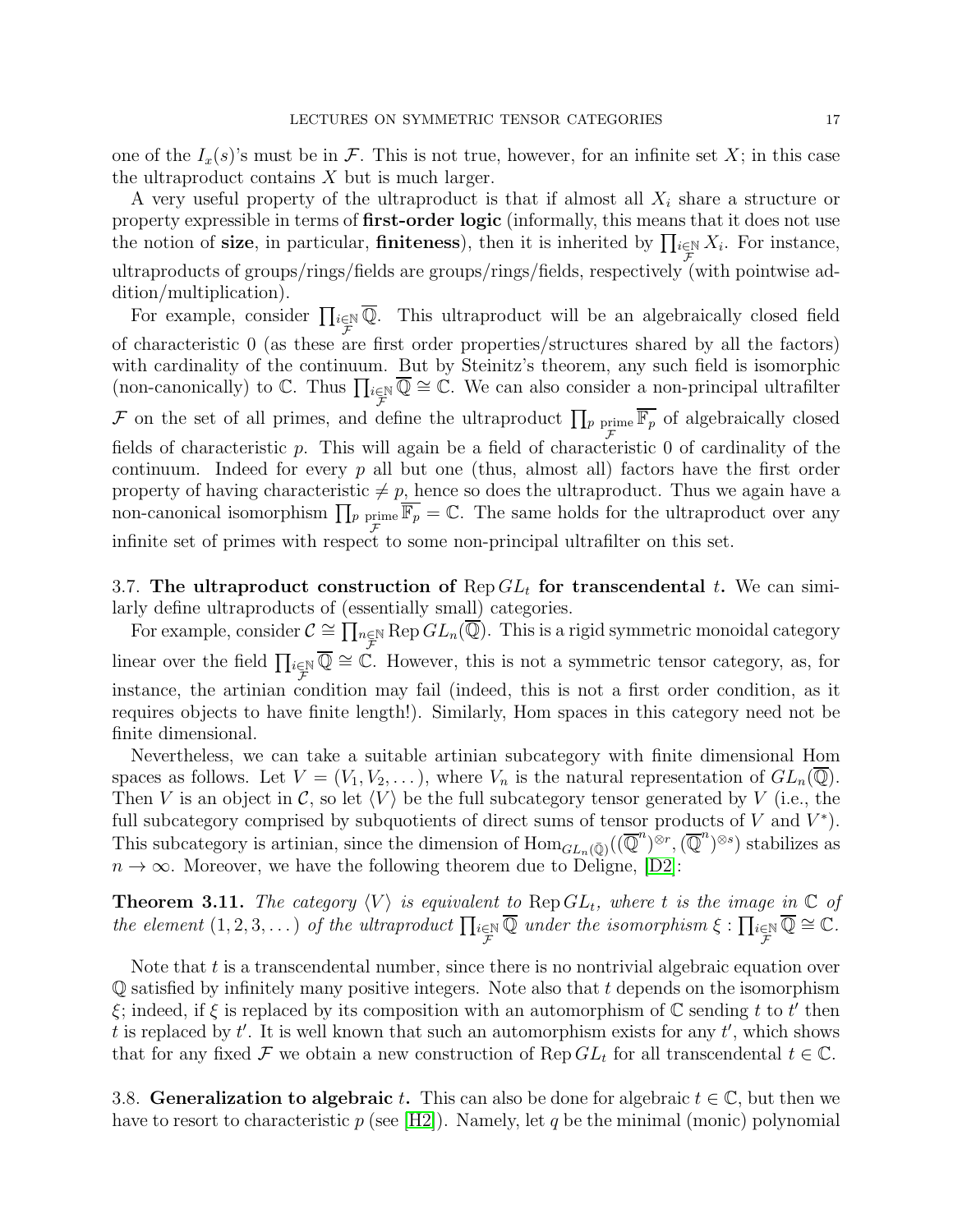of t, so q is irreducible over Q and  $q(t) = 0$ . We will need the following well known and simple lemma from elementary number theory:

**Lemma 3.12.** *There exist infinitely many primes p such that there exists an integer*  $n_p \in \mathbb{N}$ *satisfying*  $q(n_p) = 0$  *modulo* p.

Denote the set of such primes  $\mathbb{S}_q$  and for  $p \in \mathbb{S}_q$  choose  $n_p$  so that  $n_p \to \infty$  as  $p \to \infty$ in  $\mathbb{S}_q$ . The set  $\mathbb{S}_q$  admits a non-principal ultrafilter  $\mathcal{F}$ . Consider the ultraproduct  $\prod_{p\in\mathbb{S}_q} \overline{\mathbb{F}_p}$ , which as we know is isomorphic to  $\mathbb C$ . Now, the sequence  $(n_p, p \in \mathbb S_q)$  (where  $n_p$  is reduced mod p) is mapped to some complex number  $s \in \mathbb{C}$ , which this time is not transcendental but rather is a root q (as this is so for all  $p \in \mathbb{S}_q$ ). Since the automorphisms of  $\mathbb C$  act transitively on the roots of q over Q, the isomorphism  $\prod_{p\in\mathbb{S}_q} \overline{\mathbb{F}_p} \cong \mathbb{C}$  can be chosen so that  $s = t$ .

Therefore, if  $t \notin \mathbb{Z}$  then  $\text{Rep } GL_t$  is the subcategory of the ultraproduct tensor generated by  $V$ :

$$
\operatorname{Rep} GL_t = \langle V \rangle \subseteq \prod_{\substack{p \in \mathbb{S}_q \\ \mathcal{F}}} \operatorname{Rep} GL_{n_p}(\overline{\mathbb{F}_p}),
$$

where  $V = (V_{n_p}, p \in \mathbb{S}_q)$  is the collection of vector representations, similar to above. On the other hand, if  $t \in \mathbb{Z}$  (in which case  $\mathbb{S}_q$  is the set of all primes and we can take  $n_p = p+t$ ), one can show using the methods of  $[H2]$  that  $\langle V \rangle$  is an artinian category with finite dimensional Hom spaces, hence a symmetric tensor category (namely, we have to show that the length of  $V_p^{\otimes k} \otimes V_p^{* \otimes l}$  is bounded as  $p \to \infty$  for fixed k, l, which can be checked by methods of modular representation theory). Then the results of [\[EHS\]](#page-33-8) imply that  $\langle V \rangle$  is nothing but the familiar abelian envelope  $\text{Rep}^{ab} GL_t$ . So this gives another construction of this abelian envelope.

3.9. Generalization to Positive Characteristic. We can perform similar constructions in positive characteristic, but the story is going to be trickier because the walled Brauer algebra is no longer semisimple, so the diagrammatic construction we used in characteristic zero will not produce a symmetric tensor category (only a pseudotensor one). This is where the ultraproduct construction will really shine.

We start by fixing a prime p and considering the ultraproduct  $\prod_{n\in\mathbb{N}} Rep GL_n(\overline{\mathbb{F}_p})$ . This is a symmetric tensor category over  $\mathbb{K} = \prod_{n \in \mathbb{N}} \overline{\mathbb{F}_p}$ , which is some (uncountable) algebraically closed field of characteristic  $p^{12}$  $p^{12}$  $p^{12}$ . The object  $V = (V_1, V_2, ...)$  consisting of vector representationsgenerates a full symmetric tensor subcategory  $\langle V \rangle$  in this ultraproduct ([\[D3,](#page-33-1) [H1\]](#page-33-2)), and  $\dim V = t_0 = (1, 2, 3, ...) \in \mathbb{K}$ . Namely,  $t_0 \in \mathbb{F}_p$  is the value taken by n modulo p for almost all *n*; it depends on the choice of  $\mathcal{F}$ .

It turns out that, unlike the characteristic zero case, even if the dimension  $t_0$  of V is fixed, the category  $\langle V \rangle$  is still not uniquely determined and depends on the choice of the ultrafilter  $\mathcal F$ . At first sight this is bad news, since  $\mathcal F$  is a quintessentially non-constructive object. It turns out, however, that this dependence can be expressed in terms of some explicit invariants of  $\mathcal{F}$ , so that the nonconstructive nature of  $\mathcal{F}$  is not really an issue. To

<span id="page-17-0"></span><sup>&</sup>lt;sup>12</sup>In fact, as explained in [\[D3\]](#page-33-1), the whole construction can be done over  $\mathbb{F}_p$ , which produces a category also over  $\mathbb{F}_p$ . Then we can tensor with any algebraically closed field of characteristic p. So the fact that K is uncountable is not important here.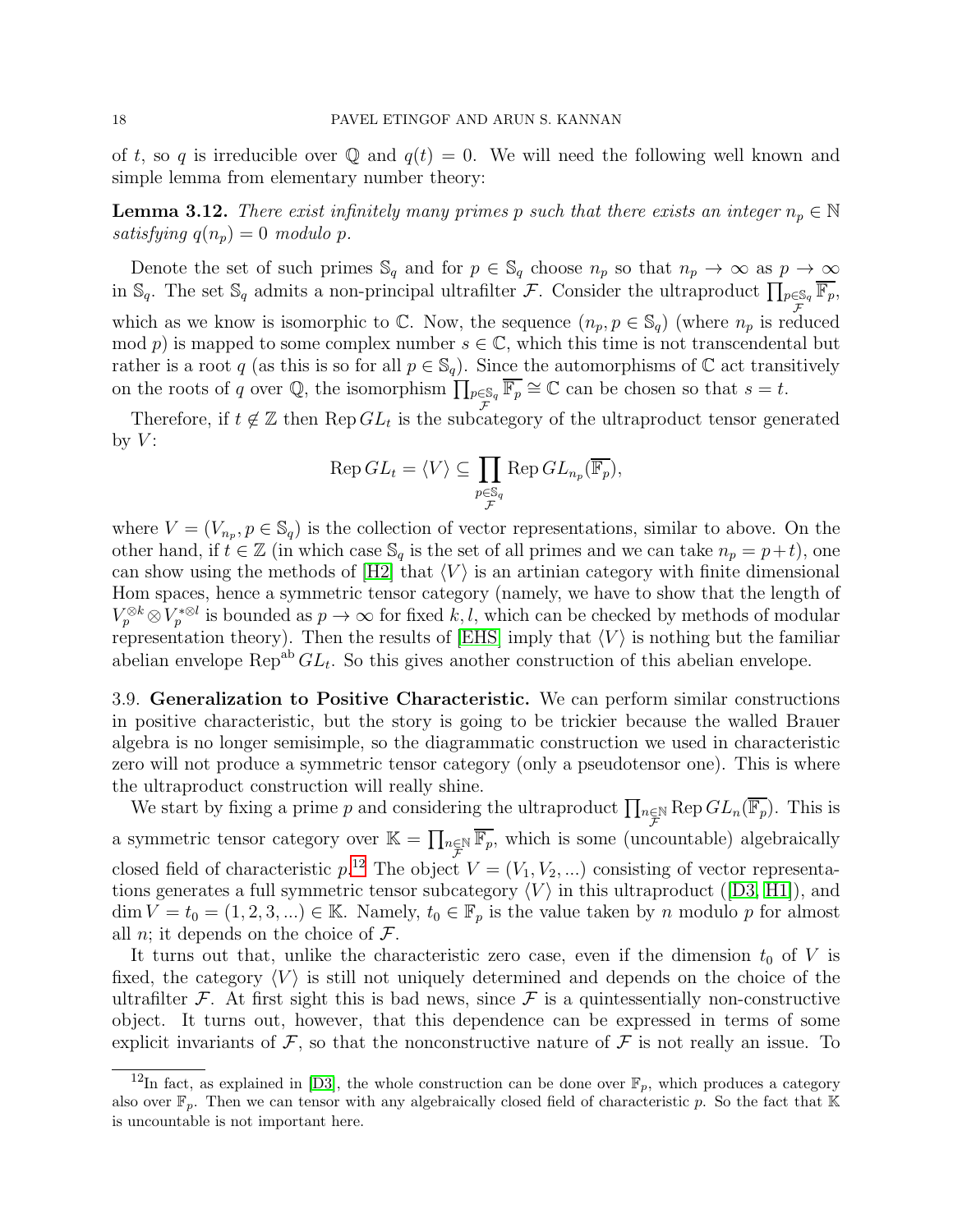describe these invariants, we need to discuss the differences between dimensions of objects in symmetric tensor categories in zero and positive characteristic.

In characteristic zero, as we have seen on the example of Deligne categories, the dimension of an object X can be any element  $t \in \mathbb{K}$ . However, once this number is known, the dimensions of exterior powers  $\wedge^n X$  are all determined from the formula

$$
\dim \wedge^n X = \binom{t}{n} = \frac{t(t-1)...(t-n+1)}{n!}.
$$

<span id="page-18-1"></span>The characteristic p situation differs from this in two important respects. First of all, the dimension can no longer be any element in K. In fact, we have the following lemma.

**Lemma 3.[13](#page-18-0).** If C is a symmetric tensor category<sup>13</sup> over a field K of characteristic  $p > 0$ , *then for any object*  $X \in \mathcal{C}$  *its dimension* dim X *lies in the prime subfield*  $\mathbb{F}_p$  *of* K.

*Proof.* Let  $\sigma : X^{\otimes p} \to X^{\otimes p}$  be the cyclic permutation. Then  $\sigma^p = 1$ , hence  $(1 - \sigma)^p = 0$ . Thus the morphism  $A := 1 - \sigma : X^{\otimes p} \to X^{\otimes p}$  is nilpotent. Hence  $\text{Tr}(A) = 0$  (as there is a filtration of  $X^{\otimes p}$  by kernels of powers of A which is strictly preserved by A). But on the other hand  $\text{Tr}(A) = \text{Tr}(1) - \text{Tr}(\sigma) = d^p - d$ , where  $d = \dim X$ . Thus  $d^p - d = 0$ , i.e.,  $d \in \mathbb{F}_p$ .

The second difference is that binomial coefficients  $\binom{d}{n}$ <sup>d</sup><sub>n</sub>)</sub> do not make sense for  $n \geq p$ , and in fact the dimensions of  $\wedge^n X$  are not determined by dim X. More precisely, the situation is as follows (see [\[EHO\]](#page-33-12)). Let dim  $X = t_0$ . Then for  $n < p$  we have the usual formula  $\dim \wedge^n X = \begin{pmatrix} t_0 \\ n \end{pmatrix}$  $\mu_n^{(b)}$ , but for  $n = p$  this formula no longer makes sense because of vanishing denominator, and in fact dim  $\wedge^p X$  is a new parameter  $t_1$ , independent of  $t_0$ , which by Lemma [3.13](#page-18-1) also belongs to  $\mathbb{F}_p$ . The numbers  $t_0$ ,  $t_1$  then determine dim  $\wedge^n X$  for  $n < p^2$ , but  $\dim \wedge^{p^2} X = t_2 \in \mathbb{F}_p$  is a new parameter independent on  $t_0, t_1$ , and so on. The sequence  $t_0, t_1, t_2...$  can be viewed as the sequence of digits of a p-adic integer  $t = ...t_2t_1t_0 \in \mathbb{Z}_p$ , which is called the p-adic dimension of X, denoted  $Dim(X)$ . Moreover, it is shown in [\[EHO\]](#page-33-12) that the dimensions of all exterior powers of X can be computed by the formula

$$
\sum_{n=0}^{\infty} \dim(\wedge^n X) z^n = (1+z)^t,
$$

where

$$
(1+z)^t := (1+z)^{t_0}(1+z^p)^{t_1}(1+z^{p^2})^{t_2}...
$$

The motivation for this notation is that the map  $t \mapsto (1+z)^t$  is a continuous group homomorphism  $\mathbb{Z}_p \to \mathbb{F}_p[[z]]^{\times}$ .

Now we can come back to Deligne categories.

**Theorem 3.14.** *(D3, H1) The category*  $\langle V \rangle$  *depends only the p-adic integer t (and is otherwise independent of* F*).*

The category  $\langle V \rangle$  is therefore denoted Rep<sup>ab</sup>  $GL_t$ .

In fact, we can recover t from the ultrafilter  $\mathcal F$  without mentioning any categories whatsoever. Namely, recall that if **X** is a compact metric space and  $x_1, x_2, \ldots$  is a sequence in

<span id="page-18-0"></span><sup>&</sup>lt;sup>13</sup>This Lemma holds, with the same proof, for any symmetric pseudotensor category in which the trace of any nilpotent endomorphism is zero.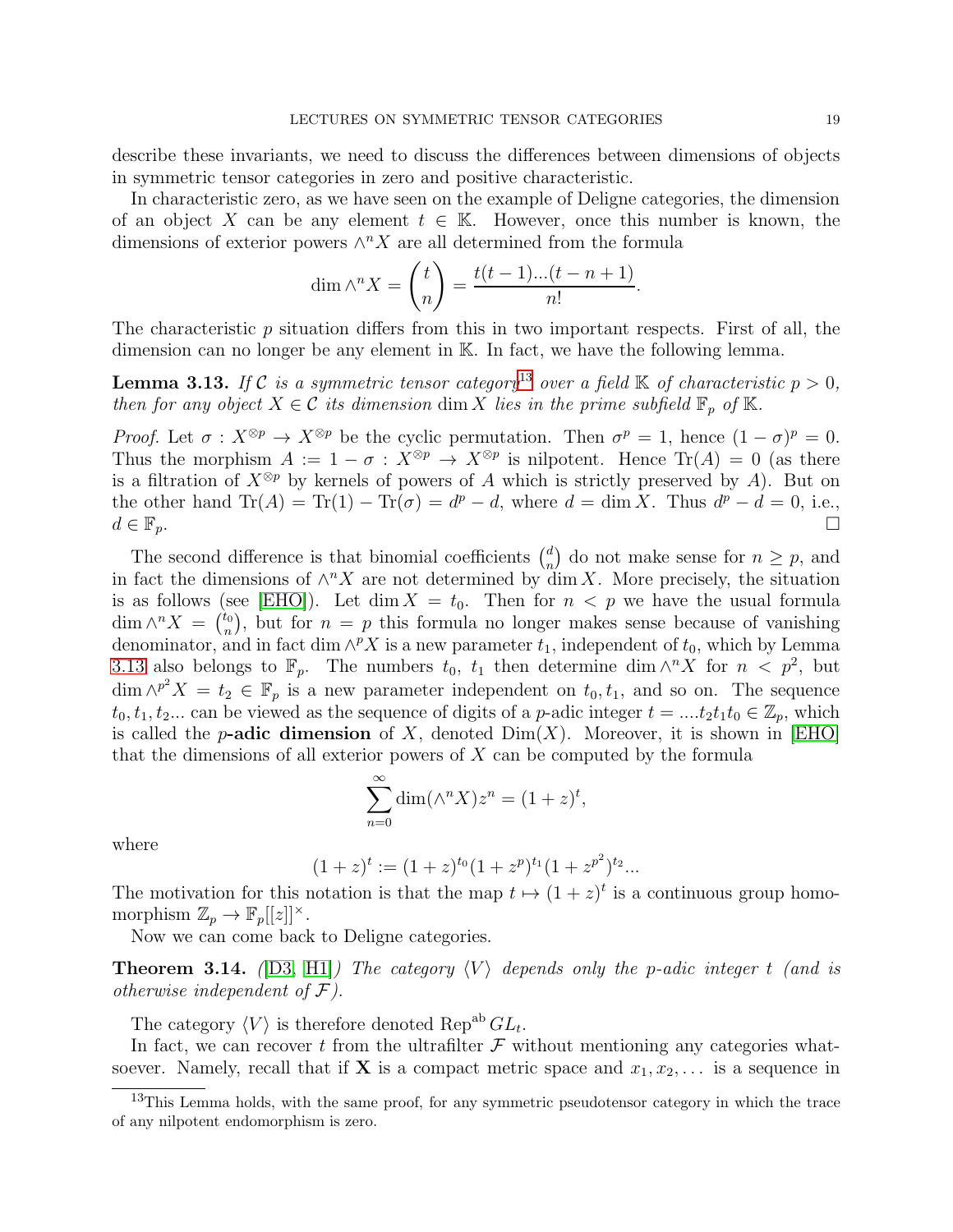X, then by the Bolzano-Weierstrass theorem it has a convergent subsequence. Therefore, this sequence has subsequential limits forming some non-empty closed subset  $E \subseteq \mathbf{X}$ . The choice of a non-principal ultrafilter F on N will "vote" for one of them,  $x \in E$ , in the sense that almost all  $x_n$  with respect to F belong to any given neighborhood of x. Therefore, any sequence in  $X$  has a limit

$$
x = \lim_{\substack{n \to \infty \\ \mathcal{F}}} x_n
$$

with respect to the ultrafilter  $\mathcal{F}$ , even though it may not have a limit in the usual sense.

In particular, we can look at the sequence  $(1, 2, 3, ...)$  in  $\mathbb{Z}_p$  (the p-adic integers, which form a compact metric space under p-adic norm), which is dense in  $\mathbb{Z}_p$ ; hence a choice of ultrafilter will pick one (potentially arbitrary) element of  $\mathbb{Z}_p$  as the limit, and this element is precisely t.

**Remark 3.15.** It is expected that the category  $\text{Rep}^{ab} GL_t, t \in \mathbb{Z}_p$  is universal (in an appropriate sense) symmetric tensor category with an object of  $p$ -adic dimension  $t$ , but such a result is not available thus far, even as a precise conjecture.

# <span id="page-19-0"></span>4. Lecture 3: Symmetric tensor categories of moderate growth and modular representation theory

4.1. Semisimplification of Symmetric Tensor Categories. As we have explained, by Deligne's theorem symmetric tensor categories of moderate growth over a field of characteristic 0 are super-Tannakian. In contrast, in characteristic  $p > 0$ , we can construct counterexamples to this theorem. This is interesting because we can do linear algebra, representation theory, and algebraic geometry in such a category, which will differ in an essential way from the usual setting.

In order to construct such an example, we first review a general procedure known as semisimplification of symmetric pseudotensor categories (following [\[EO1\]](#page-33-13) and references therein). As the name suggests, this process involves starting with an arbitrary symmetric tensor (or, more generally, pseudotensor) category and constructing its semisimplification (i.e., a new semisimple symmetric tensor category) by quotienting the Hom spaces by the subspaces of negligible morphisms. Loosely speaking, in this way we force Schur's lemma to hold for indecomposable objects. More precisely, we make the following definition.

Let  $\mathcal C$  be a symmetric pseudotensor category in which the trace of any nilpotent endomorphism is zero (for example, this is true if  $\mathcal C$  admits a symmetric tensor functor into a symmetric tensor category, as then the trace can be computed in this target category).

**Definition 4.1.** (Semisimplification). We define the **semisimplification**  $\overline{C} = \mathcal{C}/\mathcal{N}(\mathcal{C})$  to be the category whose objects are the same as those of  $C$  and whose morphisms are given by  $\text{Hom}_{\overline{\mathcal{C}}}(X, Y) = \text{Hom}_{\mathcal{C}}(X, Y) / \mathcal{N}(X, Y)$ , where  $\mathcal{N}(X, Y)$  is the space of negligible morphisms from  $X$  to  $Y$ .

Since  $\mathcal{N}(\mathcal{C})$  is a tensor ideal, the category  $\overline{\mathcal{C}}$  is a symmetric pseudotensor category. Moreover, it is equipped with the symmetric monoidal semisimplification functor  $S : \mathcal{C} \to \overline{\mathcal{C}}$ which assigns to every object X the same object X but now viewed as an object of  $\overline{C}$ . To distinguish it from X, we denote this new (or, rather, not so new) object by  $\overline{X}$ .

<span id="page-19-1"></span>We would now like to understand the structure of  $\overline{\mathcal{C}}$  more concretely. For this we will need the following lemma.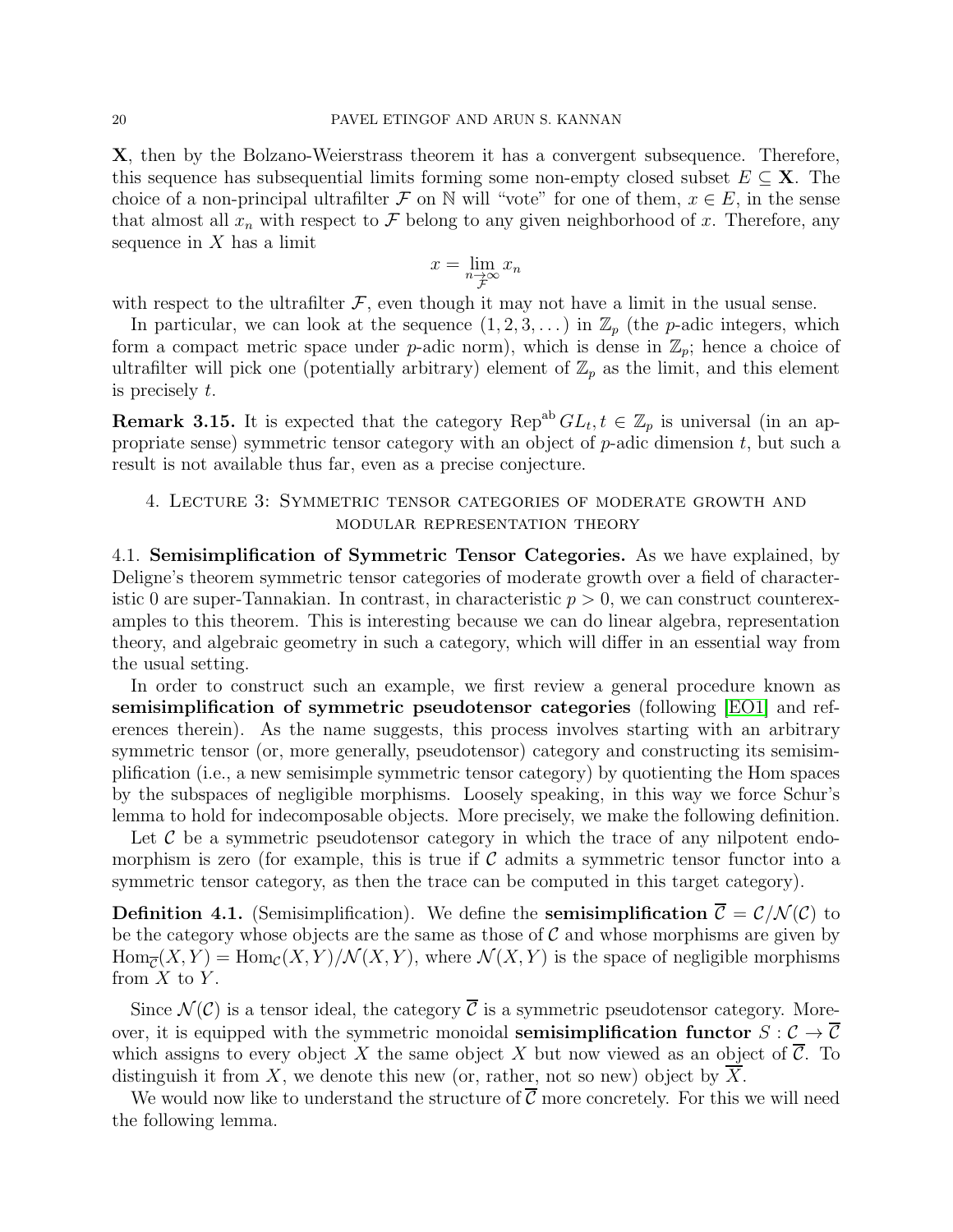**Lemma 4.2.** *(D. Benson) (i)* Let  $X = \bigoplus_{i=1}^{m} X_i$ ,  $Y = \bigoplus_{j=1}^{n} Y_j$ , where  $X_i, Y_j \in \mathcal{C}$  are *indecomposable.* Let  $f : X \to Y \in C$  *be a morphism, and let*  $f = \bigoplus_{i,j} f_{ij}$  *where*  $f_{ij} : X_i \to Y_j$ *. Then,* f *is negligible if and only if*  $f_{ij}$  *is negligible for all*  $i, j$ .

*(ii) Assume that* X, Y *are indecomposable. Then* f *is negligible if and only if either*  $\dim Y = 0$  *or f is not an isomorphism.* 

*Proof.* We first prove (ii). Suppose  $f : X \to Y$  is not an isomorphism and  $g : Y \to X$ . Assume  $f \circ g$  is an isomorphism. Replacing q with its composition with the inverse of this isomorphism, we may assume that  $f \circ g = 1_Y$ . Then  $g \circ f : X \to X$  is a projector. Thus there is an isomorphism  $X \cong Y \oplus T$  such that f is the natural projection. Since f is not an isomorphism,  $T \neq 0$ , which contradicts indecomposability of X. Therefore,  $f \circ g$  is not an isomorphism.

Since Y is indecomposable,  $\text{End}(Y)$  is a local algebra. Hence  $f \circ g$  is nilpotent. It follows that  $\text{Tr}(f \circ q) = 0$ , thus f is negligible.

If dim  $Y = 0$  then for any  $g: Y \to X$  write  $f \circ g = \lambda 1_Y + \eta$ , where  $\lambda \in \mathbb{K}$  and  $\eta: Y \to Y$ is nilpotent. Hence,

$$
\text{Tr}(f \circ g) = \text{Tr}(\lambda 1_Y + \eta) = \lambda \dim Y = 0,
$$

so f is negligible. This completes one direction.

Now let us establish the other direction. Suppose  $f$  is negligible. It suffices to show that if f is an isomorphism then dim  $Y = 0$ . If f is an isomorphism, let  $g = f^{-1} : Y \to X$ . By the negligiblity assumption, we have  $0 = \text{Tr}(f \circ q) = \dim Y$ .

Now we prove (i). If  $g: Y \to X$  decomposes as  $g = \bigoplus_{j,i} g_{ji} : Y_j \to X_i$ , then  $\text{Tr}(f \circ g) =$  $\sum_{i,j} \text{Tr}(f_{ij} \circ g_{ji})$ . Now, if for all  $i, j$  either dim  $Y_j = 0$  or  $f_{ij}$  is not an isomorphism, then (ii) implies that  $\text{Tr}(f_{ij} \circ g_{ji}) = 0$  for all i, j and hence  $\text{Tr}(f \circ g) = 0$ , meaning f is negligible. If, on the other hand, there exist i, j such that dim  $Y_j \neq 0$  and  $f_{ij}$  is an isomorphism, then let  $g_{ji} = f_{ij}^{-1}$ , and  $g_{qp} = 0$  for  $(p, q) \neq (j, i)$ ; then  $\text{Tr}(f \circ g) = \dim Y_j \neq 0$ , which implies f is not negligible. This proves the lemma.

**Corollary 4.3.** The semisimplification  $\overline{C}$  is a semisimple symmetric tensor category. More*over, the simple objects of*  $\overline{C}$  *are the indecomposables of*  $C$  *of nonzero dimension.* 

*Proof.* By Lemma [4.2,](#page-19-1) If  $X, Y \in \mathcal{C}$  are indecomposable, then  $\text{Hom}_{\overline{\mathcal{C}}}(X, Y) = 0$  if  $X \not\cong Y$ or dim  $X = 0$ . If, on the other hand,  $X \cong Y$  and dim  $X \neq 0$ , then  $\dim_{\mathbb{K}} \text{Hom}_{\overline{C}}(X, Y) = 1$ . In particular, if  $X \in \mathcal{C}$  is indecomposable then  $\overline{X}$  is simple if dim  $X \neq 0$  and  $\overline{X} = 0$  if dim  $X = 0$  as claimed  $\dim X = 0$ , as claimed.

Motivated by this, we will say that an object  $X \in \mathcal{C}$  is **negligible** if  $\overline{X} = 0$ . In other words, X is negligible if and only if so is  $1<sub>X</sub>$ . Otherwise formulated, X is negligible if all its indecomposable direct summands have dimension 0.

**Remark 4.4.** 1. If C is semisimple then  $\mathcal{N}(\mathcal{C}) = 0$ , so  $\overline{\mathcal{C}} = \mathcal{C}$ .

2. If  $\mathcal C$  is a non-semisimple symmetric tensor category then the semisimplification functor  $S: \mathcal{C} \to \overline{\mathcal{C}}$  is not left or right exact, so it is not a tensor functor.

Remark 4.5. An intriguing open question is whether there exists a semisimple symmetric tensor category of non-moderate growth in positive characteristic. Indeed, the Deligne categories Rep<sup>ab</sup>  $GL_t$ ,  $t \in \mathbb{Z}_p$  and similar interpolation categories for  $O_n$ ,  $Sp_n$ ,  $S_n$  have nonmoderate growth but are never semisimple.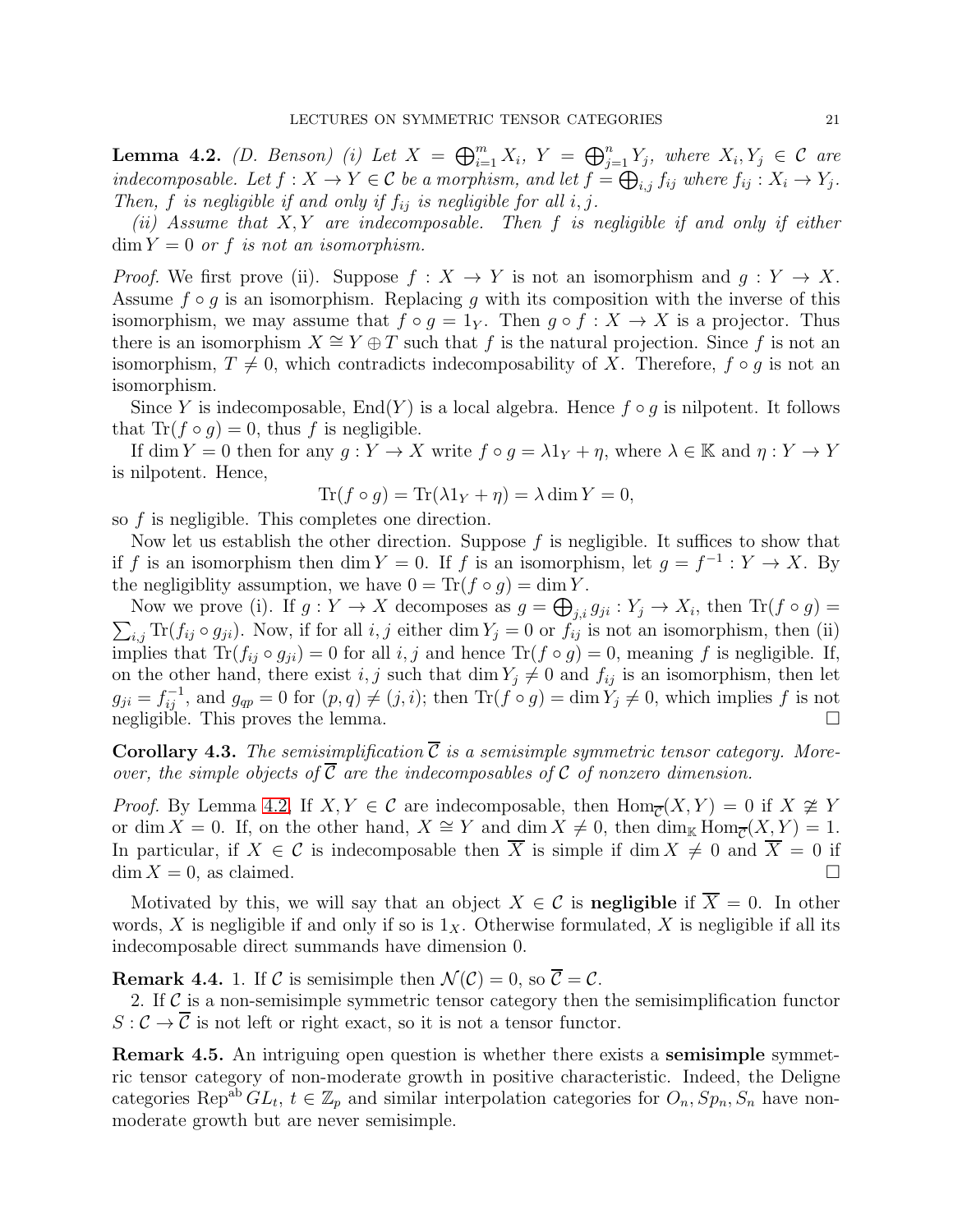#### 22 PAVEL ETINGOF AND ARUN S. KANNAN

An obvious idea is to consider the semisimplification of one of these categories or some (pseudo)tensor subcategory there. However, it is not clear whether or not such a semisimplification will have moderate growth, and in the few examples where this has been computed it turns out that it actually does (the growth can be drastically reduced by the semisimplification procedure, as it discards many negligible direct summands, declaring them to be zero).

Another approach to constructing such an example could be taking a sequence of finite groups  $G_n$  of order coprime to p and of representations  $V_n$  of  $G_n$  over K such that dim  $V_n \to \infty$ as  $n \to \infty$  but the length of  $V_n^{\otimes k}$  is bounded above by some constant  $\ell_k$  independent of n. In this case the category  $\langle V \rangle$  generated by  $V := (V_1, V_2, ...)$  in the ultraproduct of  $\text{Rep}_{\mathbb{K}}(G_n)$  will be a semisimple symmetric tensor category of non-moderate growth, as desired. However, this approach fails, as it can be deduced from the theory of finite groups that sequences  $(G_n, V_n)$  with such properties do not exist.

This lack of success in constructing a counterexample motivates a conjecture that any semisimple symmetric tensor category in characteristic p has moderate growth.

4.2. The Verlinde Category Ver<sub>p</sub>. A simple but rich example of semisimplification is the **Verlinde category** Ver<sub>p</sub>. Let  $K$  be an algebraically closed field of characteristic p. Let  $\mathcal{C} = \text{Rep}_{\mathbb{K}}(\mathbb{Z}/p)$  be the category of finite dimensional K-representations of the cyclic group  $\mathbb{Z}/p$ . This is the simplest group whose representations are not semisimple in characteristic p. Indeed, since  $\mathbb{Z}/p = \langle g | g^p = 1 \rangle$ , we can realize the group algebra  $\mathbb{K}[\mathbb{Z}/p]$  as  $\mathbb{K}[g]/(g^p - 1) =$  $\mathbb{K}[g]/(g-1)^p$ , since we are in characteristic p. By the Jordan normal form theorem, the pairwise non-isomorphic indecomposable representations of  $\mathbb{K}[\mathbb{Z}/p\mathbb{Z}]$  are  $J_n := \mathbb{K}[g]/(g-1)^n$ for  $1 \leq n \leq p$ . The representation  $J_n$  can be realized as  $\mathbb{K}^n$  with  $\mathbb{Z}/p$  action given by mapping g to the  $n \times n$  Jordan block with eigenvalue 1.

Define now the **Verlinde category** Ver<sub>p</sub> to be the semisimplification of C. Then the simple objects of  $\text{Ver}_p$  are  $L_i := J_i$ ,  $i = 1, ..., p - 1$ . Indeed, the remaining indecomposable object  $L_p$  has dimension 0 in characteristic p so it vanishes in the semisimplification.

The tensor product  $L_m \otimes L_n$  for  $m, n \ll p$  decomposes like the tensor product of Jordan blocks in characteristic 0, which follows the usual Clebsch-Gordan rule for representations of  $\mathfrak{sl}_2(\mathbb{C})$ :

$$
L_m \otimes L_n = \bigoplus_{i=1}^{\min(m,n)} L_{|m-n|+2i-1}.
$$

However, when  $m, n$  get close to p, this direct sum has to be truncated. Obviously there is no  $L_i$  for  $i \geq p$ , but some other terms also disappear, following the so called **truncated** Clebsch-Gordan rule, or Verlinde rule:

$$
L_m \otimes L_n = \bigoplus_{i=1}^{\min(m,n,p-m,p-n)} L_{|m-n|+2i-1},
$$

which arises in the representation theory for the affine Lie algebra  $\widehat{\mathfrak{sl}}_2$  at level  $k = p - 2$  and Lusztig's quantum group  $U_q(\mathfrak{sl}_2)$  for  $q = e^{\frac{\pi i}{p}}$  (see [\[EGNO\]](#page-33-6), Subsection 8.18.2). This explains the terminology.

**Example 4.6.** When  $p = 2$ , there is one simple object, and the category produced is  $Ver_2 = Vec_{K}$ .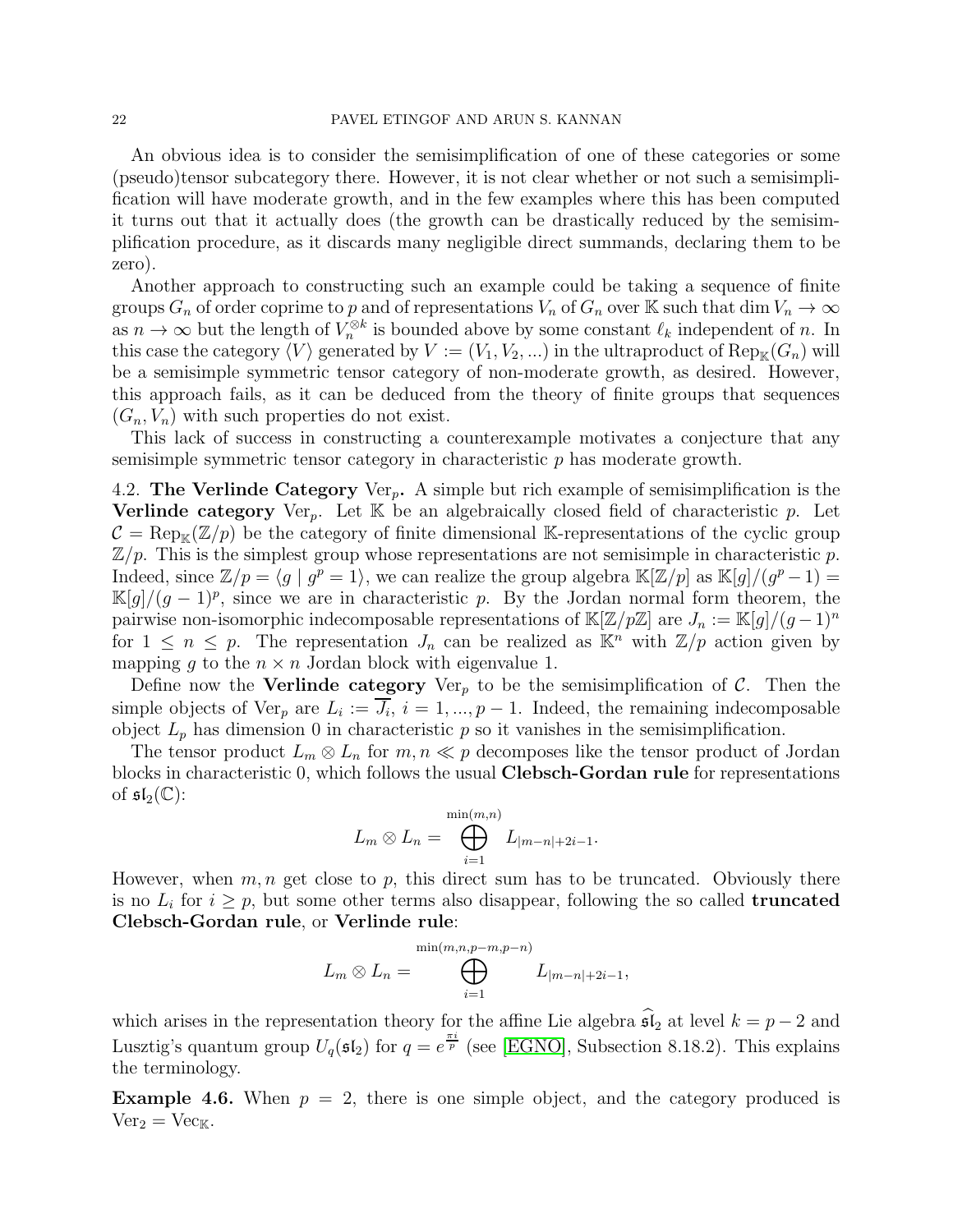When  $p = 3$ , there are two simple objects:  $L_1$  and  $L_2$ , where  $L_1$  is the unit and  $L_2 \otimes L_2 =$  $L_1$ . It turns out that the usual braiding on  $\mathcal{C} = \text{Rep}_{\mathbb{K}}(\mathbb{Z}/p)$  yields the super-braiding from §[2.3](#page-7-0) and so  $Ver_3 = sVec_{K}$ .

For  $p = 5$ , we have four simple objects:  $L_1, L_2, L_3, L_4$  where  $L_1$  is the unit. The truncated Clebsch-Gordan rule in  $Ver_p$  tells us that, for instance,

<span id="page-22-0"></span>
$$
(4.1) \t\t\t L_3 \otimes L_3 = \mathbb{1} \oplus L_3.
$$

From this relation, we can actually deduce that  $Ver<sub>5</sub>$  is not super-Tannakian. Indeed, if  $F : \text{Ver}_5 \to \text{sVec}_{\mathbb{K}}$  is a fiber functor and  $\dim_{\mathbb{K}} F(L_3) = d$  then equality [\(4.1\)](#page-22-0) means that  $d^2 = 1 + d$ . This equation has no solutions over the integers, which is where dimensions in sVec<sub>K</sub> take values. This shows that Deligne's theorem does not hold in characteristic 5 (as Ver<sub>5</sub> definitely is a symmetric tensor category of moderate growth).

In a similar way one can show that  $Ver_p$  is not super-Tannakian for any  $p \geq 5$ , hence Deligne's theorem fails for all such p. We will see below that it fails in characteristics 2 and 3 as well, but in this case the examples will have to be non-semisimple.

**Remark 4.7.** 1. We have  $L_{p-1} \otimes L_{p-1} = L_1$  and  $\dim L_{p-1} = -1$ , so for  $p > 2$  the objects  $L_1$  and  $L_{p-1}$  span a copy of sVec<sub>K</sub> inside Ver<sub>p</sub>. Let Ver<sub>p</sub><sup>+</sup> be the tensor subcategory of Ver<sub>p</sub> spanned by  $L_i$  with odd i. Then for  $p > 2$  we have  $\text{Ver}_p = \text{Ver}_p^+ \boxtimes \text{sec}_{\mathbb{K}}$ .

2. The category  $\text{Ver}_p$  also arises as the semisimplification of the category  $\text{Rep } \mathbb{K}[x]/(x^p)$ , the representation category of the finite group scheme  $\alpha_p = \text{Spec} \mathbb{K}[x]/(x^p)$ . Thus if we have a Lie algebra  $\mathfrak g$  over K with an automorphism g such that  $g^p = 1$  or a derivation d such that  $d^p = 0$  then the semisimplification  $\bar{\mathfrak{g}}$  is a Lie algebra in Ver<sub>p</sub>, so in particular if  $\mathfrak{g}_i := \text{Hom}(L_i, \mathfrak{g})$  then  $\mathfrak{g}_1 \oplus \mathfrak{g}_{p-1}$  is a Lie superalgebra. It turns out that this is a source of many interesting examples of Lie superalgebras in positive characteristic, and more generally this construction is a starting point for Lie theory in  $Ver_p$ .

3. Ver<sub>p</sub> can also be obtained as the semisimplification of the category of tilting modules over  $SL_2(\mathbb{K})$ , which is how it was originally constructed by S. Gelfand and D. Kazhdan and by G. Georgiev and O. Mathieu in early 1990s. They also introduced similar categories  $\text{Ver}_p(G)$  for other simple algebraic groups G if  $p \geq h$  where h is the Coxeter number of G. Namely,  $Ver_p(G)$  is the semisimplification of the category of tilting modules for  $G(K)$  (see [\[EO1\]](#page-33-13) and references therein for more details).

4.3. Fiber functors into  $Ver<sub>p</sub>$ . We have seen that for a symmetric tensor category of moderate growth over a field  $\mathbb K$  of characteristic zero, there is always a fiber functor into  $\text{sVec}_{\mathbb{K}}$  (Deligne's theorem), but for prime characteristic this is not true; e.g., Ver<sub>p</sub> was a counterexample in characteristic  $p \geq 5$ . In fact, even more is true: Ver<sub>p</sub> is **incompressible** in the sense that it does not admit a fiber functor into a smaller category. More precisely, any tensor functor  $H : \text{Ver}_n \to \mathcal{C}$  into another symmetric tensor category is necessarily a fully faithful embedding([\[BEO\]](#page-32-5), Theorem 4.71).

It is therefore natural to ask whether we could generalize Deligne's theorem to positive characteristic if we take the receptacle of fiber functors to be  $Ver_p$  instead of sVec<sub>K</sub>; in other words, if  $\mathcal C$  is a symmetric tensor category of moderate growth over  $\mathbb K$ , can we find a fiber functor  $C \to \text{Ver}_p$ ? If so, this would be a very good news, since then C would be the representation category of an affine group scheme in  $Ver_p$ , and could therefore be studied by methods of Lie theory.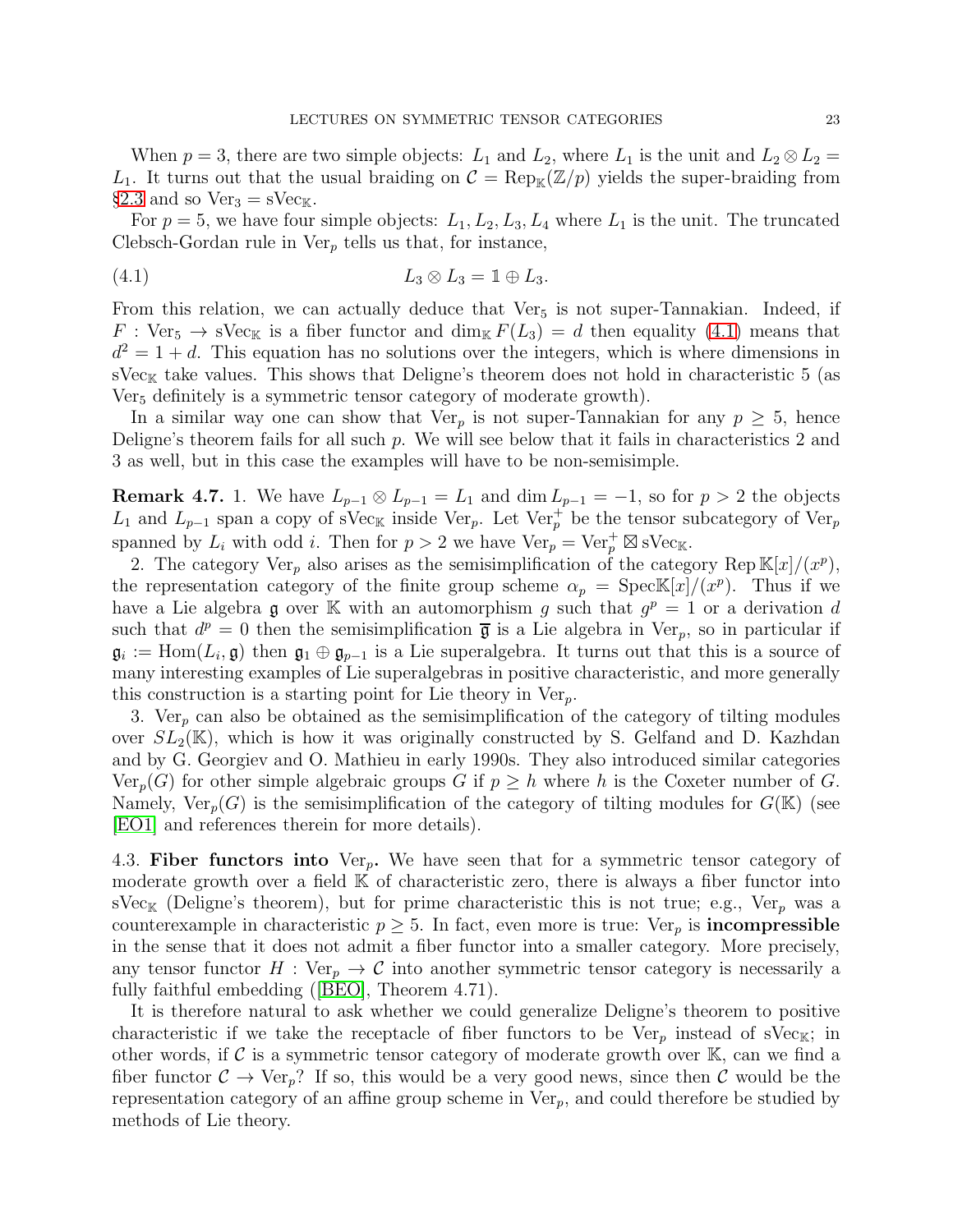<span id="page-23-0"></span>Amazingly, it turns out that this is true in the case  $\mathcal C$  is a semisimple category. Namely, this is guaranteed by the following theorem:

Theorem 4.8. *(*[\[CEO\]](#page-32-3)*, 2021) If* C *is a semisimple symmetric tensor category of moderate growth over a field*  $\mathbb{K}$  *of characteristic*  $p > 0$ *, then it admits a fiber functor to* Ver<sub>p</sub>.

This theorem was conjectured by V. Ostrik in 2015([\[O\]](#page-33-5), Conjecture 1.3) after he proved it in the special case of fusion categories, i.e., semisimple tensor categories with finitely many simple objects([\[O\]](#page-33-5), Theorem 1.5).

As noted above, we do not know if the assumption of moderate growth is really needed here.

Remark 4.9. As in the case of usual fiber functors, if the fiber functor exists, it is unique up to an isomorphism.

4.4. The non-semisimple case. Theorem [4.8](#page-23-0) does not hold if  $\mathcal C$  is not semisimple. The simplest counterexample is in characteristic 2: we can take C to be the category Rep( $\mathbb{K}[d]/d^2$ , R) of representations of the Hopf algebra K[d]/d<sup>2</sup> with  $\Delta(d) = d \otimes 1 + 1 \otimes d$  with the braiding  $c = \sigma R$ , where  $\sigma$  is the usual swap and  $R = 1 \otimes 1 + d \otimes d$  (this example, due to S. Venkatesh, is discussed in  $|BE|$ . The examples in characteristic  $p > 2$  are more complicated. The ultimate result, proved in  $[BE]$  in characteristic 2 and then in  $[BEO]$  for general p, is as follows.

Theorem 4.10. *(*[\[BEO\]](#page-32-5)*) There is a nested sequence of incompressible symmetric tensor categories in characteristic* p*:*

$$
\operatorname{Ver}_p \subseteq \operatorname{Ver}_{p^2} \subseteq \operatorname{Ver}_{p^3} \cdots
$$

*The category*  $Ver_{p^n}$  *arises as the reduction to characteristic* p *of the semisimplified category of tilting modules over the Lusztig quantum group*  $U_q(\mathfrak{sl}_2)$  *at the*  $p^n$ -th root of unity. It also *arises as the abelian envelope of the quotient of the category of tilting modules over*  $SL_2(\mathbb{K})$ *by the tensor ideal*  $I_n$  *generated by the n-the Steinberg module*  $T_{p<sup>n</sup>−1}$  *(the tilting module of highest weight*  $p^{n} - 1$ *).* 

<span id="page-23-1"></span>We can thus form the category  $\text{Ver}_{p^{\infty}} := \bigcup_{n \geq 1} \text{Ver}_{p^n}$ . One can then make the following conjecture, which would generalize Deligne's theorem to characteristic p:

Conjecture 4.11. *(*[\[BEO\]](#page-32-5)*) If* C *is a symmetric tensor category of moderate growth over a field* K *of characteristic*  $p > 0$ *, then it admits a unique fiber functor into* Ver<sub>p</sub> $\infty$ *.* 

For example, this holds for  $\text{Rep}(\mathbb{K}[d]/d^2, R)$ , as it is a tensor subcategory in Ver<sub>4</sub>.

4.5. Frobenius exact categories. There is, however, a subclass of not necessarily semisimple symmetric tensor categories for which Theorem [4.8](#page-23-0) holds. They are called Frobenius exact, or locally semisimple. Namely, given a symmetric tensor category  $\mathcal C$  and an object  $X \in \mathcal{C}$ , we may form the object  $X^{\otimes p} \in \mathcal{C} \boxtimes \text{Rep}(\mathbb{Z}/p)$ . Therefore, applying the semisimplification functor, we obtain an object  $\overline{X^{\otimes p}}$  of  $\mathcal{C} \boxtimes \mathrm{Ver}_p$  which we denote by  $\mathrm{Fr}(X)$  and call the **Frobenius twist** of X. It is clear that  $X \mapsto Fr(X)$  is a symmetric monoidal functor (as it is a composition of two symmetric monoidal functors). It is also clear that it maps scalar multiplication by  $\lambda \in \mathbb{K}$  to multiplication by  $\lambda^p$ . What is less obvious and more surprising is that Fr is an additive functor (as the functor  $X \mapsto X^{\otimes p}$  is not additive at all). The reason for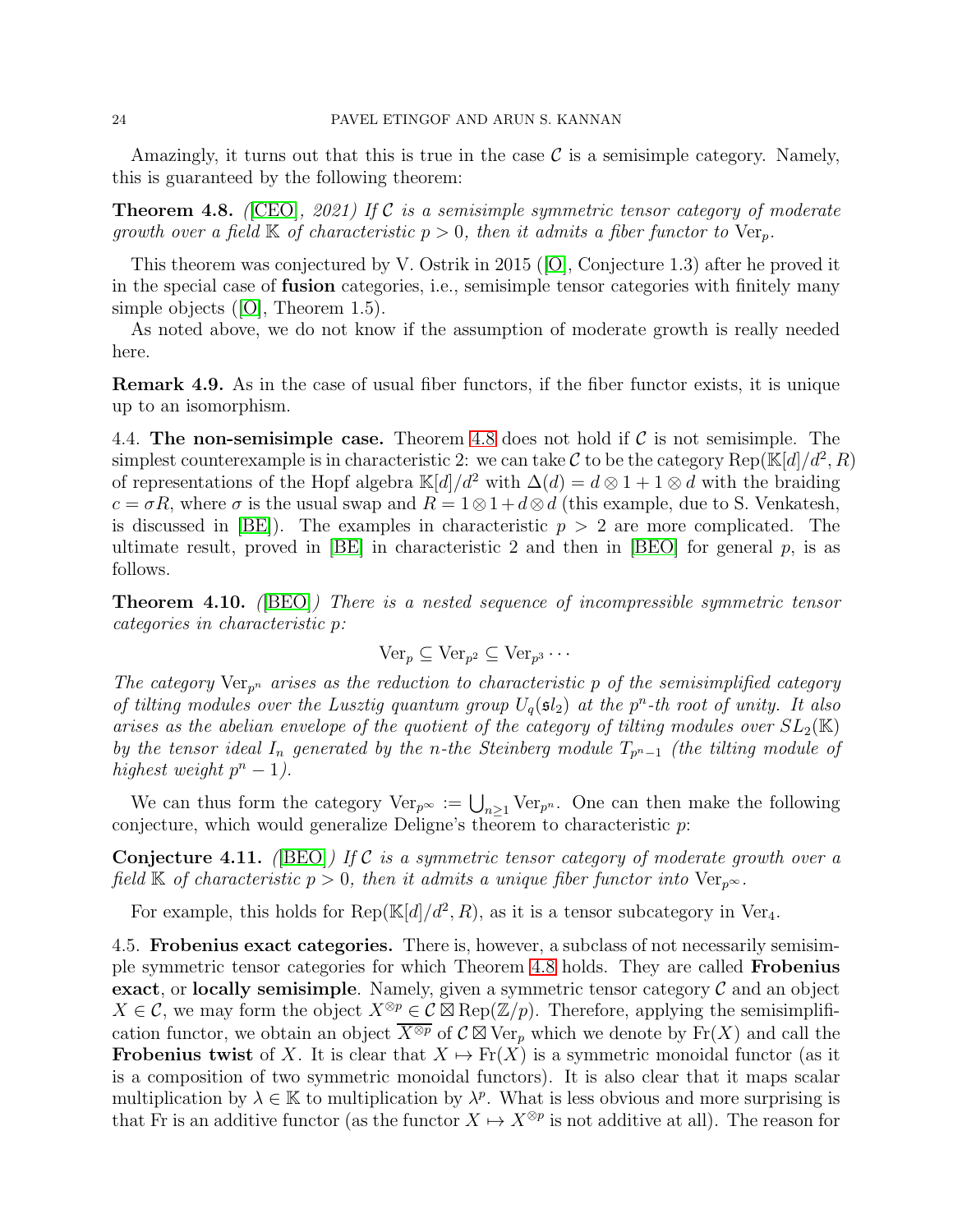this is that the "non-additive part" of  $X \mapsto X^{\otimes p}$  gets killed by the semisimplification functor, when we set the Jordan blocks of size  $p$  to zero. The functor Fr is called the **Frobenius** functor. It was introduced in  $[O]$  and studied in detail in  $[EO2]$  and  $[CEO].^{14}$  $[CEO].^{14}$  $[CEO].^{14}$  For example, for  $p = 2$ ,  $Ver_2 = Vec_{K}$ , and  $Fr : C \to C$  is defined as follows:  $Fr(X)$  is the cohomology of  $1 - \sigma$  acting on  $X \otimes X$ , where  $\sigma$  is the swap (it is clear that  $(1 - \sigma)^2 = 1 - \sigma^2 = 0$ ).

Thus the only way Fr can fall short of being a symmetric (twisted-linear) tensor functor is that it may fail to be exact. This does, in fact, happen: in the category  $\text{Rep}(\mathbb{K}[d]/d^2, R)$  (and more generally,  $Ver_{p^n}$  for  $n \geq 2$ ) the functor Fr is neither left nor right exact. It therefore makes sense to introduce the following definition.

Definition 4.12. C is called Frobenius exact if its Frobenius functor is exact.

For example, any semisimple category is automatically Frobenius exact. Since the Frobenius functor commutes with symmetric tensor functors, it follows that if  $\mathcal C$  admits a symmetric tensor functor into a semisimple tensor category (for example,  $Ver<sub>n</sub>$ ) then it is Frobenius exact (in particular, this applies to any super-Tannakian category). The main result of [\[CEO\]](#page-32-3) generalizing Theorem [4.8](#page-23-0) is the following theorem.

<span id="page-24-3"></span>Theorem 4.13. *(*[\[CEO\]](#page-32-3)*, Theorem 1.1) A symmetric tensor category* C *of moderate growth is Frobenius exact if and only if it admits a (necessarily unique) fiber functor to*  $Ver_n$ .

For finite tensor categories (i.e., ones with finitely many simple objects and enough projectives) this theorem was proved earlier in [\[EO2\]](#page-33-14), Theorem 8.1.

In practice, the definition of Frobenius exactness is not easy to verify. Therefore, the following criterion is quite useful.

Proposition 4.14. *(*[\[Co2\]](#page-32-10)*, Theorem C). The following conditions on a symmetric tensor category* C *are equivalent.*

*(i)* C *is Frobenius exact.*

(*ii*) For each filtered object  $X \in \mathcal{C}$ , the canonical epimorphism  $S^{\bullet}(\text{gr} X) \to \text{gr}(S^{\bullet} X)$  is an *isomorphism.*

*(iii)* For each monomorphism  $1 \rightarrow X$ , the induced morphism  $1 \rightarrow S^p X$  *is non-zero.* 

*(iv) There exists an abelian* K*-linear symmetric monoidal category* D *(not necessarily a tensor category!) and an exact* K-linear symmetric monoidal functor  $F: \mathcal{C} \to \mathcal{D}$  which splits *every short exact sequence in* C*.*

The last property justifies the term "locally semisimple" introduced by Deligne.

<span id="page-24-0"></span>In particular, all these properties fail in the categories Ver<sub>p<sup>n</sub></sup>,  $n \geq 2$ , as they are not</sub> Frobenius exact.

## 5. Appendix

5.1. Growth of tensor powers. Theorem [4.8](#page-23-0) may be used to study the growth of lengths of tensor powers in symmetric tensor categories, similarly to the analysis of  $[BS]$ <sup>[15](#page-24-2)</sup> Namely, for a symmetric tensor category C of moderate growth and  $V \in \mathcal{C}$  let  $d_n(V)$  be the length of  $V^{\otimes n}$ . It is easy to see that  $d_{n+m}(V) \geq d_n(V)d_m(V)$ , i.e., the sequence  $\{d_n(V)^{-1}\}$  is

<sup>&</sup>lt;sup>14</sup>We note that the papers  $[Co2]$  and  $[CEO]$  also discuss a few other kinds of Frobenius functors.

<span id="page-24-2"></span><span id="page-24-1"></span><sup>&</sup>lt;sup>15</sup>Here we partly follow the discussion of [\[CEO\]](#page-32-3), Section 4.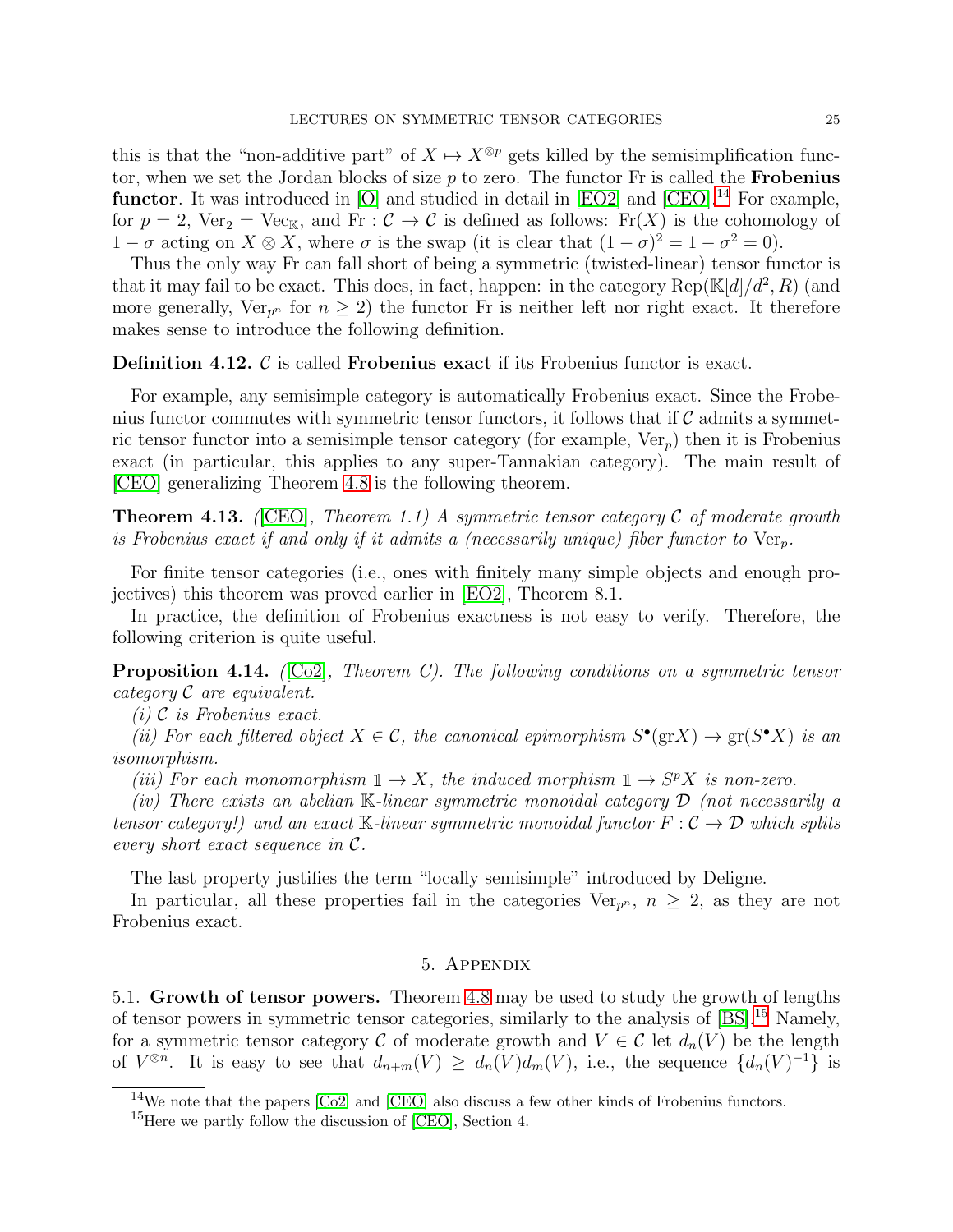submultiplicative (indeed, because of rigidity the tensor product of two simple objects cannot be zero). Therefore, by Fekete's lemma([\[B1\]](#page-32-12), Lemma 1.6.3), there exists a limit

$$
\gcd(V) := \lim_{n \to \infty} d_n(V)^{\frac{1}{n}},
$$

which we will call the **growth dimension** of V. Moreover, if  $V \neq 0$  then

$$
1 \le \text{gd}(V) = \text{sup}_{n \ge 1} d_n(V)^{\frac{1}{n}} < \infty.
$$

Also it is easy to see that

$$
\mathrm{gd}(V^*) = \mathrm{gd}(V), \ \mathrm{gd}(V^{\otimes n}) = \mathrm{gd}(V)^n, \ \mathrm{gd}(V \otimes W) \ge \mathrm{gd}(V)\mathrm{gd}(W).
$$

Finally, it is less trivial but still not hard to show that if

$$
0 \to V \to U \to W \to 0
$$

is a short exact sequence then

$$
\mathrm{gd}(U) \ge \mathrm{gd}(V) + \mathrm{gd}(W)
$$

<span id="page-25-2"></span>(see [\[CEO\]](#page-32-3), Lemma 4.9).

**Lemma 5.1.** <sup>[16](#page-25-0)</sup> Let C be a symmetric tensor category in any characteristic and  $X \in \mathcal{C}$  be *such that*  $X \otimes X$  *is simple. Then* X *is invertible, i.e.,*  $X \otimes X^* = \mathbb{1}$ .

*Proof.* The symmetric braiding  $\sigma_X : X \otimes X \to X \otimes X$  is a scalar such that  $\sigma_X^2 = 1$ . So  $\sigma_X = \sigma_{X^*} = \pm 1$ . Hence  $\sigma_{X \otimes X^*} = \sigma_X \sigma_{X^*} = 1$ .

Let  $M := X \otimes X^*/1$ , where 1 is embedded into  $X \otimes X^*$  by the coevaluation map. Then  $X \otimes X^*$  has a 3-step filtration with successive quotients  $M \otimes M$ ,  $M \oplus M$ , 1. The map  $\sigma_{X \otimes X^*}$ preserves this filtration and acts on the second quotient  $M \oplus M$  by permuting the two copies of M. So the identity  $\sigma_{X \otimes X^*} = 1$  implies that  $M = 0$ , i.e.,  $X \otimes X^* \cong \mathbb{1}$ . of M. So the identity  $\sigma_{X\otimes X^*} = 1$  implies that  $M = 0$ , i.e.,  $X \otimes X^* \cong \mathbb{1}$ .

Corollary 5.2. *1. The following conditions on an object*  $V \in \mathcal{C}$  *are equivalent:* 

 $(i)$  gd( $V$ ) = 1; *(ii)*  $d_n(V) = 1$  *for all n; (iii)* V *is invertible.* 2. If gd(V) > 1 *then* gd(V)  $\geq \sqrt{2}$ . Moreover, if  $p > 2$  *then* gd(V)  $\geq \frac{1+\sqrt{5}}{2}$ 

*Proof.* 1. Since  $gd(V) = \sup_{n \geq 1} d_n(V)^{\frac{1}{n}}$ , (i) implies (ii). By Lemma [5.1,](#page-25-2) (ii) (already for  $n = 2$ ) implies (iii). Finally, if (iii) holds then  $1 = d_n(V \otimes V^*) \ge d_n(V) d_n(V^*)$ , so (ii) and (i) follow.

 $\frac{-\sqrt{5}}{2}$ .<sup>[17](#page-25-1)</sup>

2. By Lemma [5.1,](#page-25-2)  $V \otimes V$  has at least two composition factors, so gd( $V \otimes V$ ) ≥ 2, hence  $gd(V) \geq \sqrt{2}$ .

If  $p > 2$  then we claim that  $V \otimes V$  cannot consist of two invertible composition factors. Indeed, if it does then one of them must be  $S^2V$  and the other  $\wedge^2V$ . So if  $d = \dim(V)$ then their dimensions  $d(d+1)/2$  and  $d(d-1)/2$  are both  $\pm 1$ . But these equations have no solutions for any choice of signs, a contradiction.

<sup>&</sup>lt;sup>16</sup>This lemma fails for non-symmetric categories. For example, if  $X$  is the standard 2-dimensional representation of the Yangian  $Y(\mathfrak{sl}_2)$  then  $X^{\otimes n}$  is simple for all n.

<span id="page-25-1"></span><span id="page-25-0"></span><sup>&</sup>lt;sup>17</sup>Note that in characteristic 2 the equality gd(V) =  $\sqrt{2}$  is possible, e.g. in the category  $C_2$  = Ver<sub>4</sub> discussed in [\[BE\]](#page-32-4). Also gd(V) =  $\frac{1+\sqrt{5}}{2}$  occurs in Vers.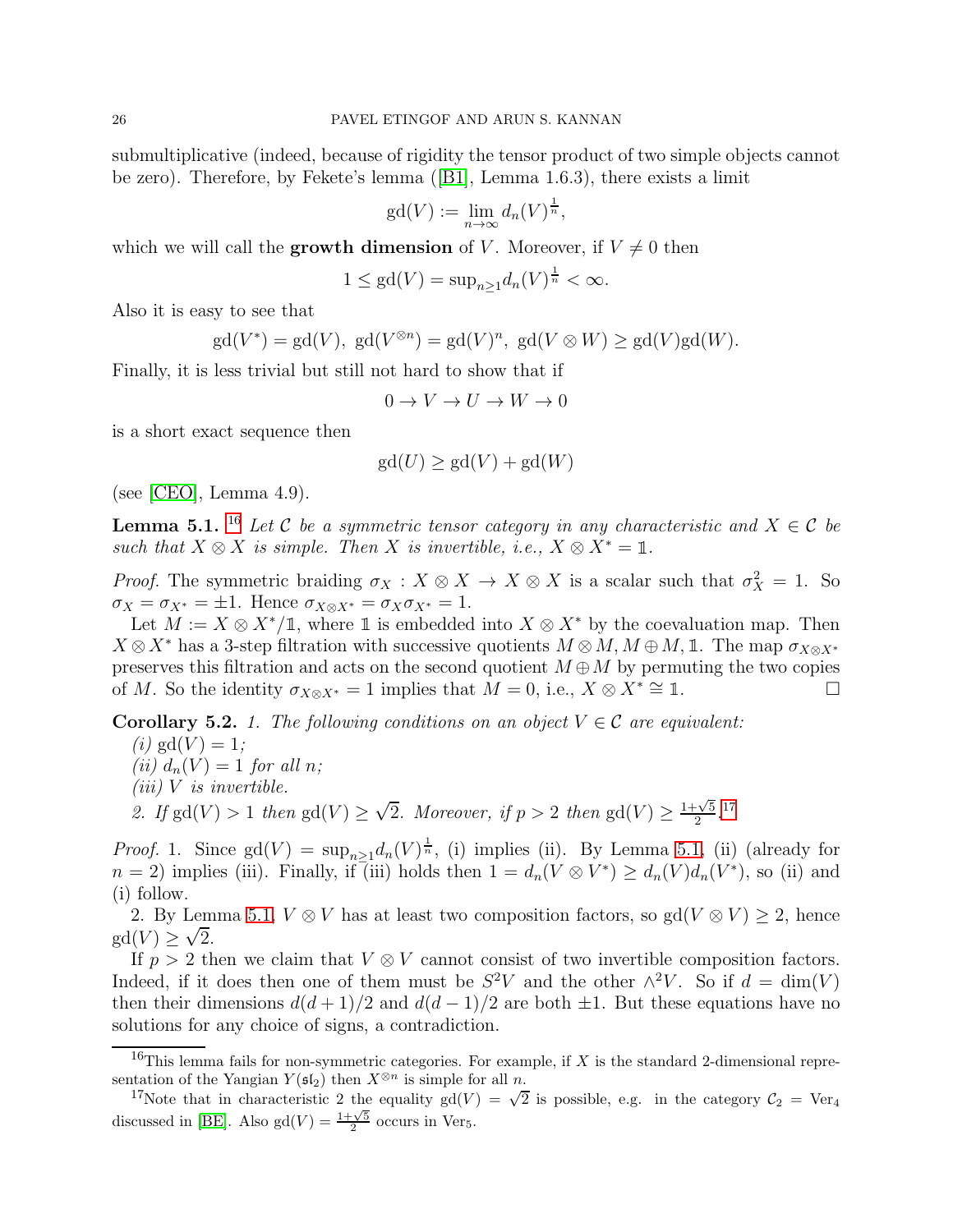Let  $\beta$  be the infimum of gd(Y) for non-invertible  $Y \in \mathcal{C}$ . If  $\beta \geq 2$ , there is nothing to prove, so assume that  $\beta < 2$ . If  $V \otimes V$  has three or more composition factors, we have  $gd(V)^2 \geq 3 > 1 + \beta$ . Otherwise  $V \otimes V$  has two composition factors one of which, call it W, is not invertible. So we again get  $gd(V)^2 \geq 1 + gd(W) \geq 1 + \beta$ . Thus  $\beta^2 \geq 1 + \beta$ . Hence  $\beta \geq \frac{1+\sqrt{5}}{2}$ 2 .

Note that if C has finitely many simple objects then  $gd(V) = FPdim(V)$  is the Frobenius-Perron dimension of V defined in [\[EGNO\]](#page-33-6), Chapter 3([\[CEO\]](#page-32-3), Lemma 8.3). Thus the same holds if  $\mathcal C$  is a nested union of such tensor categories. But in fact, this holds even more generally.

<span id="page-26-1"></span>**Theorem 5.3.** Let  $F: \mathcal{C} \to \text{Ver}_p$  be a symmetric tensor functor, where for  $p = 0$  we agree *that*  $Ver_p = sVec_{K}$ .

*(i)* For every  $\overline{X} \in \mathcal{C}$  there exist  $C, r > 0$  such that for any simple composition factor Y *in* X⊗<sup>n</sup> *we have*

$$
\mathrm{FPdim}(F(Y)) \leq Cn^r.
$$

*(ii) For every*  $X \in \mathcal{C}$ ,  $gd(X) = FPdim(F(X))$ *. In particular,* gd *defines a homomorphism*  $Gr(\mathcal{C}) \to \mathbb{R}$  *from the Grothendieck ring of*  $\mathcal{C}$  *to*  $\mathbb{R}$ *, and*  $gd(X)$  *is an algebraic integer.* 

*Proof.* (i) Consider first the case of characteristic  $p > 0$ . We may assume that C is tensor generated by X. We have  $F(X) = \bigoplus_{i=1}^{p-1} L_i \otimes V_i$ , where  $V_i$  are finite dimensional vector spaces. Let  $G = \underline{\text{Aut}_{\otimes}(F)} \subset \underline{GL}(F(X))$  be the corresponding affine group scheme of finite type in Ver<sub>p</sub>. Let  $G_0 \subset \prod_{i=1}^{p-1} \underline{GL}(V_i)$  be the classical part of G, i.e.,  $\mathcal{O}(G_0) = \mathcal{O}(G)/I$ , where I is the ideal generated by the non-trivial Ver<sub>p</sub>-subobjects of  $\mathcal{O}(G)$ . Then  $G_0$  is a usual affine group scheme and the algebra  $\mathcal{O}(G/G_0)$  is finite dimensional (see [\[Ve\]](#page-33-15), Proposition 7.10); indeed, the algebra  $\mathcal{O}(G/G_0)$  is generated by finitely many  $L_i$  for  $i > 1$  and the symmetric algebra  $S(L_i)$  is finite dimensional for such i.

Now let V be a simple G-module and Y a simple quotient of  $V|_{G_0}$ . Then by Frobenius reciprocity  $\text{Hom}_G(V, \text{Coind}_{G_0}^G Y) = \text{Hom}_{G_0}(V|_{G_0}, Y) \neq 0$ , so V is a subobject of  $\text{Coind}_{G_0}^G Y$ . Thus

<span id="page-26-0"></span>
$$
\ell(F(V)) \leq \ell(F(\mathrm{Coind}_{G_0}^G Y)) = \ell(F((\mathcal{O}(G) \otimes Y)^{G_0})) = \ell(F(\mathcal{O}(G/G_0))) \dim_{\mathbb{K}} Y,
$$

as  $G_0$  acts freely on G (see [\[Ve\]](#page-33-15), Proposition 7.12). But Y is a composition factor in  $(X|_{G_0})^{\otimes n}$ . So it suffices to establish the required bound for representations of  $G_0$ . In other words, it is enough to show that for every simple  $G_0$ -module X there exist  $C, r$  such that for every composition factor Y of  $X^{\otimes n}$  we have

$$
\dim_{\mathbb{K}} Y \le Cn^r.
$$

Thus it is enough to establish [\(5.1\)](#page-26-0) for the tautological representation  $X = \mathbb{K}^m$  of  $GL_m(\mathbb{K})$ . But this is easy, since dimensions of Weyl modules for  $GL_m(\mathbb{K})$ , given by the Weyl dimension formula, grow polynomially with the highest weight.

The same proof applies to the case char( $K$ ) = 0, where instead of [\[Ve\]](#page-33-15) we can use the well-known fact that the even part  $G_0$  of an algebraic supergroup G is of finite index in G.

(ii) follows immediately from (i).  $\Box$ 

Remark 5.4. Another proof of Theorem [5.3\(](#page-26-1)ii) is given in [\[CEO\]](#page-32-3), Lemma 8.5. In fact, there a stronger result is proved: the target category  $Ver_p$  can be replaced by any symmetric tensor category with finitely many simple objects.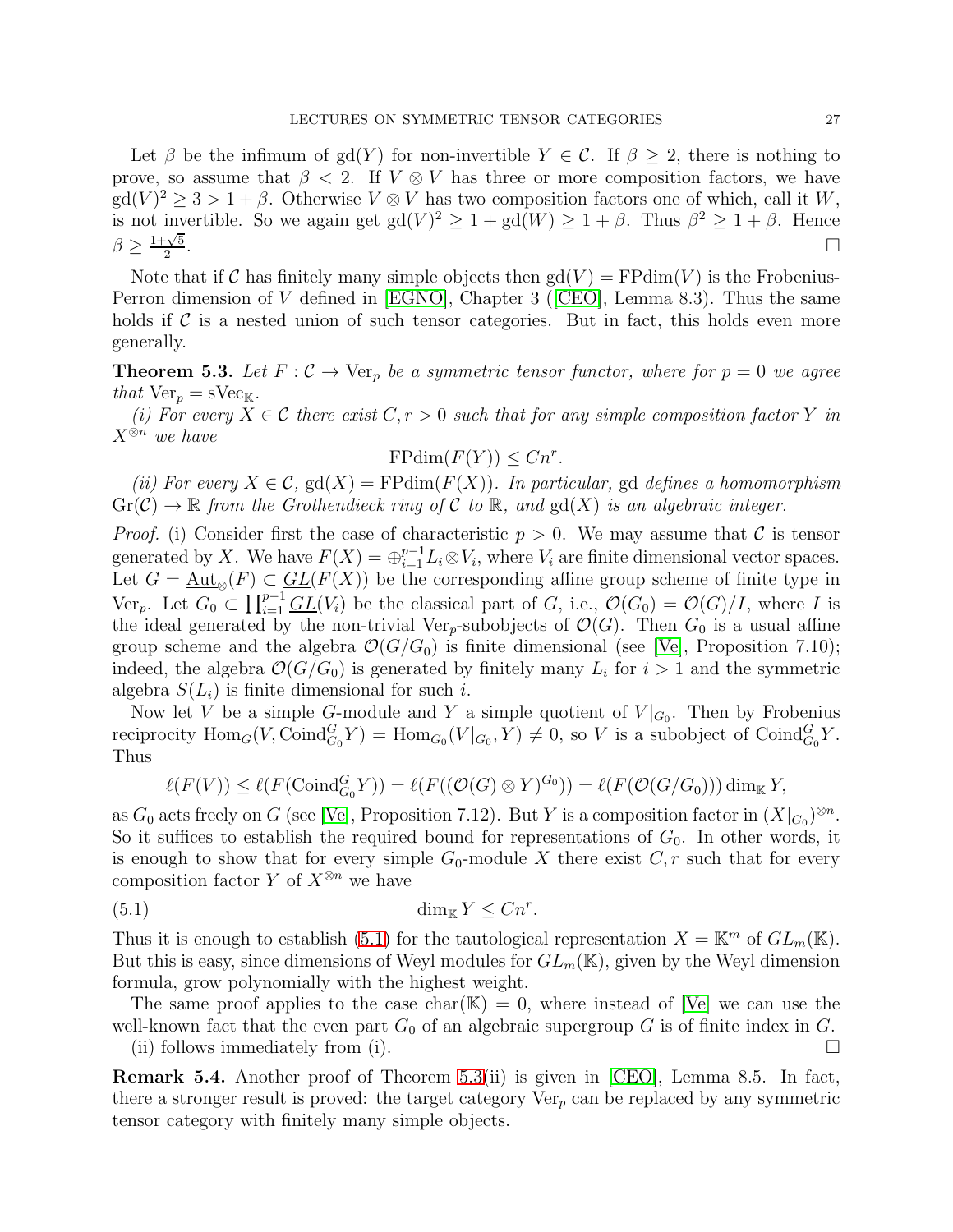Note that by Deligne's theorem, in characteristic zero the functor  $F$  for a category of moderate growth always exists, so the conclusions of Theorem [5.3](#page-26-1) always hold. Also, Theorem [4.13](#page-24-3) implies the following result in characteristic p.

Theorem 5.5. *In any Frobenius exact (in particular, semisimple) symmetric tensor category of moderate growth the map*  $V \mapsto \text{gd}(V)$  *defines a homomorphism*  $\text{Gr}(\mathcal{C}) \to \mathbb{R}$ *, and*  $\text{gd}(V)$  *is an algebraic integer.*

We actually expect that this theorem holds even without the Frobenius exactness assumption. In particular, by [\[CEO\]](#page-32-3), Lemma 8.5, it holds for categories satisfying Conjecture [4.11.](#page-23-1)

5.2. Some applications to modular representation theory. Now we will discuss some applications of the theory of tensor categories to modular representation theory, partly following [\[CEO\]](#page-32-3), Section 8. More precisely, we will consider the problem of describing nonnegligible indecomposable summands in  $V^{\otimes n} \otimes V^{*\otimes m}$ , where V is a finite dimensional representation of a finite group  $G$  (or, more generally, affine group scheme) over a field of characteristic p. This type of questions is discussed in [\[B1,](#page-32-12) [B2,](#page-32-13) [BS\]](#page-32-11).

5.2.1. *Tensor powers of a representation.* Let G be an affine group scheme over an algebraically closed field K of characteristic p. Let  $V \in \text{Rep}(G)$ . Let  $d_n(V)$  be the number of indecomposable non-negligible direct summands in  $V^{\otimes n}$  (counted with multiplicities). We have  $\overline{d}_n(V) \leq (\dim_{\mathbb{K}} V)^n$ . It is clear that  $\overline{d}_n(V) = d_n(\overline{V})$ , where  $\overline{V}$  is the image of V in the semisimplification of  $\text{Rep}(G)$ , so this sequence enjoys the properties described in the previous subsection. In particular, we can define

$$
\delta(V) := \lim_{n \to \infty} \overline{d}_n(V)^{1/n} = \text{gd}(\overline{V}).
$$

Let  $q := e^{\frac{\pi i}{p}}$ , and  $[n]_q := \frac{q^n - q^{-n}}{q - q^{-1}} = \frac{\sin \frac{\pi n}{p}}{\sin \frac{\pi}{p}}$ . It is easy to see that if  $a, b$  are positive integers with  $a + b \leq \frac{p-1}{2}$  then

$$
[a]_q + [b]_q \geq [a+b]_q.
$$

Hence if  $a_1, ..., a_r$  are positive integers with  $\sum_j a_j = d \leq \frac{p-1}{2}$  then

$$
\sum_j [a_j]_q \geq [d]_q.
$$

Since  $[a]_q$  increases with a as  $1 \le a \le \frac{p-1}{2}$ , this implies that

(5.2) 
$$
1 \le a_j, d \le \frac{p-1}{2}, \sum_j a_j \ge d \implies \sum_j [a_j]_q \ge [d]_q.
$$

**Theorem 5.6.** <sup>[18](#page-27-0)</sup> *(i)* There exist unique non-negative integers  $m_j$ ,  $j = 1, ..., p - 1$  such that

<span id="page-27-1"></span>
$$
\delta(V) = \sum_{k=1}^{p-1} [k]_q m_k
$$

<span id="page-27-0"></span> $\frac{18}{Parts(i)}$ , (ii) and (v) are in [\[CEO\]](#page-32-3), Theorem 8.15.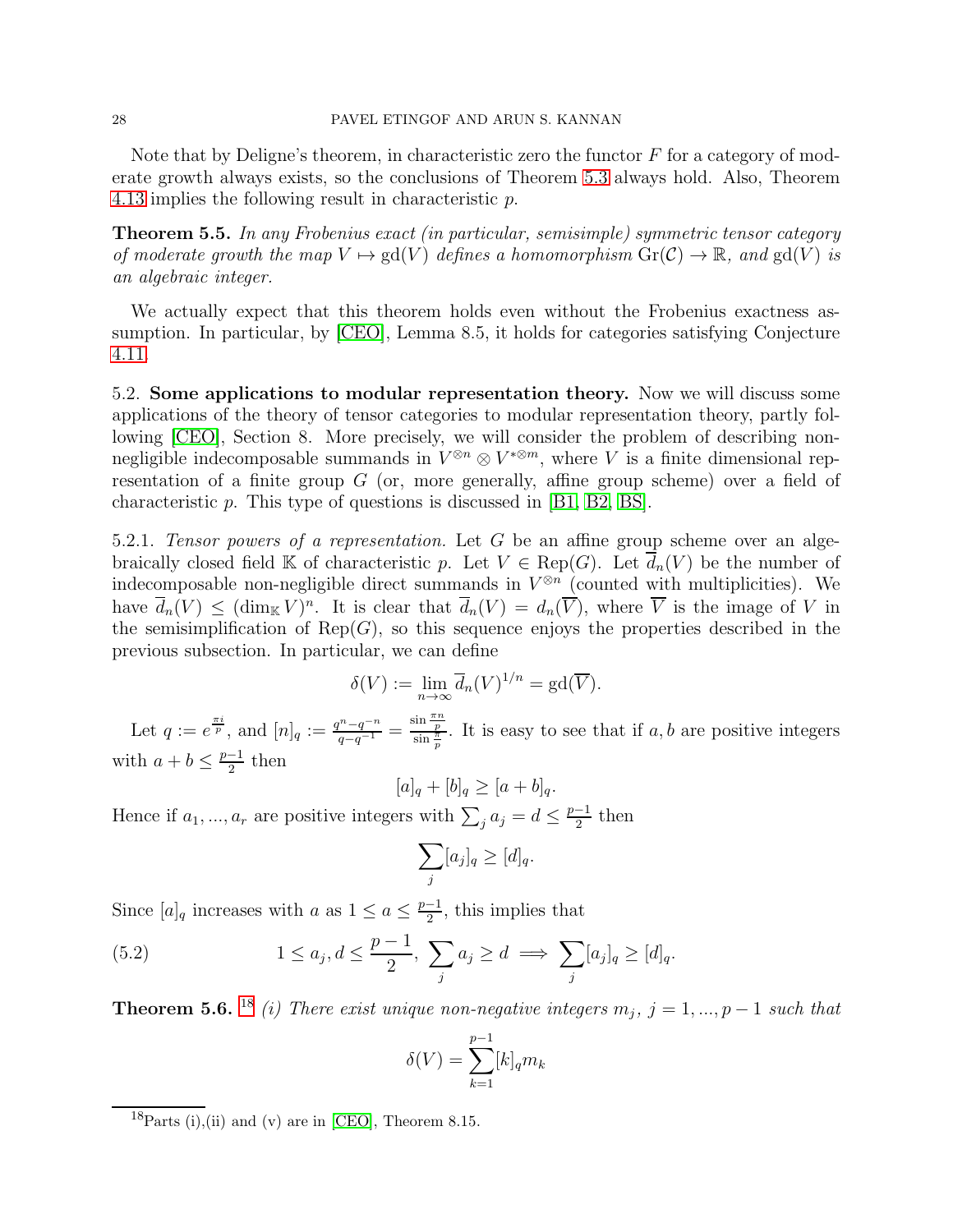*and for*  $p > 2$ 

$$
\delta(S^2V) - \delta(\wedge^2 V) = \sum_{k=1}^{p-1} [k]_{q^2} m_k.
$$

*(ii)* dim<sub>K</sub>  $V - \sum_{k=1}^{p-1} km_k$  *is divisible by p*.

*(iii)* If  $\dim_{\mathbb{K}} V \leq p - 1$  then  $\dim_{\mathbb{K}} V = \sum_{k=1}^{p-1} km_k$ . Thus, either  $m_{p-1} = 0$ , so  $\dim_{\mathbb{K}} V =$ <br> $\sum_{k=1}^{p-2} km_k$ , or  $\dim_{\mathbb{K}} V = p - 1$  and  $m_1 = m_{k-2} = 0$ ,  $m_{k-1} = 1$  in which case  $\delta(V) = 1$  $\sum_{k=1}^{p-2} km_k$ , *or* dim<sub>K</sub>  $V = p - 1$  *and*  $m_1 = ... = m_{p-2} = 0$ ,  $m_{p-1} = 1$ , *in which case*  $\delta(V) = 1$ *. (iv)* If G is of finite order divisible by p (i.e., dim  $\mathcal{O}(G)$  is finite and divisible by p) and V *is faithful then*  $\delta(V) < \dim_{\mathbb{K}} V$ .

*(v)* If dim  $V = d \in \mathbb{F}_p$ ,  $d \neq 0$ , viewed as a number  $1 \leq d \leq p-1$  in  $\mathbb{Z}$ , then

$$
\delta(V) \ge [d]_q.
$$

Note that the bound in (v) is sharp (achieved for  $G = \mathbb{Z}/p$ ). Moreover, the same proof shows that more generally, in any semisimple symmetric tensor category of moderate growth in characteristic p, for an object V of dimension  $d \neq 0$ , we have  $gd(V) \geq [d]_q$ .

**Example 5.7.** For  $p = 2, 3$  we get that  $\delta(V)$  is an integer. For  $p = 5$  we have  $\delta(V) =$  $n_1 + \frac{1+\sqrt{5}}{2}$  $\frac{1}{2} \sqrt[2]{2} n_2$  for non-negative integers  $n_1, n_2$ .

*Proof.* (i) Let  $\mathcal{C} = \langle \overline{V} \rangle$  and  $F : \mathcal{C} \to \text{Ver}_p$  be the fiber functor. Then  $F(\overline{V}) = \bigoplus_{k=1}^{p-1} m_k L_k$  and  $\text{FPdim}(L_k) = [k]_q$ , so

$$
\mathrm{FPdim}(F(\overline{V})) = \sum_{k=1}^{p-1} [k]_q m_k
$$

and for  $p > 2$ 

$$
\mathrm{FPdim}(F(S^2\overline{V})) - \mathrm{FPdim}(F(\wedge^2\overline{V})) = \sum_{k=1}^{p-1} [k]_{q^2} m_k,
$$

see [\[EOV\]](#page-33-16), Proposition 4.5.

Let  $p > 2$ . Since  $[k]_q = [p-k]_q$ , and  $[k]_q$  form a Q-basis of  $\mathbb{Q}(q+q^{-1})$  when  $1 \leq k \leq \frac{p-1}{2}$ , we see that  $\delta(V)$  determines  $m_k + m_{p-k}$ . On the other hand, applying the Galois automorphism g such that  $g(q^2) = -q$ , we get

$$
g(\mathbf{FPdim}(F(S^2\overline{V})) - \mathbf{FPdim}(F(\wedge^2\overline{V}))) = \sum_{k=1}^{p-1} (-1)^{k-1} [k]_q m_k,
$$

which determines  $m_k - m_{p-k}$ . Thus  $m_k$  are uniquely determined, as claimed.

(ii) The image of dim<sub>K</sub> V in  $\mathbb{F}_p$  is dim  $\overline{V} = \sum_{k=1}^{p-1} km_k \in \mathbb{F}_p$ . Thus dim<sub>K</sub>  $V - \sum_{k=1}^{p-1} km_k$  is divisible by p.

(iii) Let  $d = \dim_{\mathbb{K}} V$ . If  $d < p - 1$  then  $\wedge^d V = \mathbb{K}$ ,  $\wedge^{d+1} V = 0$ , so  $\wedge^d \overline{V} = \mathbb{1}$ ,  $\wedge^{d+1} \overline{V} = 0$ . Hence  $m_{p-1} = 0$  and  $d = \sum_{k} km_k$ , as claimed. On the other hand, if  $d = p - 1$  then still  $\wedge^{p-1}V = \mathbb{1}$ . So if  $m_{p-1} \neq 0$  then  $m_{p-1} = 1$  and  $m_j = 0$  for  $j < p-1$ . On the other hand, if  $m_{p-1} = 0$  then we must have  $p - 1 = \sum_{k} km_k$  as before.

(iv) Since G is a closed subgroup scheme of  $GL(V)$ , which in turn is closed in the space End $V \oplus \text{End}V^* = V \otimes V^* \oplus V \otimes V^*$ , the regular G-module  $\mathcal{O}(G)$  with action of G by right translations is a quotient of  $S(V \otimes V^* \oplus V \otimes V^*)$ . Since  $\mathcal{O}(G)$  is finite dimensional, this implies that it is a quotient of  $S^{\leq r}(V \otimes V^* \oplus V \otimes V^*)$  for some r. So, since  $\mathcal{O}(G)$  is projective,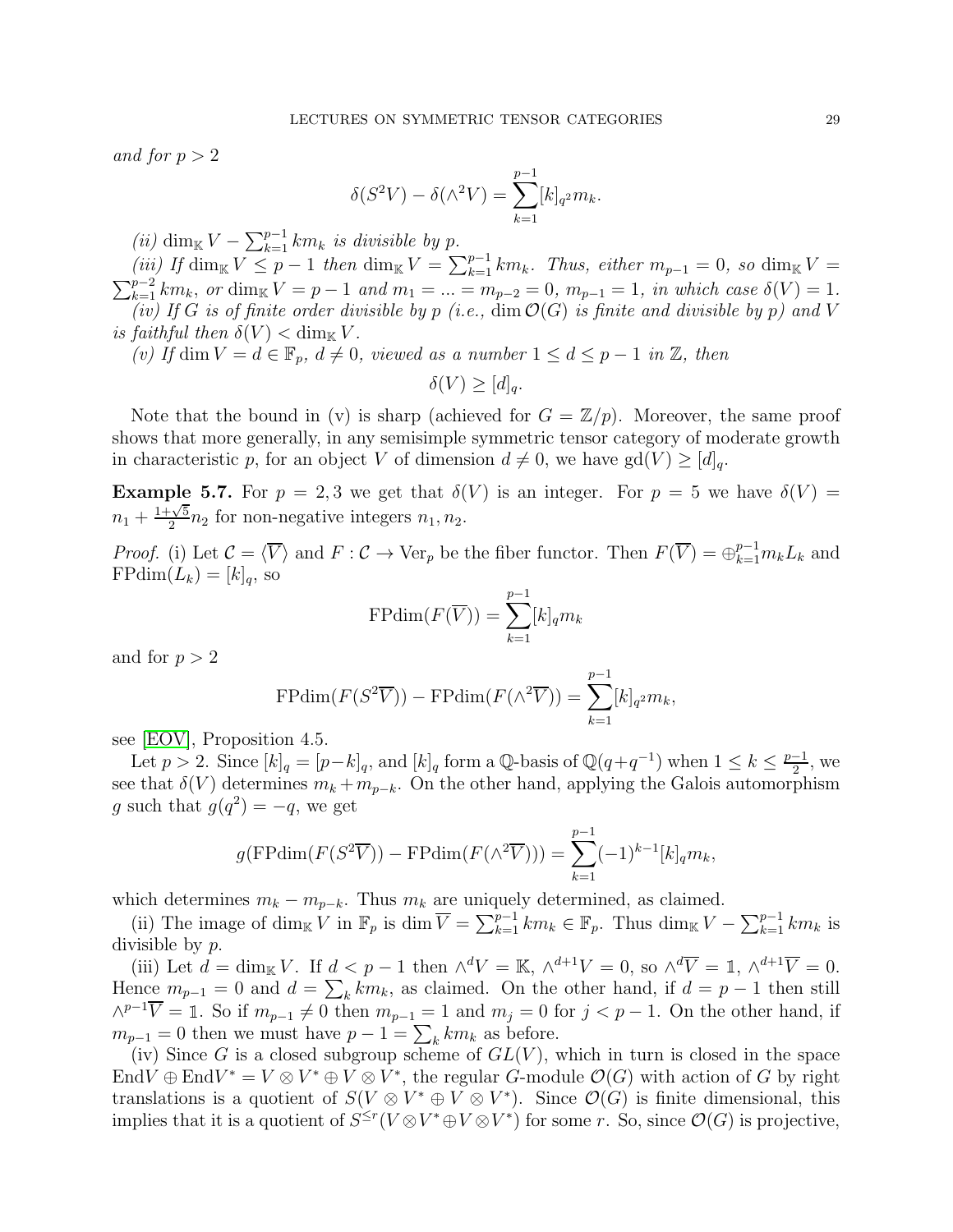it must be a direct summand of  $S^{\leq r}(V \otimes V^* \oplus V \otimes V^*)$ . Thus every indecomposable projective G-module P is a direct summand of  $S^m(V \otimes V^* \oplus V \otimes V^*)$  for some m. So P is a quotient (hence direct summand) of  $V^{\otimes m} \otimes V^{*\otimes m}$ . But  $V^* = \wedge^{\dim V - 1}V \otimes \chi$ , where  $\chi$  is the top exterior power of  $V^*$ . Thus  $P \otimes \chi^{-m}$  is a quotient (hence direct summand) of  $V^{\otimes N}$  where  $N := n \dim V$ . Thus  $\delta(V) \leq (\dim(V)^N - \dim(P))^{\frac{1}{N}}$  since  $P \otimes \chi^{-m}$  is negligible (as p divides  $|G|$ ). It follows that  $\delta(V) < \dim V$ .

(v) We may assume that  $p > 2$  and, by tensoring with the odd line if needed, that  $1 \leq d \leq \frac{p-1}{2}$ . We have  $\sum_{k=1}^{p-1} km_k = d \in \mathbb{F}_p$ . Thus

$$
\sum_{k=1}^{\frac{p-1}{2}} k(m_k - m_{p-k}) = d + pr \in \mathbb{Z}
$$

for some  $r \in \mathbb{Z}$ . Hence

$$
\sum_{k=1}^{\frac{p-1}{2}} k(m_k + m_{p-k}) \ge \sum_{k=1}^{\frac{p-1}{2}} k|m_k - m_{p-k}| \ge |d + pr| \ge d.
$$

Hence by  $(5.2)$ ,

$$
\delta(V) = \sum_{k=1}^{p-1} [k]_q m_k = \sum_{k=1}^{p-1} [k]_q (m_k + m_{p-k}) \ge [d]_q,
$$
  
as claimed.

**Remark 5.8.** One can also define the invariant  $\gamma(V) = \lim_{n \to \infty} d_n(V)^{1/n}$ , where  $d_n(V)$  is the *dimension* of the non-negligible part of  $V$  ([\[B1\]](#page-32-12),1.4). We have  $d_n(V \otimes W) \leq d_n(V) d_n(W)$ , so the limit exists by Fekete's lemma, and for a non-negligible  $V$ , we have

$$
1 \le \gamma(V) = \inf_{n \ge 0} \tilde{d}_n(V)^{1/n} \le \dim_{\mathbb{K}} V.
$$

We also have  $\delta(V) \leq \gamma(V)$ ,  $\gamma(V^*) = \gamma(V)$ ,  $\gamma(V)^{\otimes n} = \gamma(V)^n$ ,  $\gamma(V \oplus W) \leq \gamma(V) + \gamma(W)$ ,  $\gamma(V \otimes W) \leq \gamma(V) \gamma(W).$ 

Unfortunately,  $\gamma(V)$  is much harder to study that  $\delta(V)$ , even though they are expected to coincide, which would imply that  $\gamma = \delta$  is an algebra homomorphism. The equality  $\gamma(V) = \delta(V)$  would follow from D. Benson's conjecture that dimensions of indecomposable summands in  $V^{\otimes n}$  grow polynomially (or at least slower than exponentially) with n. For example, D. Benson conjectured that if  $\delta(V) = 1$  then  $\gamma(V) = 1$ , and moreover the dimension  $d_n(V)$  of the unique non-negligible indecomposable summand of  $V^{\otimes n}$  grows polynomially with *n*. This is not known even in the simplest nontrivial examples.

**Example 5.9.** Assume G is finite of order divisible by p and V is faithful and indecomposable.

1. Assume dim<sub>K</sub>  $V = 2$ . If  $p = 3$  then  $\delta(V) < 2$ , so we see that  $\delta(V) = 1$ . In this case  $\overline{V}$ generates sVec<sub>K</sub>. If  $p \ge 5$  then we have dim<sub>K</sub>  $V = 2 = m_1 + 2m_2$ ,  $\delta(V) = m_1 + 2m_2$ . So the only option is  $m_1 = 1, m_2 = 0$ , i.e.,  $\delta(V) = [2]_q$  and  $\overline{V} = L_2$  generates Ver<sub>p</sub>. Example: V is the 2-dimensional indecomposable representation of  $\mathbb{Z}/p$ .

2. Assume dim<sub>K</sub>  $V = 3$  and  $p \ge 5$ . We have

$$
3 = m_1 + 2m_2 + 3m_3, \ \delta(V) = m_1 + [2]_q m_2 + [3]_q m_3.
$$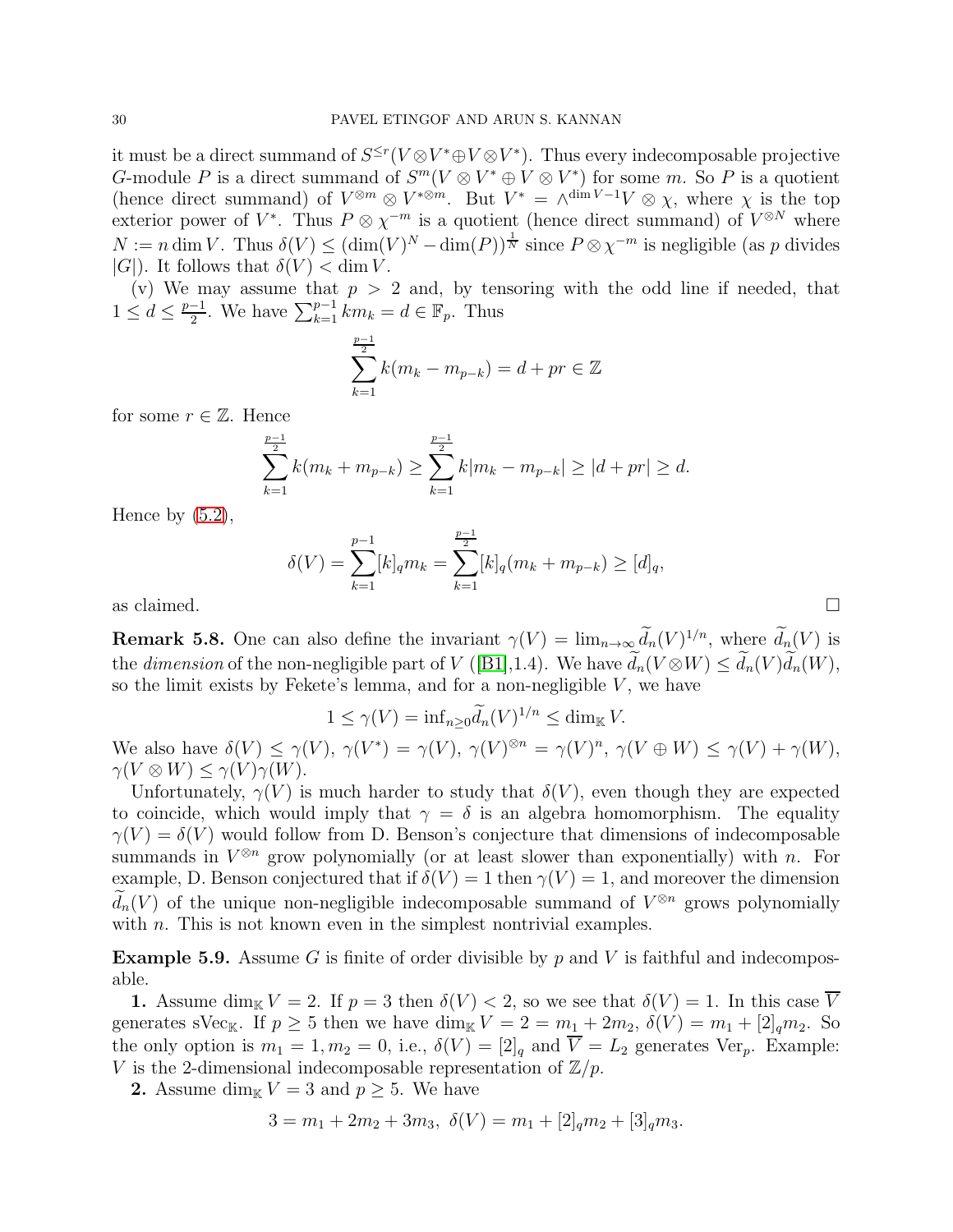So we have

**Case 1.**  $m_1 = m_2 = 0, m_3 = 1$  and  $\delta(V) = [3]_q$ . Example: V is the 3-dimensional indecomposable representation of  $\mathbb{Z}/p$ .

**Case 2.**  $m_1 = m_2 = 1, m_3 = 0$  and  $\delta(V) = 1 + [2]_q$ .

To distinguish between these cases, we observe that in Case 1,  $S^{p-2}V$  is negligible, while in Case 2 it is not. Using this criterion, it can be shown that Case 2 does not actually occur.[19](#page-30-0) **3.** Assume that  $\dim_{\mathbb{K}} V = 4$  and  $p \geq 5$ . Then we are in one of the following cases.

**Case 1.**  $m_1 = m_2 = m_3 = 0, m_4 = 1, \ \delta(V) = [4]_q$ . So V generates sVec<sub>K</sub> for  $p = 5$  and Ver<sub>p</sub> for  $p \ge 7$ . Example:  $G = \mathbb{Z}/p$ , V the 4-dimensional indecomposable representation.

**Case 2.**  $m_1 = 0, m_2 = 2, m_3 = 0$ , so  $\delta(V) = 2[2]_q$ . Example:  $G = \mathbb{Z}/2 \times (\mathbb{Z}/p)^2$  (action of  $\mathbb{Z}/2$  by swap), and  $V = V_1 \oplus V_2$ , where  $V_1, V_2$  are the 2-dimensional indecomposable representations of the two copies of  $\mathbb{Z}/p$  (on which the other copy acts trivially).

**Case 3.**  $m_1 = 1, m_2 = 0, m_3 = 1$ , so  $\delta(V) = 1 + [3]_q = [2]_q^2$ . Example: same as Case 2 except  $V = V_1 \otimes V_2$ .

**Case 4.**  $m_1 = 2, m_2 = 1, m_3 = 0$ , so  $\delta(V) = 2 + 2 \vert q$ . We expect that this never happens.

5.2.2. *Characteristic 2.* Consider now the case of characteristic  $p = 2$ . In this case, according to Theorem [4.8,](#page-23-0) the category  $\mathcal{C} = \langle V \rangle$  is Tannakian. Thus,  $\mathcal{C} = \text{Rep}(G_V)$  for a suitable linearly reductive finite type affine group scheme  $\overline{G}_V$  (i.e., one whose representation category is semisimple). By a theorem of Nagata([\[N\]](#page-33-17)), such a group scheme can be included in a short exact sequence

<span id="page-30-4"></span>(5.3) 
$$
1 \to A_V^{\vee} \to \overline{G}_V \to \Gamma_V \to 1,
$$

where  $\Gamma_V$  is a finite group of odd order,  $A_V$  is a finitely generated abelian group without odd torsion, and  $A_V^{\vee}$  is the dual group scheme of  $A_V$ .

<span id="page-30-2"></span>This is closely related to the following conjecture of D. Benson([\[B2\]](#page-32-13), Conjecture 1.1), supported by ample computer evidence and proofs in special cases.

Conjecture 5.10. *Let* G *be a finite* 2*-group and* V *an indecomposable odd dimensional representation of* G *over an algebraically closed field of characteristic* 2 *and let us decompose* V ⊗V <sup>∗</sup> *as the direct sum* K⊕Q*. Then,* Q *is a direct sum of even-dimensional indecomposable representations.*[20](#page-30-1)

In the language of tensor categories, Conjecture [5.10](#page-30-2) says that the semisimplification  $Rep_{\mathbb{K}}(G)$  is a **pointed category**, i.e., the symmetric tensor category  $Vec<sub>A</sub>$  of vector spaces graded by an abelian group  $A = A_G$ , and in particular for any indecomposable odddimensional  $V \in \text{Rep}_{\mathbb{K}}(G)$ , the subcategory  $\langle \overline{V} \rangle$  is Vec<sub>C</sub> for a cyclic group C.

Moreover, computer evidence collected by D. Benson (private communication) suggests that  $C = \mathbb{Z}$  or has order a power of 2. Such strengthened version of the conjecture would simply be equivalent to

<span id="page-30-3"></span>**Conjecture 5.11.** *If* G *is a finite 2-group then we always have*  $\Gamma_V = 1$ *. In other words,*  $\text{Rep}_{\mathbb{K}}(G) = \text{Vec}_{A}$  *for some abelian group* A *without odd torsion.* 

For a general finite group G and char( $\mathbb{K}$ ) = 2, Theorem [4.8](#page-23-0) and Nagata's theorem imply that  $\overline{\text{Rep}_{\mathbb{K}}(G)} = \text{Vec}_{A}^{\Gamma}$  where A is an abelian group without odd torsion and  $\Gamma$  is a projective

<sup>19</sup>D. Benson, private communication.

<span id="page-30-1"></span><span id="page-30-0"></span><sup>&</sup>lt;sup>20</sup>In fact, it is conjectured in [\[B2\]](#page-32-13) that the dimensions of the summands in W are moreover divisible by 4.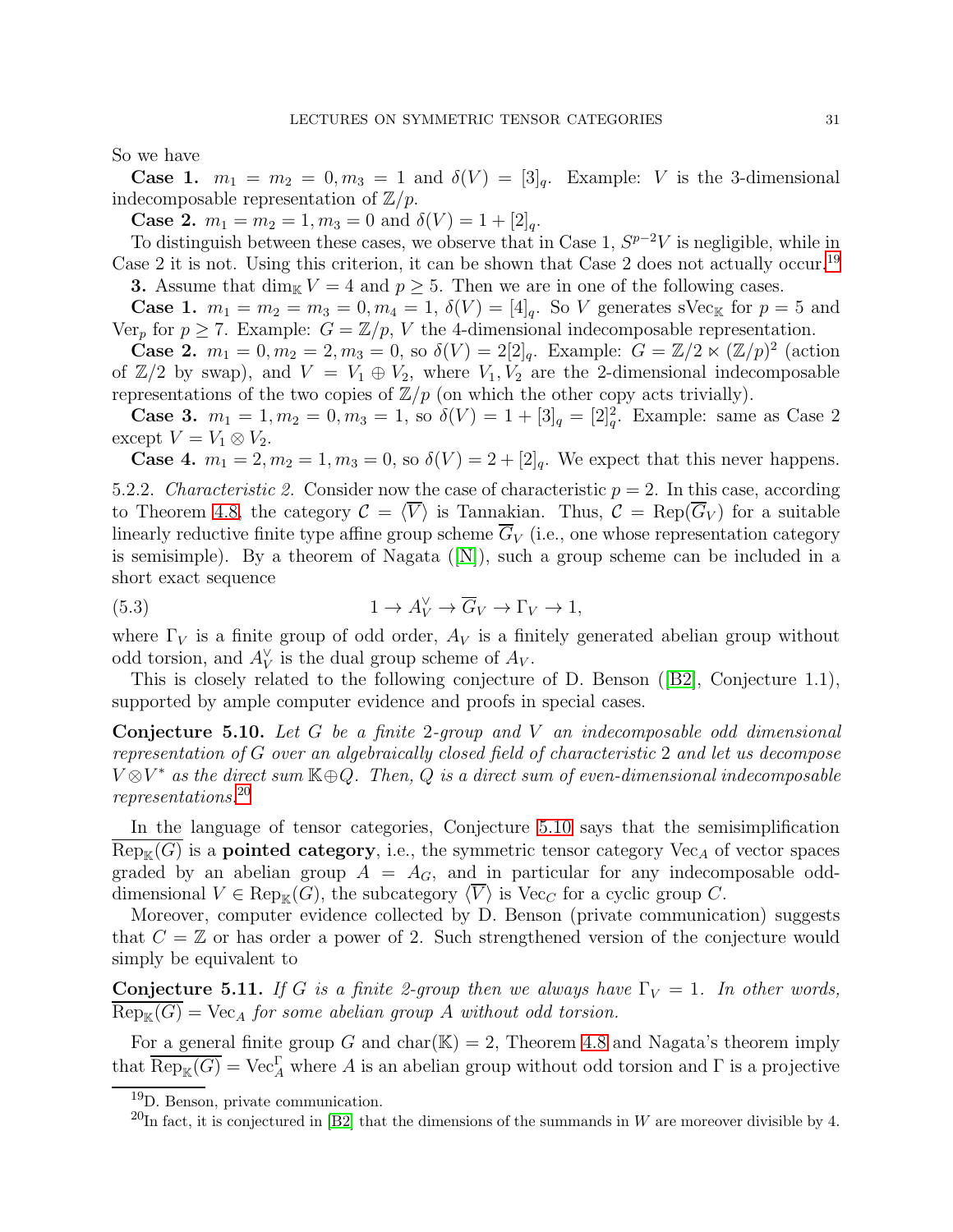limit of finite groups of odd order, where the superscript denotes Γ-equivariantization, see [\[EGNO\]](#page-33-6), Subsection 4.15. On the other hand, it is known([\[EO1\]](#page-33-13), Section 4) that in any characteristic p

$$
\overline{\text{Rep}_{\mathbb{K}}(G)} \cong \overline{\text{Rep}_{\mathbb{K}}(N(G_p))} \cong \overline{\text{Rep}_{\mathbb{K}}(G_p)}^{N(G_p)/G_p}
$$

,

where  $G_p$  is the Sylow p-subgroup of G,  $N(G_p)$  its normalizer, and the superscript  $N(G_p)/G_p$ means taking the  $N(G_p)/G_p$ -equivariantization. So Conjecture [5.11](#page-30-3) is equivalent to the following seemingly more general conjecture.

## Conjecture 5.12.  $\Gamma = N(G_2)/G_2$ .

Indeed, since Conjecture [5.11](#page-30-3) says that  $\overline{\text{Rep}_{K}(G_2)} = \text{Vec}_{A}$  for an abelian A without odd torsion, we have  $\overline{\text{Rep}_{\mathbb{K}}(G)} = \text{Vec}_{A}^{N(G_2)/G_2}$ . So  $\Gamma = N(G_2)/G_2$ .

A priori (from Theorem [4.8\)](#page-23-0), we only have  $\overline{\text{Rep}_{\mathbb{K}}(G_2)} = \text{Vec}^{\Gamma'}_A$  for some group  $\Gamma'$  which is the projective limit of odd order groups. Thus we have a short exact sequence

 $1 \to \Gamma' \to \Gamma \to N(G_2)/G_2 \to 1.$ 

So we have a surjective homomorphism  $\Gamma \to N(G_2)/G_2$ , and Conjecture [5.11](#page-30-3) says that it is an isomorphism.

Theorem [4.8](#page-23-0) implies a weak version of Benson's conjecture. Namely, we have the following proposition.

Proposition 5.13. *Let* V *be an indecomposable odd-dimensional representation of a finite group* G over K of characteristic 2, and let  $\Sigma(V)$  be the collection of all odd-dimensional *indecomposables that occur as direct summands in*  $V^{\otimes n} \otimes V^{*\otimes m}$  *for various* n, m. There *exists a constant*  $K_V$  *such that for every*  $W \in \Sigma(V)$  *one has*  $\delta(W) \leq K_V$ *, and for any*  $W_1, ..., W_r \in \Sigma(V)$ , the tensor product  $W_1 \otimes ... \otimes W_r$  contains  $\leq K_V^r$  odd-dimensional direct *summands.*[21](#page-31-0)

Actually, one can prove the same in any characteristic  $p > 0$ . This follows from the fact that any linearly reductive affine group scheme  $H$  of finite type in  $Ver_p$  contains a torus  $T$ which has finite index in H (i.e.,  $\mathcal{O}(H/T) = \mathcal{O}(H)^T$  is finite dimensional), which follows from Nagata's theorem and the results of [\[Ve\]](#page-33-15).

5.2.3. *Characteristic 3.* In characteristic 3, it is conjectured in [\[B2\]](#page-32-13) that if V is an indecomposable representation of a finite 3-group G of dimension coprime to 3 then  $V \otimes V$  contains a direct summand W such that  $W \otimes W^* = \mathbb{1} \oplus Q$ , where  $\overline{Q}$  is negligible (i.e.,  $\overline{W}$  is invertible). In other words, there exists an indecomposable W such that  $V^*$  is the unique direct summand in  $V \otimes W$  of dimension not divisible by 3.

Let us see how this can be interpreted in the language of tensor categories.

As before, let  $\langle \overline{V} \rangle$  be the category generated by  $\overline{V}$ . Theorem [4.8](#page-23-0) implies that  $\langle \overline{V} \rangle$  =  $Rep(\overline{G}_V, z)$ , where  $\overline{G}_V$  is a linearly reductive affine supergroup scheme. A super-analog of Nagata's theorem (see [\[Ma\]](#page-33-18), Theorem 8.4) implies that  $\overline{G}_V$  is actually an ordinary (even) linearly reductive group scheme (although  $z$  may not equal to 1), i.e. it can be included in an exact sequence [\(5.3\)](#page-30-4) where  $|\Gamma|$  is coprime to 3 and A has no p-torsion for  $p \neq 3$ . Thus Benson's conjecture can be interpreted as follows:

<span id="page-31-0"></span><sup>&</sup>lt;sup>21</sup>Benson's conjecture says that one may take  $K_V = |N(G_2)/G_2|$  for all V.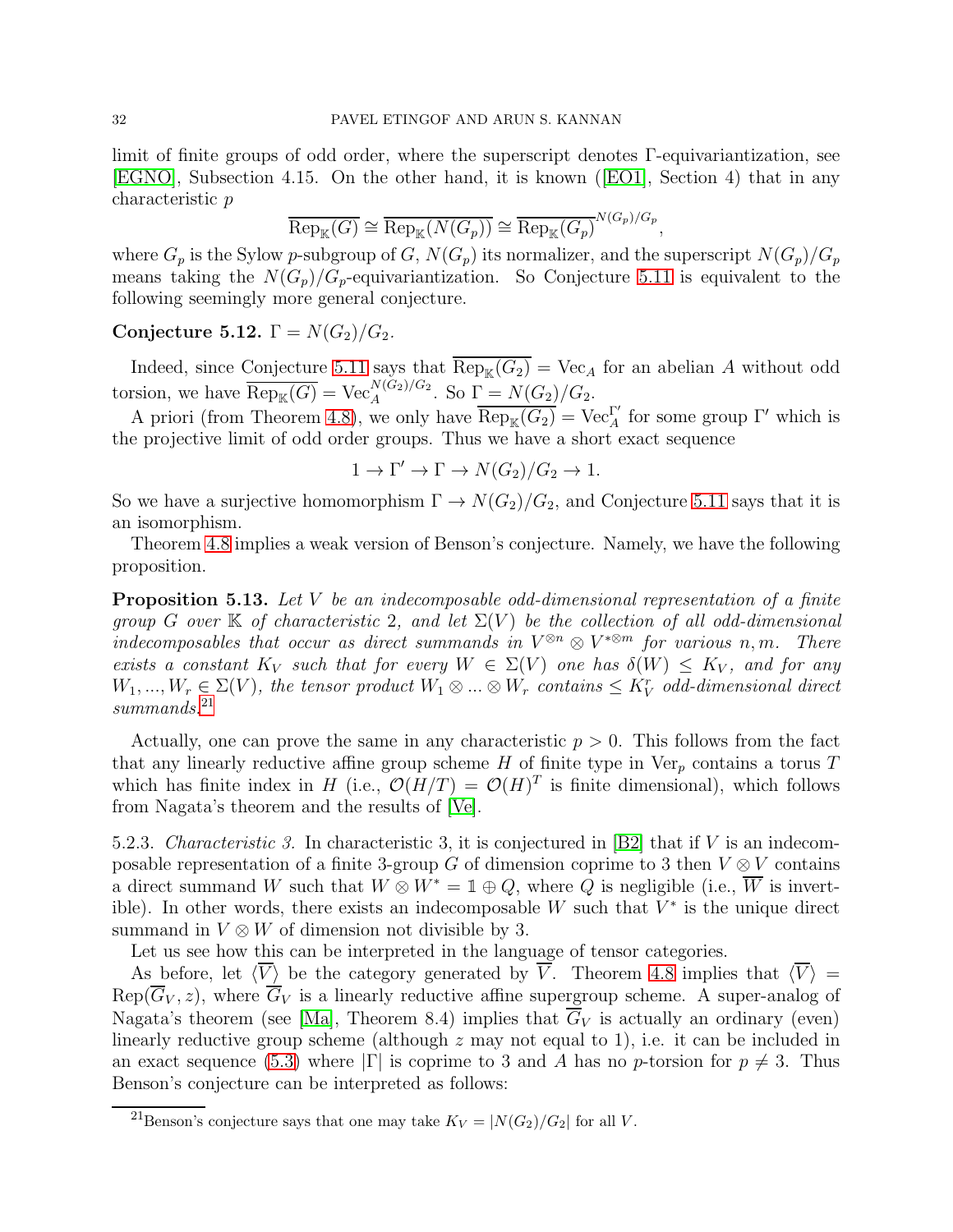**Conjecture 5.14.** Every irreducible representation of  $\overline{G}_V$  is self-dual up to tensoring with *a character.*

5.3. Dimensions in ribbon categories in positive characteristic. In this section we generalize Lemma [3.13](#page-18-1) to the case of ribbon categories with a quasi-unipotent twist. For basics on ribbon categories we refer to [\[EGNO\]](#page-33-6), Chapter 8.

Theorem 5.15. *Let* C *be a ribbon pseudotensor category over a field of characteristic* p *in which traces of nilpotent endomorphisms are zero, with twist*  $v \in \text{Aut}(\text{Id}_c)$  *such that*  $v^{\ell}$  *is unipotent for some*  $\ell$  *coprime to*  $p$ *. Let*  $n$  *be the smallest integer such that*  $p^{n} - 1$  *is divisible by*  $\ell^2$ *. Then for any object*  $V \in \mathcal{C}$  *we have* dim  $V \in \mathbb{F}_{p^n}$ *.* 

*Proof.* Let  $d = \dim V$  and  $c : V^{\otimes p^m} \to V^{\otimes p^m}$  be the cyclic braid  $c = b_1....b_{p^m-1}$  in the braid group  $B_{p^m}$  (cf. Subsection [2.1.3\)](#page-3-0). Then  $c^{tp^m}$  is unipotent, as it is expressed via the action of  $v^{\ell}$  on  $V$  and  $V^{\otimes p^m}$ . Thus  $c^{\ell p^m} - 1 = (c^{\ell} - 1)^{p^m}$  is nilpotent. Hence  $c^{\ell} - 1$  is nilpotent. Thus the trace of  $c^{\ell} - 1$  on  $V^{\otimes p^m}$  vanishes. But we have  $\text{Tr}_{V^{\otimes p^m}}(1) = d^{p^m}$  while  $\text{Tr}_{V^{\otimes p^m}}(c^{\ell})$ is the Reshetikhin-Turaev invariant  $RT(T_{\ell,p^m})$  of the torus knot  $T_{\ell,p^m}$ . This invariant can also be written as  $RT(T_{p^m,\ell}) = Tr_{V^{\otimes \ell}}(C^{p^m})$ , where  $C: V^{\otimes \ell} \to V^{\otimes \ell}$  is the cyclic braid  $C = b_1...b_{\ell-1} \in B_{\ell}.$ 

Now, we claim that  $\text{Tr}_{V^{\otimes \ell}}(C^N) = \text{Tr}_{V^{\otimes \ell}}(C^{N+\ell^2})$ . Indeed,  $C^{\ell^2}$  expresses via the action of  $v^{\ell}$  on V and  $V^{\otimes \ell}$ , so it is unipotent and  $C^{\ell^2} - 1$  is nilpotent. Thus  $(C^{\ell^2} - 1)C^N$  is nilpotent, hence its trace vanishes. This implies the statement.

Finally, we have  $p^{n} - 1 = r\ell^{2}$ . Thus  $RT(T_{p^{n},\ell}) = RT(T_{1,\ell}) = RT(\text{unknot}) = d$ . Thus  $d^{p^n} = d$  as claimed.

### <span id="page-32-0"></span>**REFERENCES**

- <span id="page-32-12"></span>[B1] D. Benson, Commutative Banach algebras and modular representation theory, 2020, arXiv: <https://arxiv.org/pdf/2008.13155.pdf>.
- <span id="page-32-13"></span>[B2] D. Benson, Some conjectures and their consequences for tensor products of modules over a finite p-group, J. Algebra, Volume 558, 15 September 2020, p. 24–42.
- <span id="page-32-4"></span>[BE] D. Benson and P. Etingof, Symmetric tensor categories in characteristic 2, Advances in Mathematics, v.351, p. 967–999, 2019.
- <span id="page-32-5"></span>[BEO] D. Benson, P. Etingof, and V. Ostrik, New incompressible symmetric tensor categories in positive characteristic. 2020. arXiv: <https://arxiv.org/pdf/2003.10499.pdf>.
- <span id="page-32-11"></span>[BS] D. Benson and P. Symonds, The non-projective part of the tensor powers of a module, Journal of the London Mathematical Society, v. 101, p. 823–856, 2020.
- <span id="page-32-8"></span>[C] J. Comes, Ideals in Deligne's category  $\text{Rep}(GL_{\delta})$ , 2012, arXiv: <https://arxiv.org/pdf/1201.5669.pdf>.
- <span id="page-32-6"></span>[CW] J. Comes and B. Wilson, Deligne's category Rep  $GL_{\delta}$  and representations of general linear supergroups, In: Representation Theory of the American Mathematical Society 16.16 (2012), pp. 568–609.
- <span id="page-32-9"></span>[Co1] K. Coulembier, Monoidal abelian envelopes, 2020, arXiv: <https://arxiv.org/pdf/2003.10105.pdf>.
- <span id="page-32-10"></span>[Co2] K. Coulembier, Tannakian categories in positive characteristic, Duke Math. J. 169, no. 16 (2020), 3167–3219.
- <span id="page-32-3"></span>[CEO] K. Coulembier, P. Etingof, V. Ostrik, Frobenius exact symmetric tensor categories, arXiv:2107.02372.
- <span id="page-32-7"></span>[CDDM] A. Cox, M. De Visscher, S. Doty, and P. Martin, On the blocks of the walled Brauer algebra, J. Algebra, 320(1):169–212, 2008.
- <span id="page-32-2"></span>[DM] P. Deligne and J. S. Milne, Tannakian Categories, in: Hodge Cycles, Motives, and Shimura Varieties. Springer, LNM 900, pp. 101–228, 1982, updated version: <https://www.jmilne.org/math/xnotes/tc2018.pdf>.
- <span id="page-32-1"></span>[D1] P. Deligne, Catégories tensorielles, *Mosc. Math J.* 2.2 (2002), pp. 227-248.